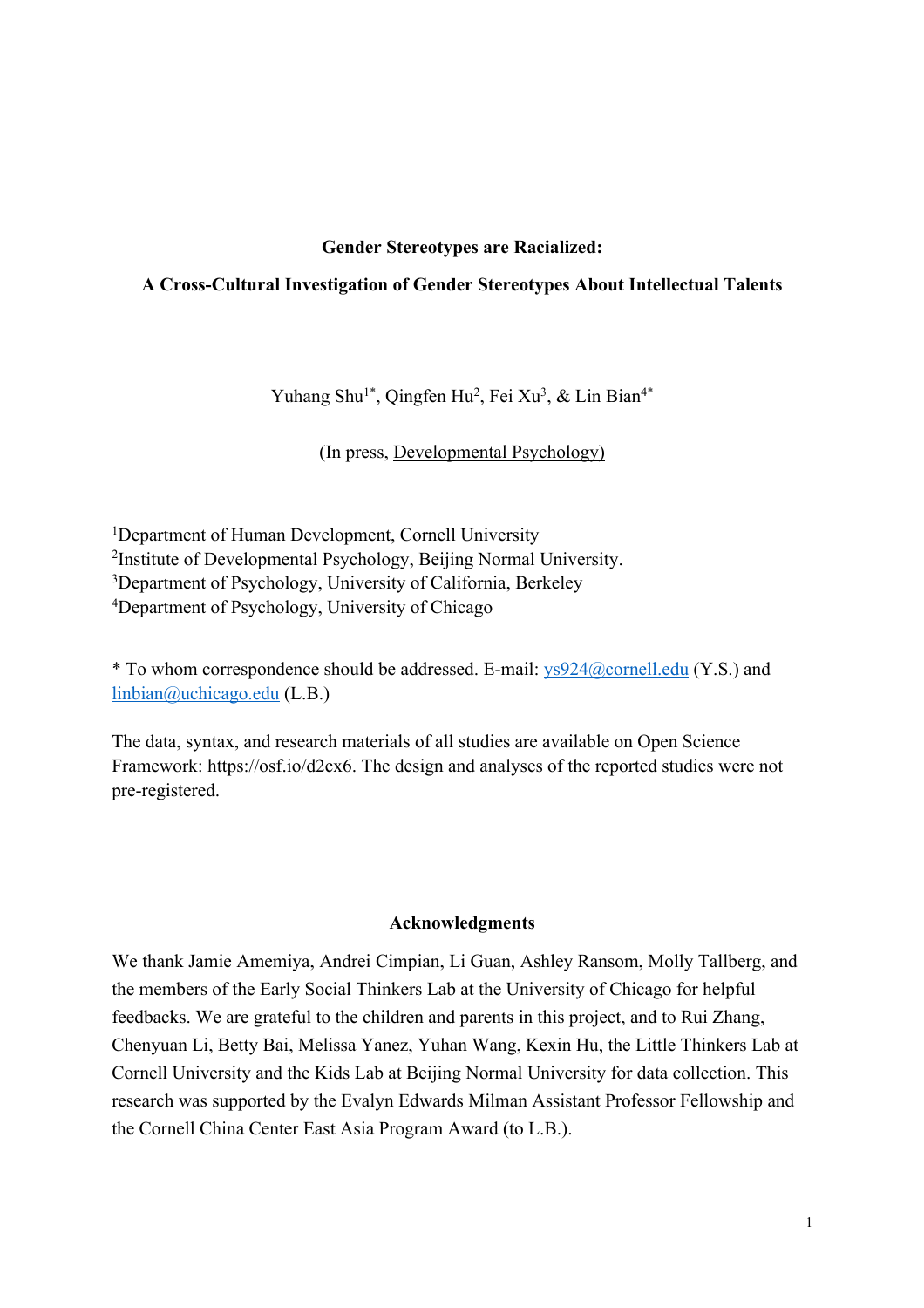### **Abstract**

In the U.S., there is a common stereotype associating brilliance with men. This gender brilliance stereotype emerges early and may undermine women's engagement in many prestigious careers. However, past research on its acquisition has focused almost exclusively on American children's beliefs of White people's intellectual talents. Therefore, less is known about how this stereotype develops in non-Western cultures and whether children consider other social identities such as race in forming this stereotype. To address these issues, the present research (1) provided the first cross-cultural test examining its development in 5- to 7 year-old Chinese and American children and (2) compared children's gender brilliance stereotype of White people with that of Asian people. Studies 1 (*N* = 96; Chinese children) and 2 (*N* = 96; Chinese children) revealed that, similar to American children, Chinese children associated brilliance with White men (versus White women) around the age of 6. In contrast, Studies 3 (*N* = 96; Chinese children) and 4 (*N* = 96; American children; 76.9% White) showed that 5- to 7-year-old children from both cultures associated brilliance with Asian women (versus Asian men). The results suggest that the gender stereotype about brilliance has a racial component and may be culturally consistent. Overall, these findings add to our knowledge of children's acquisition of the gender stereotype about brilliance in non-Western cultural contexts and highlight the importance of considering multiple social identities to understand the acquisition of stereotypes.

**Key words**: Gender brilliance stereotypes; Cross-culture; Intersectionality; Race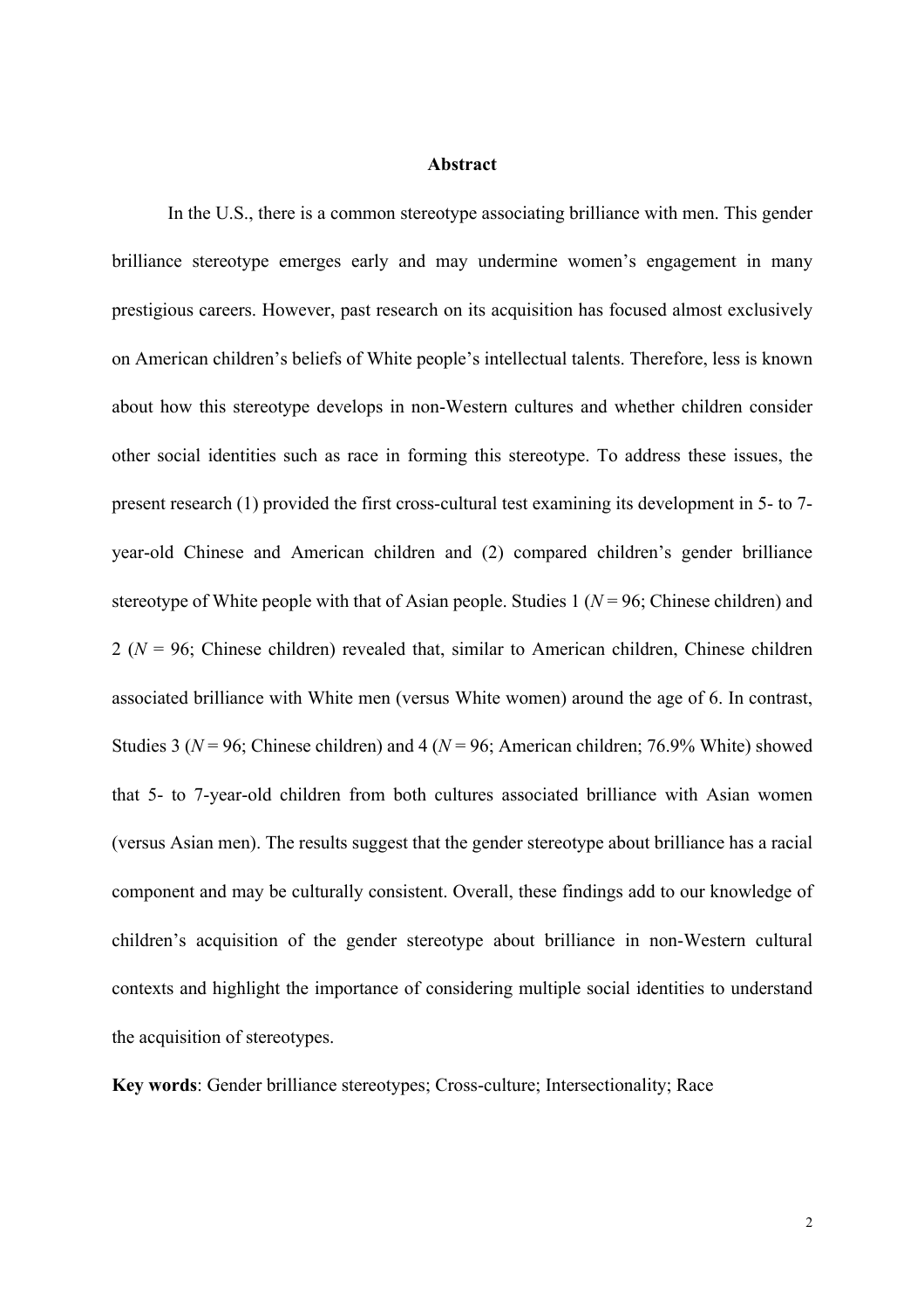Over the past few decades, women have made significant advances in educational achievements that match or even surpass men's (Voyer & Voyer, 2014). Despite the gender parity in academic performance, it is commonly believed that high intelligence is a male quality (e.g., Beloff, 1992; Bennett, 1996; Furnham, 2000; Furnham, Reeves, & Budhani, 2002; Rammstedt & Rammsayer, 2000, 2002; Storage et al.,2016; Zajenkowski, 2020). The stereotype against women's intellectual talents sets barriers for women's engagement, contributing to the pervasive gender imbalance in a range of prestigious careers (e.g., Leslie, Cimpian et al., 2015). The present research tackles the developmental roots of this pernicious stereotype from cross-cultural and intersectional perspectives. Specifically, we included children from both China and the U.S. to investigate the development of the gender brilliance stereotype about White and Asian individuals. This research addresses two key questions: Do children in non-Western cultures endorse the gender stereotype associating brilliance with men? How does the gender brilliance stereotype manifest differently for different racial groups? In what follows, we first review previous findings on the acquisition and consequences of the gender brilliance stereotype and then lay out the rationale for performing the current studies.

### **The Early Emergence of the Gender Brilliance Stereotype**

In Western cultures, women are generally perceived as less likely than men to possess intellectual talents (Gálvez et al., 2019; Rivera & Tilcsik, 2019; Storage et al., 2020). For instance, men in the United States, the United Kingdom and Germany consistently estimate themselves as more intelligent than women (Beloff, 1992; Furnham, Reeves, & Budhani, 2002; Kirkcaldy et al., 2007). Parents of sons also perceive their child as possessing higher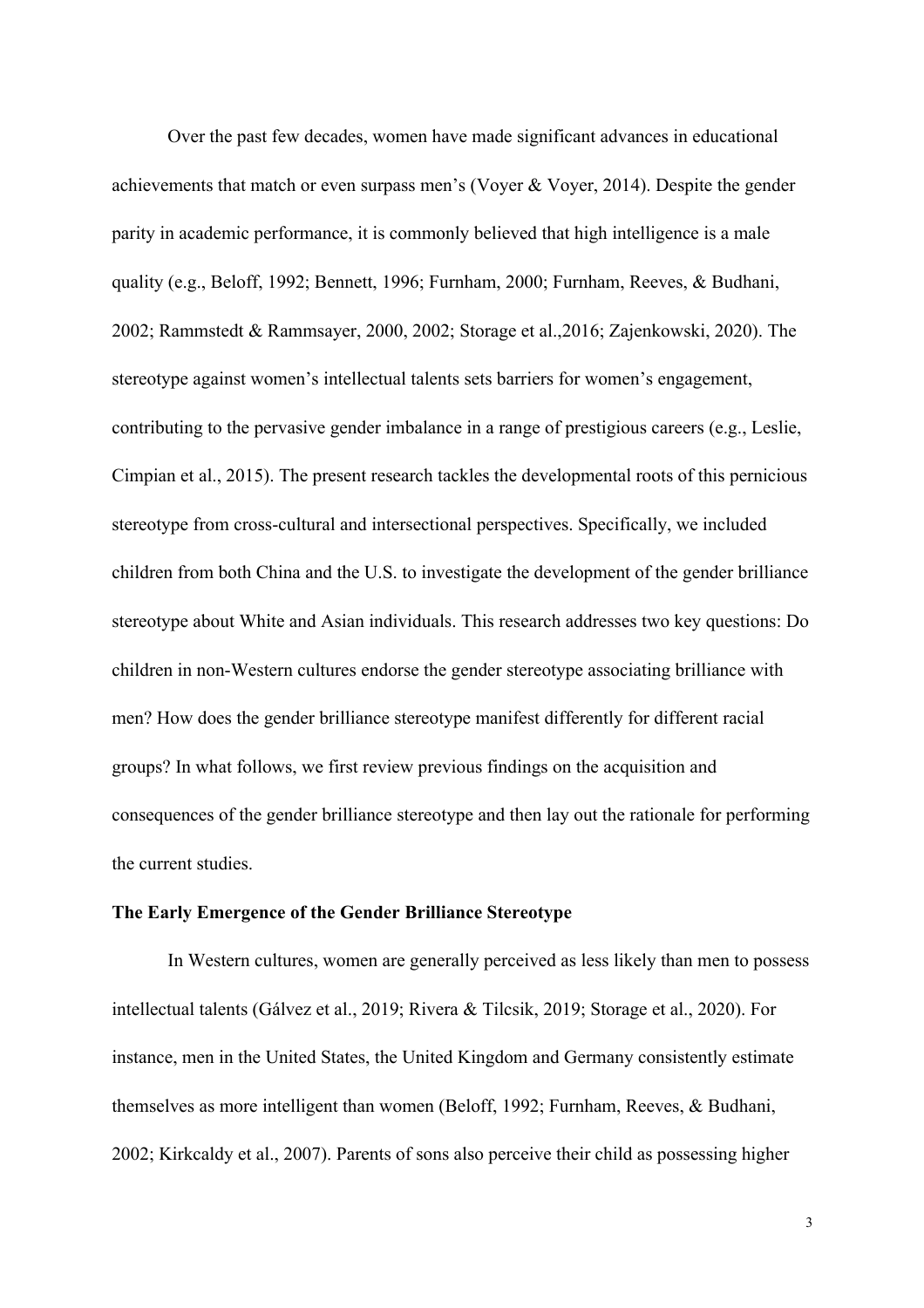intelligence than parents of daughters (Neto & Furnham, 2011; Perez, et al., 2010). This gender stereotype shapes girls' and women's career aspirations and may steer them away from fields perceived as requiring high levels of intelligence (e.g., Bian, Leslie, Murphy, & Cimpian, 2018; Leslie, Cimpian et al., 2015; Meyer et al., 2015; Storage et al., 2016). For example, women are underrepresented in disciplines prizing high intellectual talents (Leslie, Cimpian et al., 2015), presumably because the gender brilliance stereotype undermined women's self-efficacy as well as their motivation to pursue educational or career opportunities said as requiring innate talents (Bian, Leslie, Murphy, & Cimpian, 2018; Emerson & Murphy, 2015; Smith et al., 2013).

Recently, a growing body of research indicates that even children in early elementary school years are susceptible to the gender brilliance stereotype (Bian, Leslie, & Cimpian, 2017, 2018; Jaxon, Lei et al., 2019). When shown pictures of unfamiliar men and women and asked to pick a "really, really smart" person, although 5-year-old boys and girls tended to choose individuals of their own gender, 6- and 7-year-old girls became less likely to do so than boys at this age (Bian et al., 2017). Mirroring the developmental trajectory in children's gender brilliance stereotype, 6- and 7-year-old girls became less interested in games portrayed as requiring high intelligence relative to boys, despite that girls and boys at age 5 were equally interested in playing these games (Bian et al., 2017). This gender stereotype also intensifies children's biases against girls when evaluating candidates for opportunities portrayed as valuing brilliance (Bian, Leslie, & Cimpian, 2018). For example, children selected fewer girls as teammates for an unfamiliar game when it was described to be for "really, really smart" children than when it was not (Bian, Leslie, & Cimpian, 2018).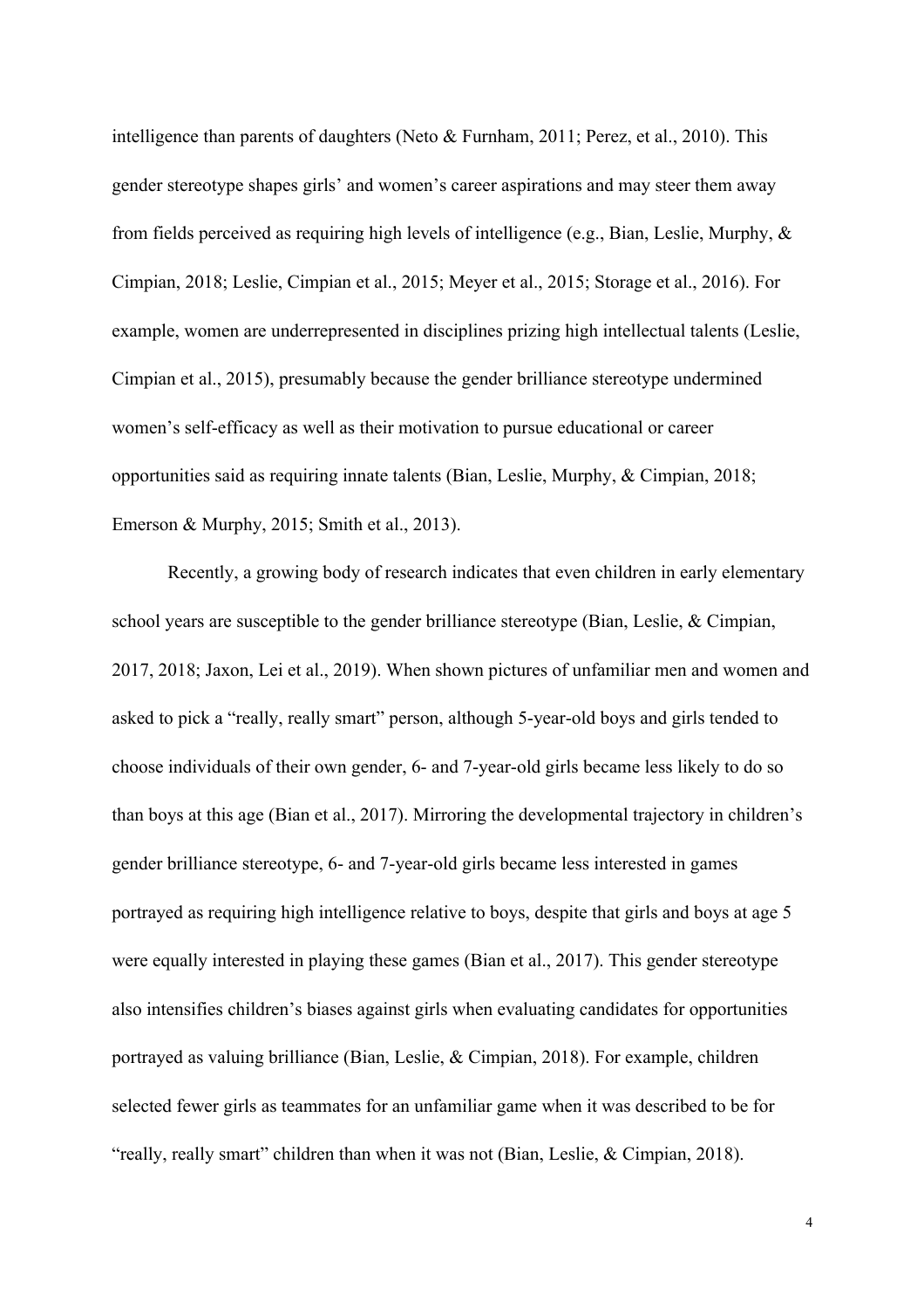# **The Gender Brilliance Stereotype Intersects with Race**

Importantly, children consider race information in forming their gender brilliance stereotype. Although 6-year-old children associated brilliance with White men more than White women, they were more likely to choose Black women as being brilliant relative to Black men (Jaxon, Lei et al., 2019). Why does children's gender stereotype about brilliance manifest differently for different racial groups? One potential reason underlying this variability is that men and women of low-status, racial minority groups are seen as less prototypical of their respective gender category than men and women of high-status, racial majority groups (Ghavami & Peplau, 2013; Johnson et al., 2012). Since stereotypes often target directly at prototypical members (e.g., Purdie-Vaughns & Eibach, 2008; Vogel et al., 2021), men and women belonging to racial minority groups, by virtue of their nonprototypicality, may escape from common gender stereotypes (Donovan, 2011; Goff et al., 2008; Galinsky et al., 2013). The tendency to form social prototypes can be traced to early childhood (Lei et al., 2020; Leshin et al., 2021). For example, Lei et al. (2020) found that 3 to 8-year-old children were slower to categorize Black women than White women as women, and that they were already less likely to ascribe feminine traits to Black women than to White women.

The proceeding results suggest that young children not only develop associations between brilliance and gender, but they also adopt an intersectional framework such that their gender brilliance stereotype varies as a function of target race. The present research extends this prior work in three respects. First, past research on the early acquisition of the gender brilliance stereotype has exclusively relied on samples recruited from Western cultures. As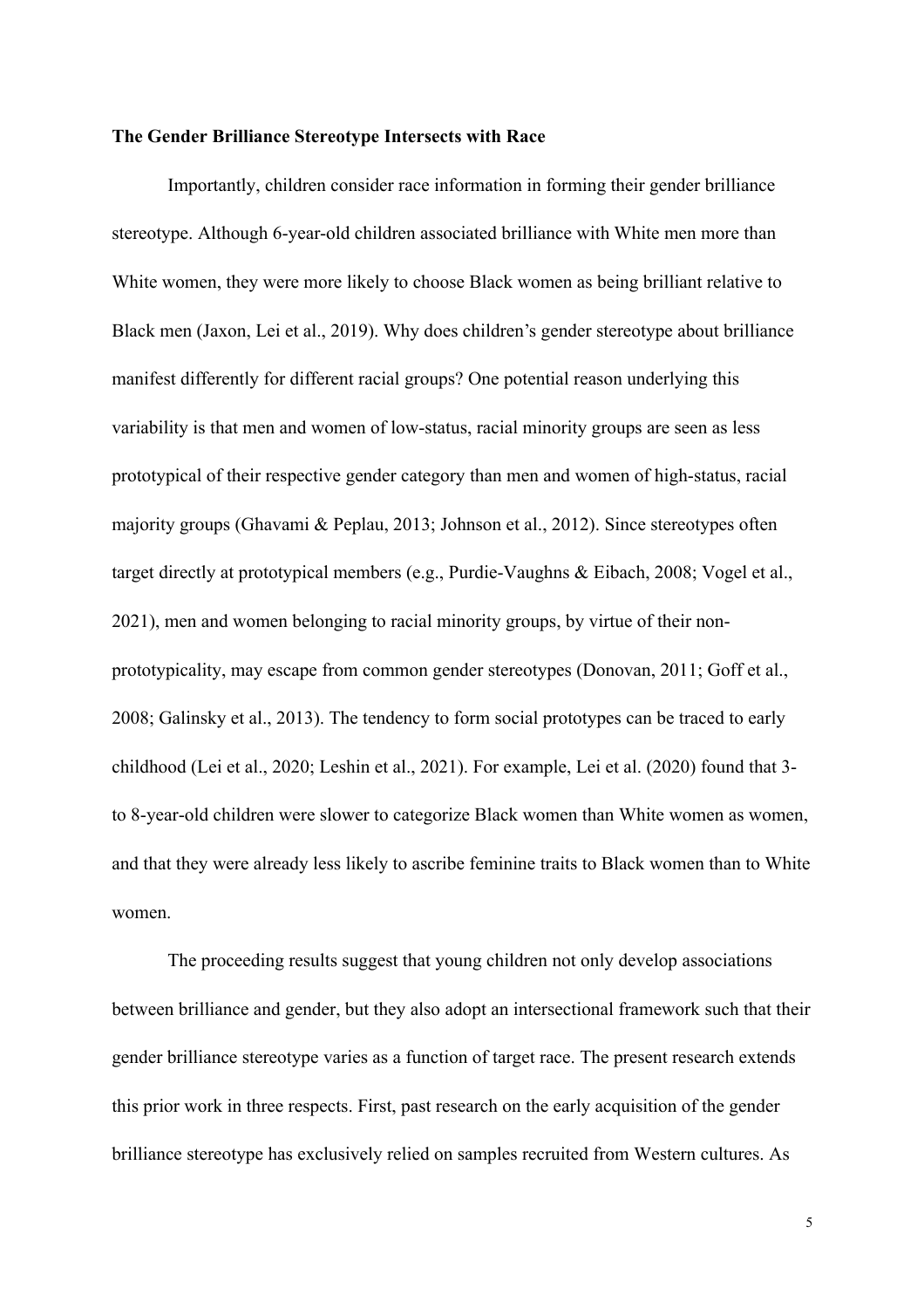stereotypes are shaped by myriads of socio-cultural factors, the developmental trajectory of the gender brilliance stereotype may vary across cultural contexts. Given the pernicious influences of this gender stereotype on children's, especially girls', educational and career aspirations (Bian et al., 2017; Bian, Leslie, & Cimpian, 2018), it is imperative to examine the developmental trajectory of this stereotype in non-Western cultures to inform educators of the precise timeline to implement appropriate interventions.

Second, most developmental research on children's sensitivity to intersectional identities has primarily centered on children raised in multi-racial cultures in which race is a prominent group marker carrying social significance (Hirschfeld, 1998; Shutts, 2015). Open questions concern the development of intersectionality in racially homogenous contexts. Exposure to diversity influences race perception as early as infancy (e.g., Bar-Haim et al., 2006; Kelly et al., 2007) and subsequently moderates children's reasoning about race (e.g., Diesendruck et al., 2013; Lei et al., 2020; Kinzler & Dautel, 2012; Rhodes & Gelman, 2009). Therefore, including populations from racially homogeneous cultures is important to explore the scope to which the intersectional framework can be applied to.

Third, these studies suggest that children apply gender stereotypes more consistently to perceived prototypical than non-prototypical men and women (Jaxon, Lei et al., 2019; Lei et al., 2020), and yet the social mechanism underlying this variability is unclear. Specifically, it remains unknown which factor shapes children's social prototypes as well as the manifestation of their gender stereotypes. People may attend to a number of cues to make inferences about a group's prototypicality including its social status (e.g., Goh et al., 2021; Lei & Rhodes, 2021) and numerical representation (e.g., Dotsch et al., 2016). However, these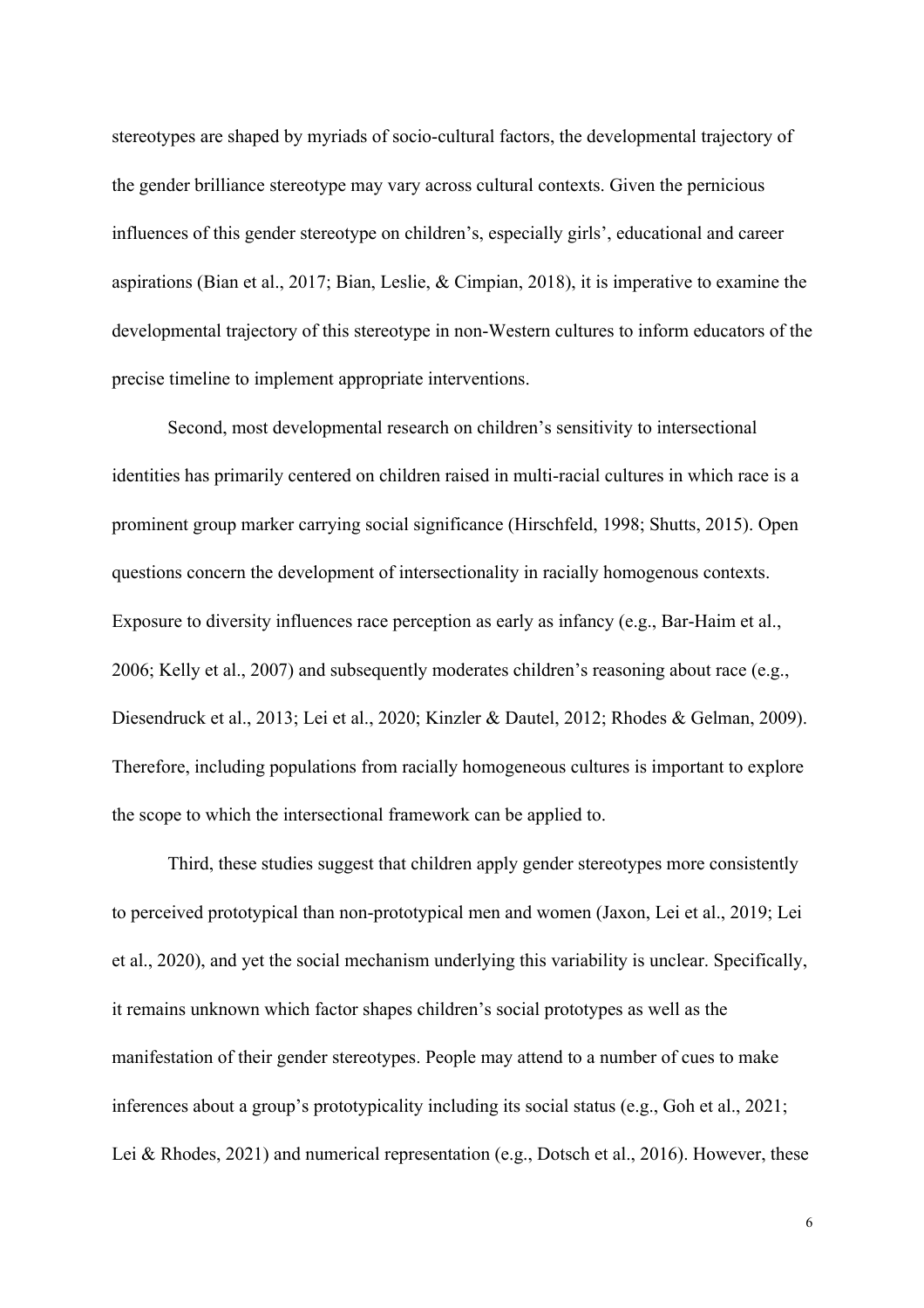factors were largely confounded in past research that primarily contrasted children's gender stereotypes about high-status, racial majority group with those of low-status, racial minorities. One way to marshal evidence to disentangle the two factors is to examine children's gender stereotypes about racial majority groups with disadvantaged social status. This investigation will cast light on the social foundation underlying children's conceptual representation of social categories.

The present research addresses these gaps by investigating three questions: (1) Do children in non-Western cultures endorse the gender stereotype associating brilliance with men? (2) Do children raised in racially homogenous cultures consider target race when constructing their gender brilliance stereotype? (3) If so, which social factor (social status vs. numerical representation) plays a more important role in shaping children's expression of the gender brilliance stereotype towards different racial groups? We set out to investigate these questions in China, a racially homogeneous country that shares both similarities and differences in terms of gender equality with the Western culture.

## **The Development of the Gender Brilliance Stereotype in China**

Although China has made significant progress in improving women's rights, gender inequality persists. As indicated by the World Economic Forum's Gender Gap Index measuring overall gender equality, China was ranked 106th out of 153 countries in 2020 (World Economic Forum, 2020). Similar to many Western countries, men in China gain privileged access to economic opportunities and educational resources than women (e.g., Hannum et al, 2008; Zeng et al., 2014). The gender disparity manifests to a larger degree in the high end of educational attainment: women only made up 37.9 % of doctoral candidates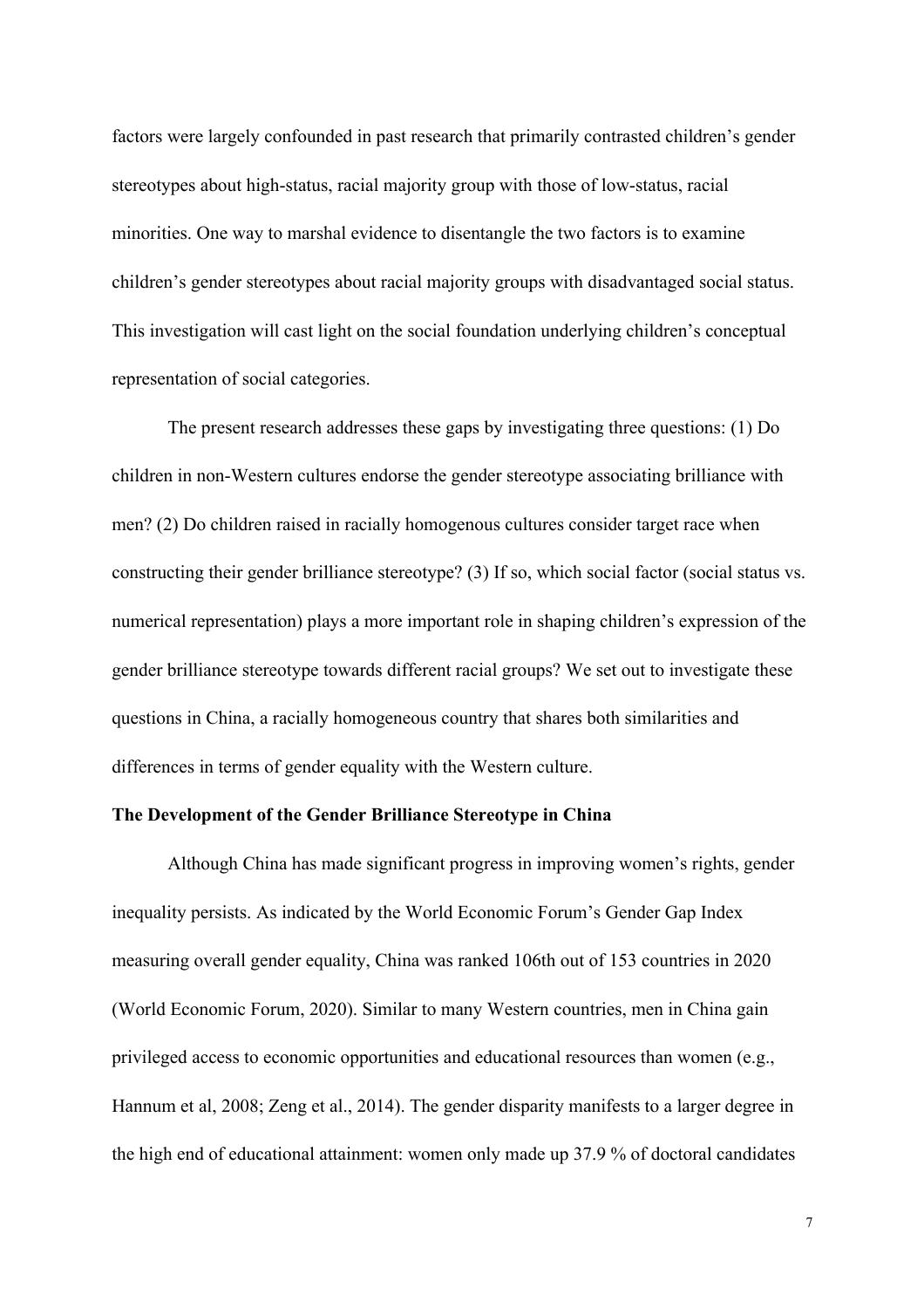(Ministry of Education of the People's Republic of China, 2016). According to a recent survey including 1,600 employees at various academic institutions in China (Wang, 2015), women are generally viewed as "weak in research ability, thinking and vision", despite that Chinese female scientists publish as many academic papers as their male counterparts (Tao et al., 2017). From this perspective, Chinese children may develop the gender stereotype associating brilliance with men, similar to their American counterparts.

On the other hand, there is evidence indicating that Chinese parents' beliefs about intelligence do not favor one gender over the other (e.g., Furnham, Rakow, & Mak, 2002; Furman & Wu, 2014). Although parents from Western cultures generally perceive their sons as more intelligent than their daughters (e.g., Furnhman & Gasson, 1998; Kirkcaldy et al., 2007), Chinese parents evaluate boys and girls as equally competent in intelligence (Furman & Wu, 2014). Chinese parents in urban areas, in particular, hold relatively similar educational expectations for sons and daughters (Tsui & Rich, 2002). Since parental beliefs is one of the major sources influencing children's gender stereotypes (Gunderson et al., 2012), it is possible that Chinese children are immune to the stereotyped notions linking intellectual abilities with men.

Chinese culture also presents a unique racial landscape given that it is a racially homogeneous country. According to the National Bureau of Statistics of China (2021), over 99% of population in China are Asians, and individuals of other racial groups only represent 0.06% of the population. In terms of ethnic diversity, there are 56 ethnic groups in China. The Han Chinese are the majority ethnic group, making up over 91% of the population of China (National Bureau of Statistics of China, 2021). The ethnic minorities typically reside in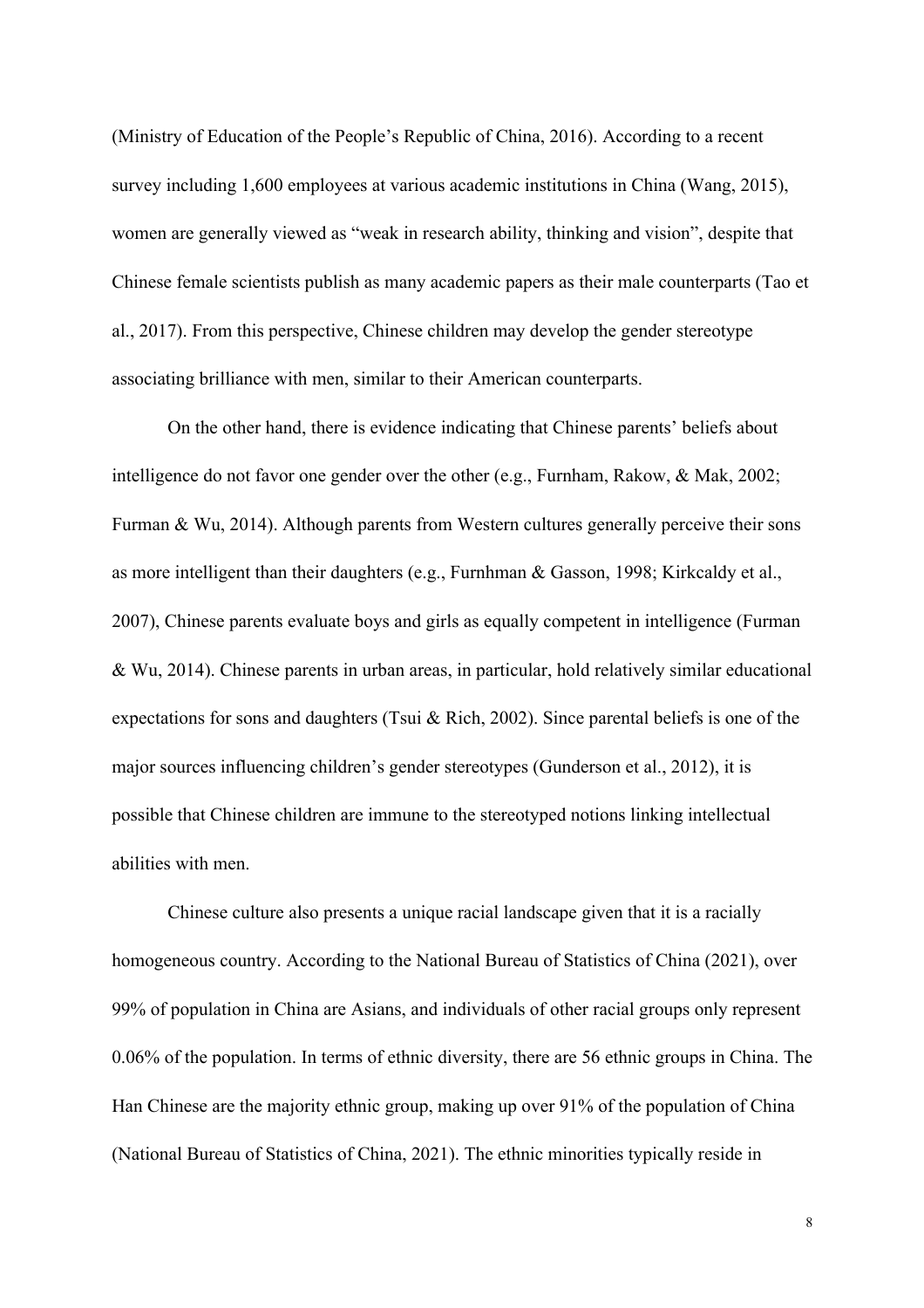specific geographic regions (e.g., Mongolia, Tibet) and most of the ethnic minorities are visually indistinguishable from their Han counterparts (Xiao et al., 2015). Unlike children raised in multi-racial cultures who are generally exposed to people of diverse racial/ethnic backgrounds, Chinese children of the majority ethnic group typically have little or no direct interactions with members of other racial/ethnic groups<sup>1</sup>. Therefore, China provides a unique context to explore whether a lack of interracial contacts affects children's sensitivity to race in forming their gender stereotypes. One possibility is that growing up in a racially homogenous environment undermines race salience (Bigler & Liben, 2017), which might lead children to overlook race in their gender stereotypes. However, there is evidence suggesting that racially homogenous cultural contexts may in fact encourage children to imbue social meaning to race (e.g., Mandalaywala et al., 2019; Pauker et al., 2016; Rhodes & Gelman, 2009). Based on this reasoning, racially homogenous contexts may support children to consider race when they form gender stereotypes.

## **The Potential Role of Group Status**

To explore these possibilities, we compared Chinese and American children's gender brilliance stereotype about Asian men (versus Asian women) with that about White men (versus White women). This comparison will also allow us to identify the social factor that explains the variability of children's gender brilliance stereotype by target race. Specifically, we hypothesized that this variability would map onto the racial category's social status, rather than its numerical presence. In other words, children's gender brilliance stereotype would be

<sup>&</sup>lt;sup>1</sup> With globalization, a growing number of Western cultural products have been exported to Asia, and thus Chinese adults and children may be exposed to people of diverse racial backgrounds indirectly through the media (e.g., Rohn, 2009; Willnat et al., 1997).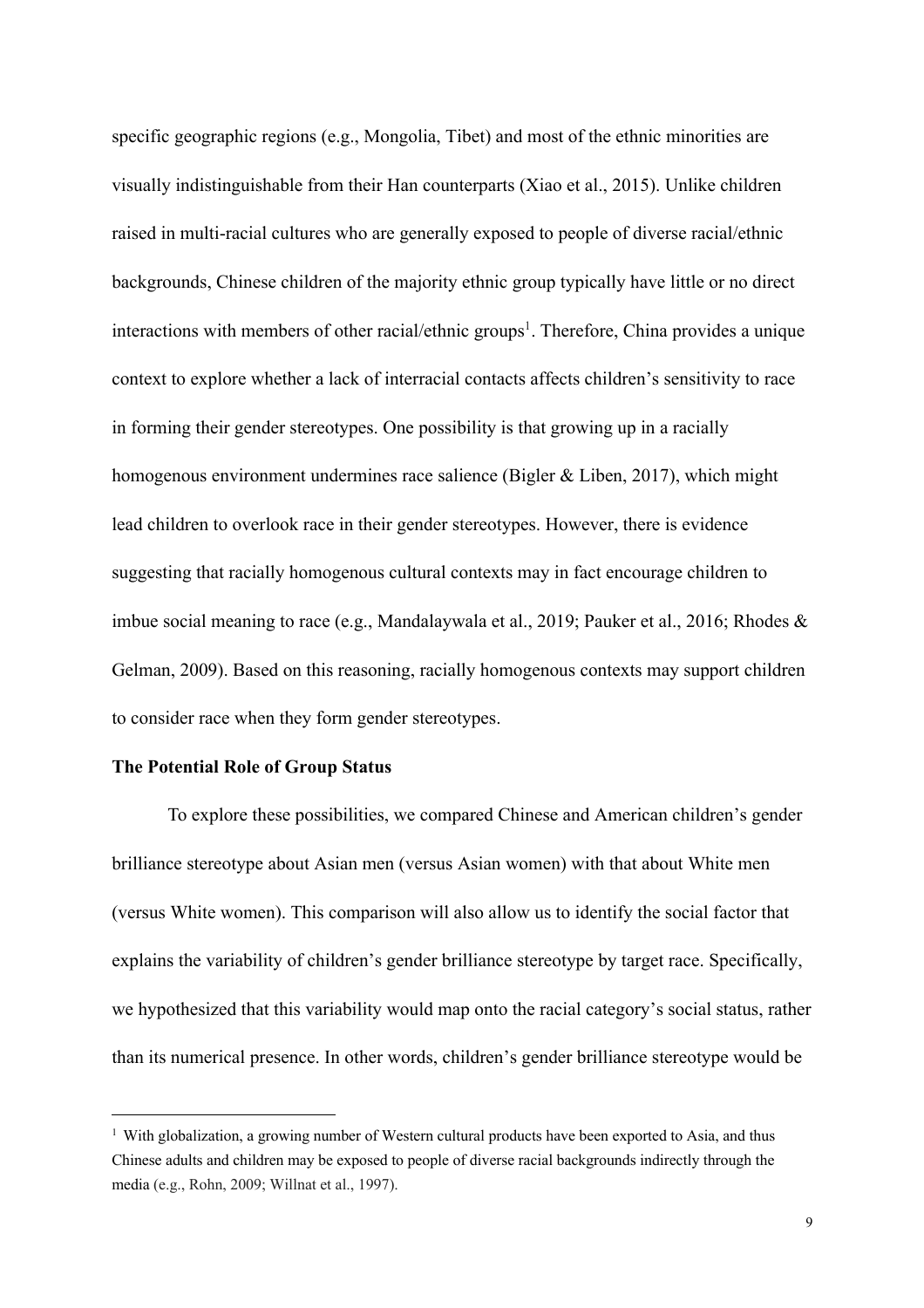more pronounced for men and women belonging to high-status racial groups than men and women of low-status racial groups. This hypothesis aligns with *Social Dominance Theory* suggesting that stereotypes are legitimized and often believed to reflect the characteristics of high-status groups to justify group-based inequalities (Sidanius & Pratto, 1999; Sidanius et al., 1994). In the same vein, and more broadly, philosophers and psychologists have argued that a society's hierarchical structure and power relations shape how biases are manifested for different groups (e.g., Cole, 2009; Lei & Rhodes, 2021; Roberts & Rizzo, 2021).

As noted earlier, developmental research lends some support for this hypothesis (Jaxon, Lei et al., 2019; Lei et al., 2020; Perszyk et al., 2019); nevertheless, social status was confounded with numerical representation in these studies. Comparing Chinese children's gender brilliance stereotype about Asians to that of White people presents a compelling context to tease apart the two social factors. Asians are the racial majority in China, and yet they are associated with lower social status relative to Whites with relation to historical reasons (Chen et al., 2018; Goon & Craven, 2003; Lan, 2016; Qian et al., 2016, 2019; Stohry et al., 2021). For example, Chinese adults perceived White people as obtaining higher education and more prestigious jobs than Asians (Qian et al., 2016), and Chinese children became more likely to match expensive possessions with Whites than Asians with age (Qian et al., 2019). More generally, white skin is linked with wealth and high social status in Chinese culture (Li et al, 2008; Sautman, 1994). If children's gender brilliance stereotypes vary as a function of group status, we expect Chinese children to apply the gender brilliance stereotype more consistently to White men and women than to Asian men and women.

# **The Present Research**

10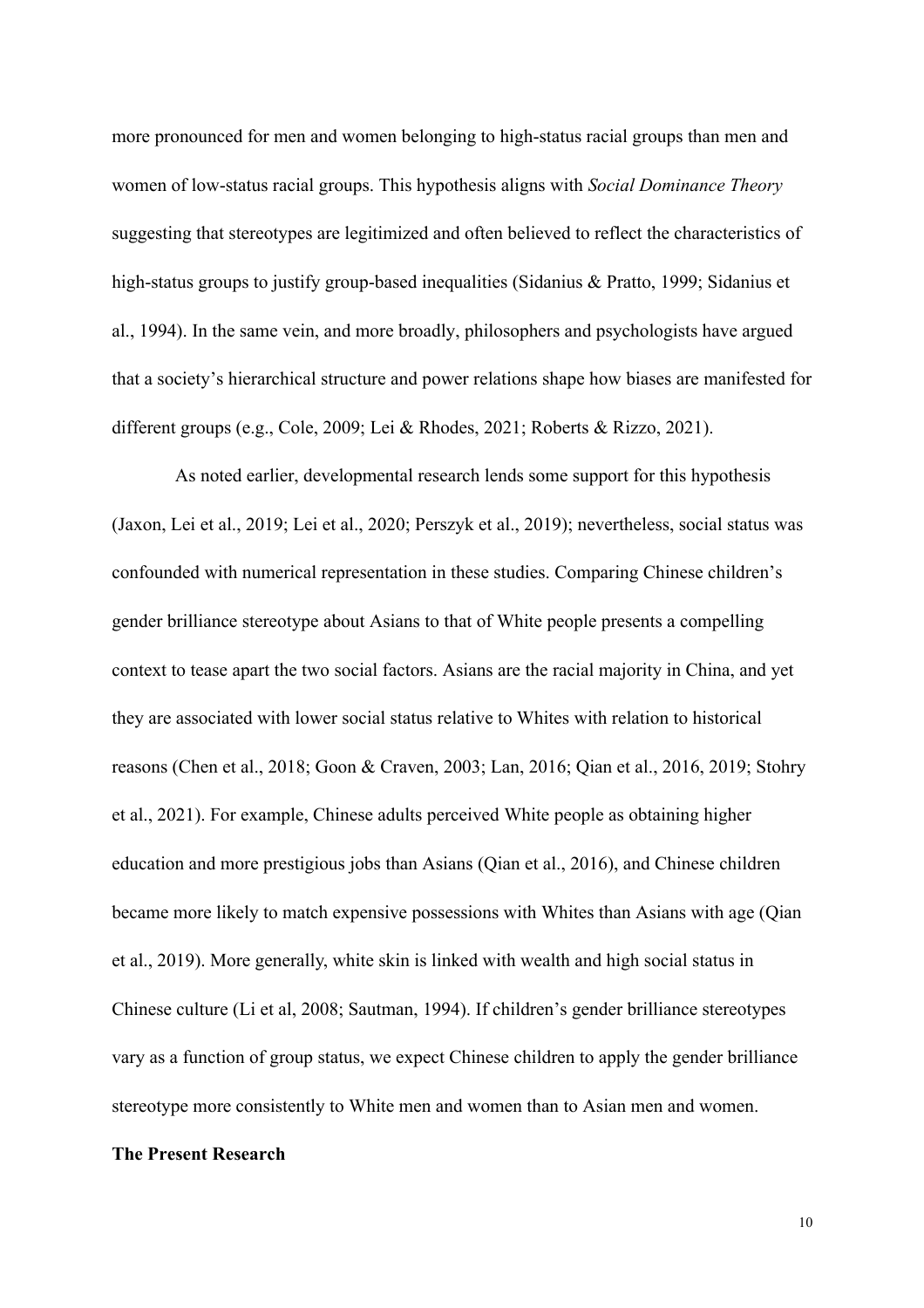In the present research, we included 5- to 7-year-old children from both China and the U.S. to investigate the developmental trajectory of the gender brilliance stereotype about Whites and Asians. We chose to test 5- to 7-year-olds because American children begin to ascribe brilliance to White men rather than White women in this age range (Bian et al., 2017, 2018). We first reported two studies investigating Chinese children's gender stereotype about White people's intellectual talents (Studies 1 and 2). Next, we reported another two studies investigating Chinese (Study 3) and American children's (Study 4) gendered notions about Asians' brilliance. Because school performance is available to children in their daily life and in principle signals intelligence, we examined whether children's gendered beliefs about school grades predict their gender stereotype about intellectual talents for exploratory purposes.

#### **Study 1**

In Study 1, we recruited children from China and assessed their inferences about the intellectual abilities of White men versus women. We set out to examine children's gender brilliance stereotype about White men and women because this provided a closely-matched comparison between Chinese and American children's stereotypes. Moreover, it served as a direct test of the applicability of the stereotype measures adopted from Bian et al. (2017) to children from non-Western cultural contexts. We also measured children's beliefs about which gender is "really, really nice" as a control assessment, because "nice" is familiar to children of this age, and yet it is not strongly associated with men more than women (e.g., Fiske et al., 2002).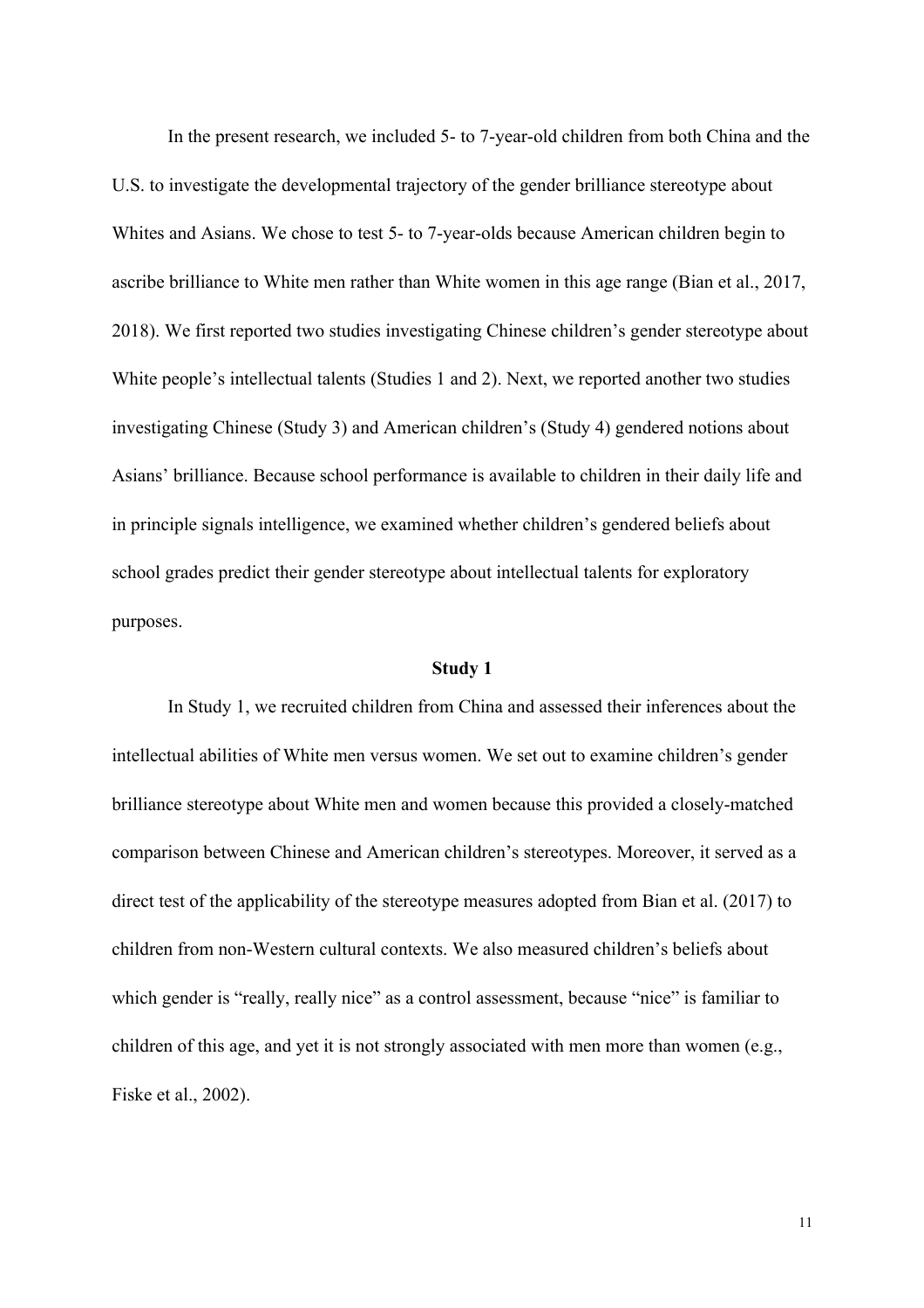# **Method**

## *Power Analysis.*

We conducted a priori power analysis (G\*Power 3.1; Faul et al., 2017) for a regression model with three predictors (i.e., participant gender, participant age and their interaction). Informed by previous studies published on this topic (Bian et al., 2017; Jaxon, Lei et al., 2019), we specified a medium effect size  $(f^2 = 0.15)$  with alpha set at .05. The analysis suggested that the minimum number of participants was 77 to provide 80% power to detect significant predictors. Nevertheless, we included 96 children (48 boys and 48 girls) in each study, in line with Bian et al. (2017). This study and the following studies were not preregistered.

# *Participants.*

Ninety-six children between the ages of 5 and 7 ( $M<sub>age</sub> = 6.5$  years,  $SD = 0.8$ ; 48 girls, 48 boys) from Beijing, China were recruited. Beijing has a population of 21.5 million with 96% of its residents identified as Han Chinese. The demographic information was available for 89.6% of our sample; 88.4% of the subset identified as Han, 3.5% as Hui, 2.3% as Man, and 5.8% as another ethnicity. The median household income was 250,000 RMB (Approximately \$38,000). Eighty-five percent of the parents in the sample had at least a Bachelor's degree. Each participant's parent gave written informed consent, and the protocol was approved by the Institutional Review Board for Human Participants at Cornell University (Protocol ID#:1902008558; Title: Social Cognition and Development).

Children were tested in a research lab or at local libraries. For this and the following studies, the experimenter videotaped the sessions and recorded the children's responses on an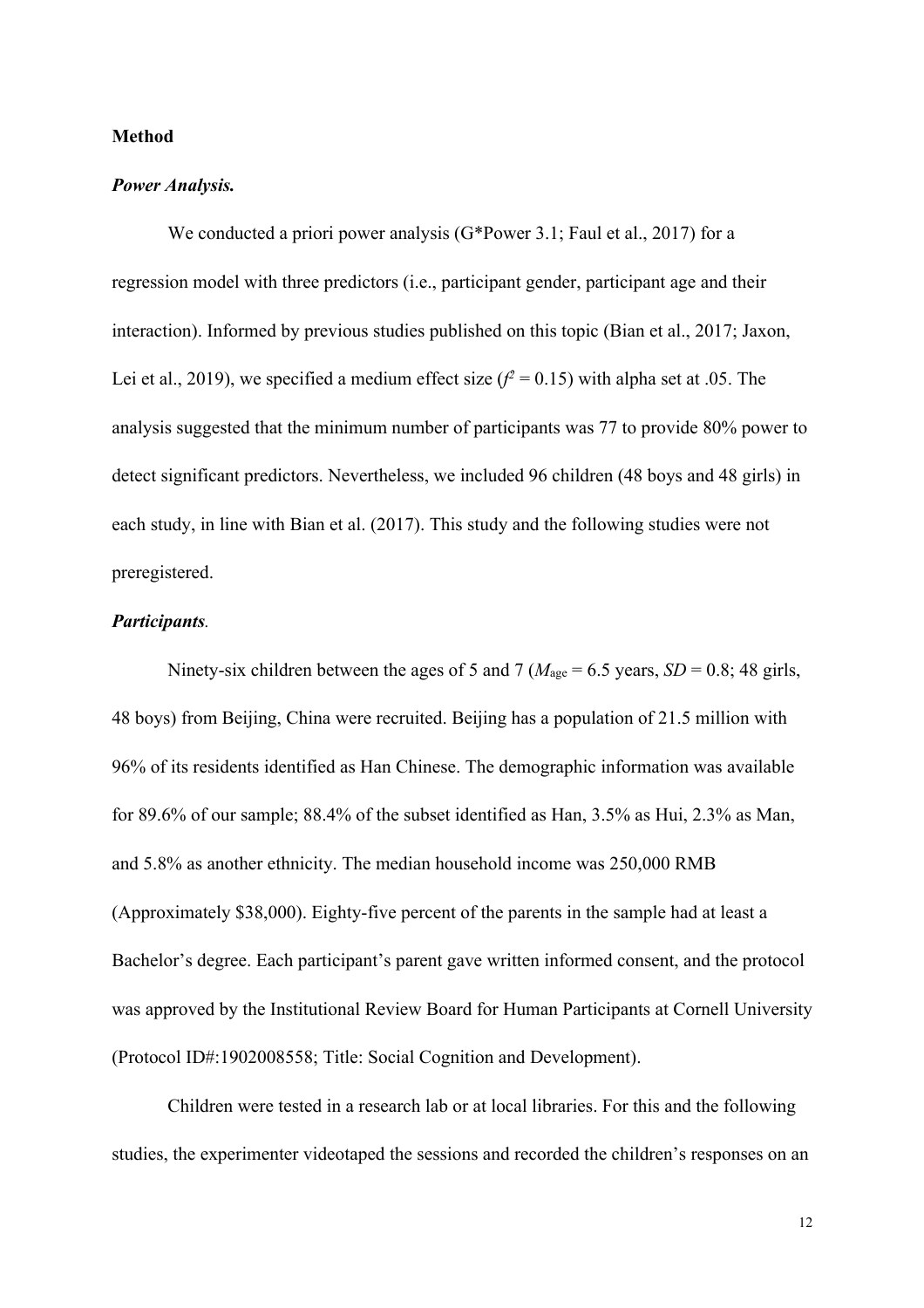answer form. At the end of the sessions, children were debriefed and thanked for their participation with a small gift. Eighteen additional children were tested but excluded from the final sample because 17 of them did not pass the screener questions (see below) and 1 child did not finish the study.

# *Procedure and Measures.*

The procedure and materials were adapted from Bian et al. (2017), consisting of three main phases. The first phase presented 12 screener questions to gauge children's understanding of the two main concepts (i.e., "smart" and "nice") used in our study. The second phase involved two stereotype tasks to measure children's gendered beliefs about brilliance and niceness. The third phase consisted of four questions measuring children's perceptions of White boys' and girls' school achievements.

We presented pictures of White men and women in the second phase (i.e., stereotype tasks), and White boys and girls in the third phase (i.e., perceptions of school achievements). These pictures had been normed by a sample of 30 American adults in Bian et al. (2017) on attractiveness, professional dress and age (for child pictures). In addition, we recruited 62 Chinese adult participants (38 women, 22 men, 2 did not report gender) to further validate that the male and female faces used in this and the following studies were perceived similarly. Upon viewing each picture, participants rated how attractive they were, how professionally dressed they were<sup>2</sup>, how happy their expression was and how old they were. The analyses revealed no significant effect of target gender, *p*s > .19.

<sup>2</sup> The pictures used in Studies 2-4 featured individuals dressed in uniform heather grey t-shirts and thus we did not prompt participants to rate "how professionally dressed they were" for these pictures.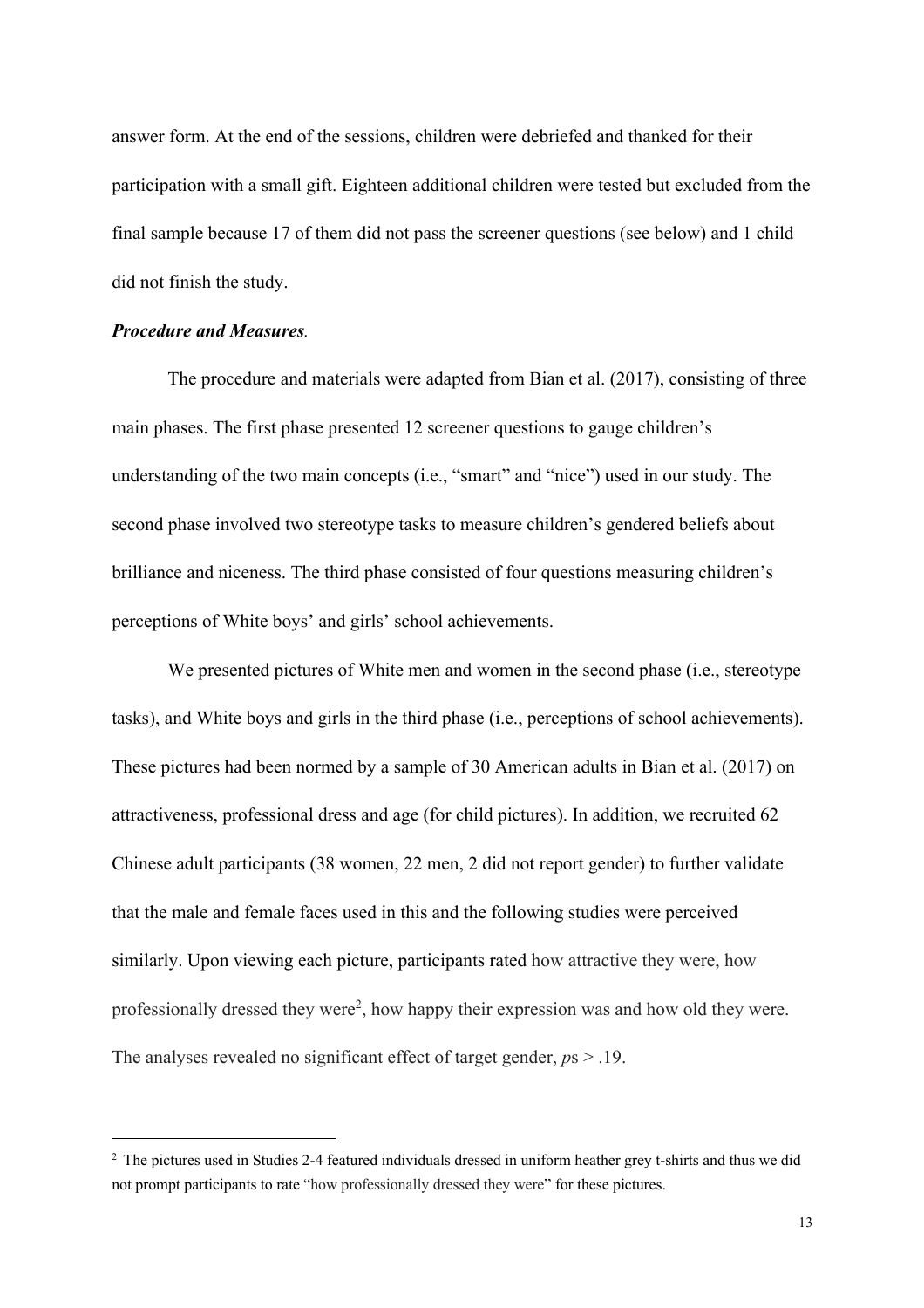The script was translated from English into Chinese by the first author and then back translated into English by an independent translator to ensure accuracy. Any discrepancies between the back-translated script and the original version were resolved through discussion. The materials and scripts for all the studies reported here are available on Open Science Framework: https://osf.io/d2cx6.

**Screener questions**. We started with a set of 12 screener questions for two reasons: first, these questions tested whether children were able to understand the meaning of "smart" (6 questions) and "nice" (6 questions). Second, some prior findings suggest that Chinese people's lay theories of intelligence may differ from Americans' (e.g., Markus & Kitayama, 1991; Sternberg et al., 1981), therefore we assessed Chinese children's conception of "intelligence" and corrected it if necessary, to ensure a closely-matched cultural comparison.

The "smart" and "nice" questions were presented to children in two separate blocks. The order of the two blocks, as well as the order of the questions within each block, was counterbalanced across participants. For each question, the experimenter placed a picture of an unfamiliar child behind a cardboard tent, and described a behavior of the child in the picture (e.g., "*This child can always answer even the hardest questions from the teacher*"). Participants were asked to answer whether the child in the picture possesses the relevant trait (e.g., "*Is this child smart, not smart, or are you not sure?*"). Children were corrected if they answered incorrectly. We hid the pictures of children from participants intentionally to avoid any interferences on their responses to the stereotype tasks. According to Bian et al. (2017), we used the exclusion criterion of 4/6 correct for each trait. Seventeen children were tested but excluded from the final data analysis because they did not pass the threshold. The dropout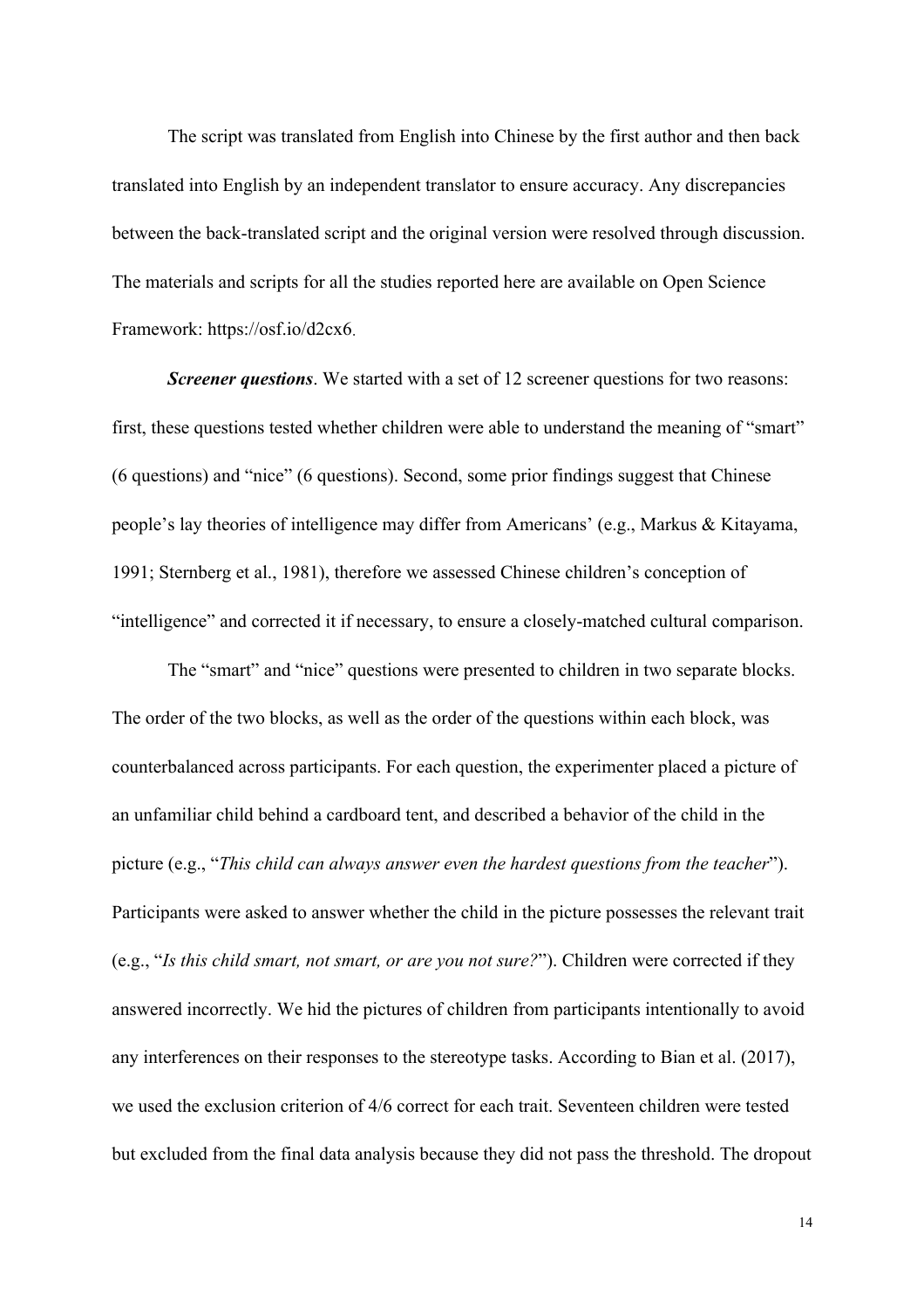rate (17 out of 96) was similar to that (19 out of 96) reported in Bian et al. (2017), suggesting that Chinese children and American children shared similar conceptual understanding of intelligence (at least within the scope of the behaviors examined here).

*Stereotype tasks*. After the screener questions, children received two stereotype tasks in counterbalanced order, assessing their tendency to attribute brilliance/niceness to their own gender. In Task (i), children heard two stories presented in counterbalanced order. One story was about a "really, really smart" person, and the other was about a "really, really nice" person. In each story, the gender of the protagonist was unspecified. After hearing each story, children were presented with pictures of four adults (2 White men and 2 White women, interspersed) and asked to pick the protagonist in the story among the four pictures. If children selected a person of the same gender as themselves, they received a score of 1, and 0 otherwise.

In Task (ii), children were presented with six pictures depicting two White adults in randomized order. Upon seeing each picture, children were told that one of the two people was either "really, really smart" or "really, really nice," and asked to guess which individual possessed the trait. The first two trials presented two individuals of the same gender as the participant, serving as practice trials to camouflage the purpose of the study from children. In each of the next four test trials (2 brilliance trials and 2 niceness trials), children were presented with pictures showing a man and a woman. Children received a score of 1 if they selected a person of the same gender as themselves, and 0 otherwise.

Across the two tasks, children received three questions to measure their gender stereotype for each attribute. Following Bian et al. (2017), we averaged the responses within

15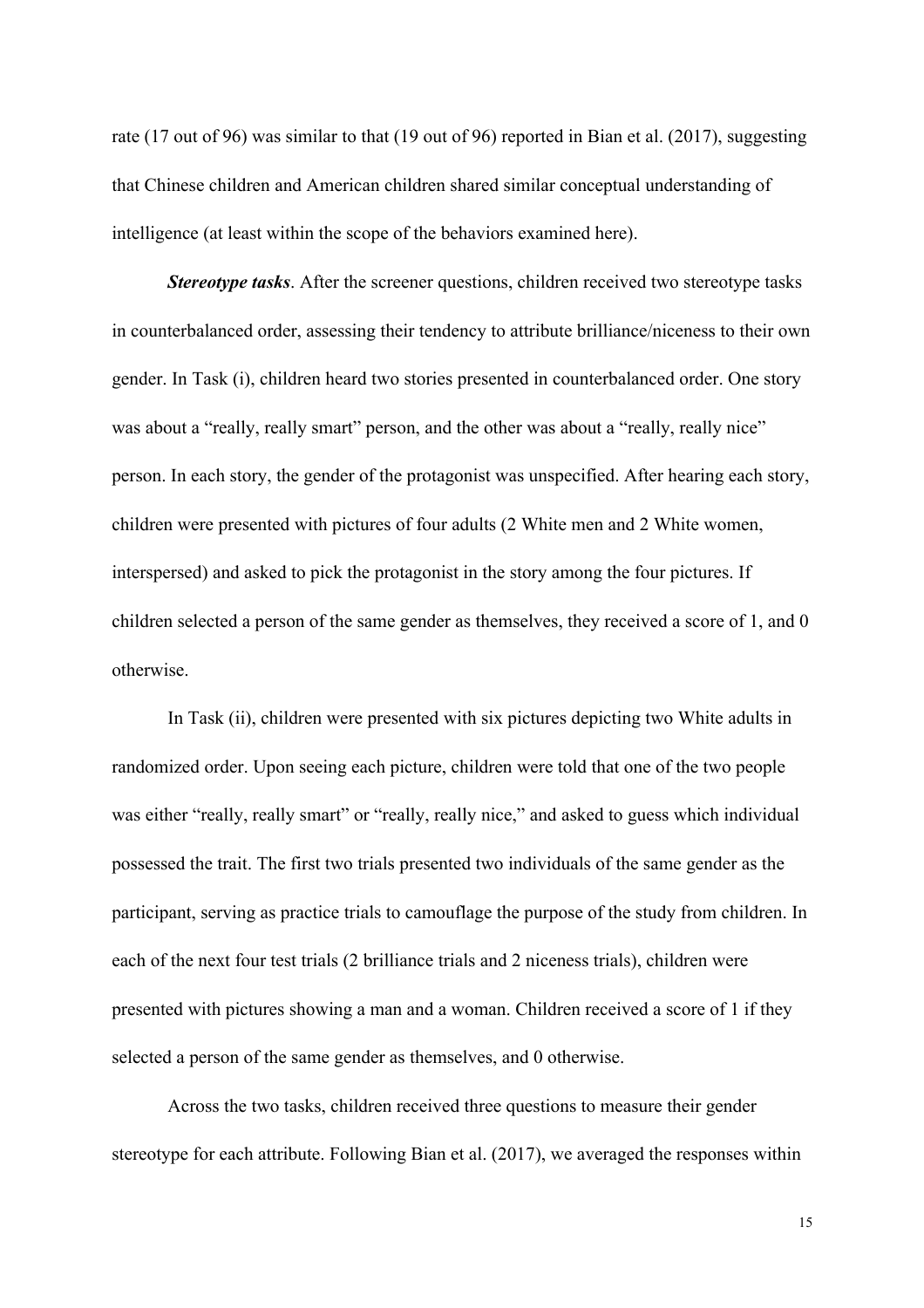a participant. The main dependent measure was children's own-gender stereotype score, that is, the proportion of questions in which a child chose the individual of their own gender as "really, really smart" (own-gender brilliance score) or "really, really nice" (own-gender niceness score).

*Perceptions of school achievements*. Four questions were designed to measure children's perceptions of boys' and girls' school achievements. In each of the first two questions ("Who do you think gets the best grades in school?"; "Who do you think is first in their class?"), children were shown four pictures of unfamiliar children (2 White boys and 2 White girls, interspersed) and were asked to select one picture to answer the respective question. Next, participants answered the same two questions again, except that they chose between "boys or girls". As in the stereotype tasks, if children selected a child of the same gender as themselves, they received a score of 1 for that question, and 0 otherwise. We used the average score across the four questions as an indicator of children's perceptions of school achievements (own-gender grade score).

# *Analytic strategy***.**

The main goal of this study was to explore the development of Chinese children's gender stereotype about White people's high intellectual abilities. Our primary test of children's endorsement of the gender brilliance stereotype was the contrast between boys' and girls' own-gender brilliance stereotype scores across age. Five- to seven-year-old children demonstrate a strong favoritism towards their gender group, such that they tend to associate positive attributes with members of their own gender (Dunham et al., 2011; Shutts et al., 2013; for reviews, see Levy & Killen, 2008). However, if children have internalized the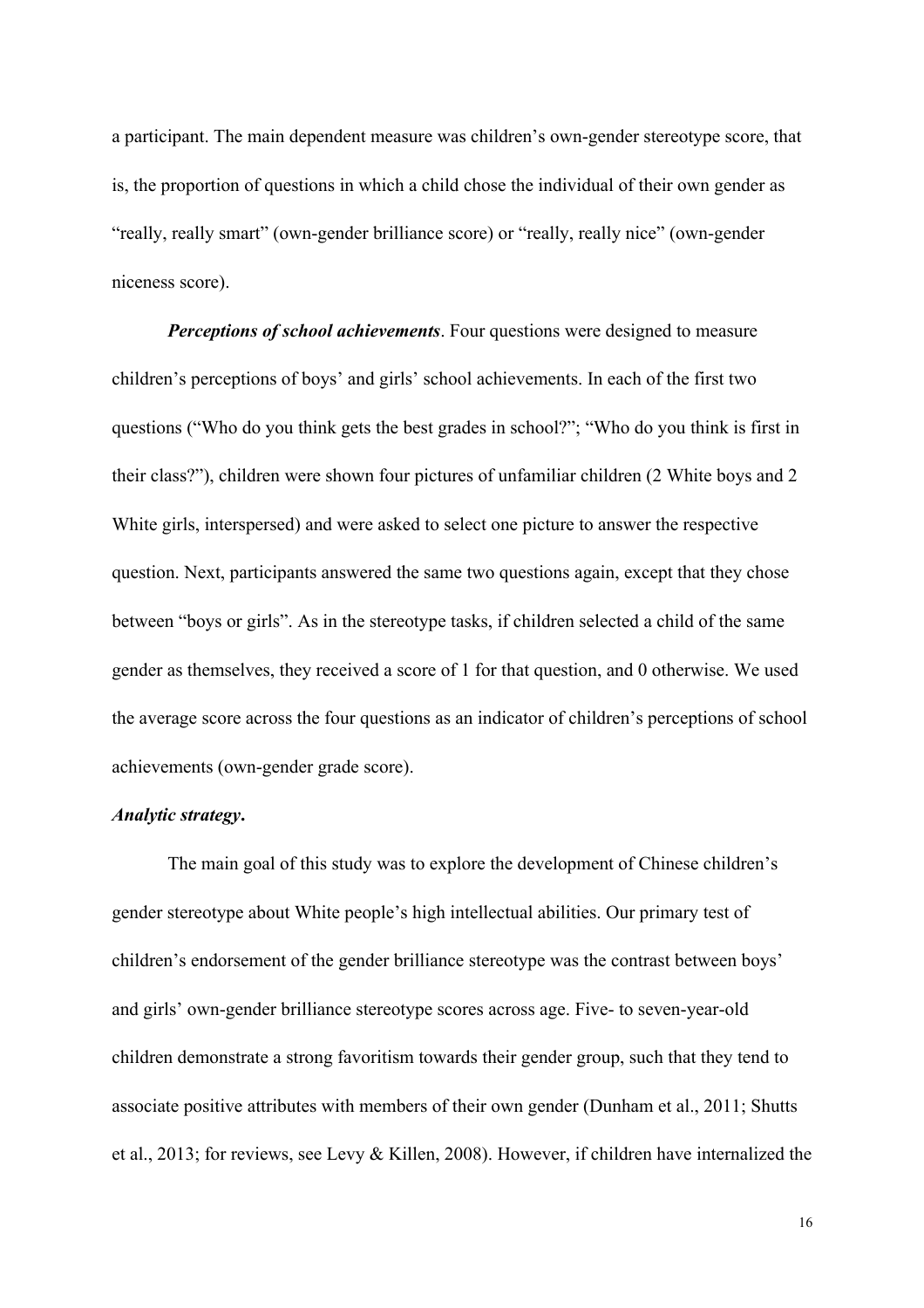stereotype associating brilliance with White men, girls should be less likely than boys to choose their own gender as brilliant. We performed linear regression models on children's own-gender brilliance scores in R (Version 3.6.1, R Core Team, 2019), including participant age (continuous), gender (girl vs. boy) and their interactions as factors. To discompose interactions, we conducted follow-up tests using the *interactions* and *emmeans* packages.

In addition, an acquisition of the gender brilliance stereotype might also be revealed by comparisons to the gender-neutral 50% threshold. Thus, we recoded children's responses to capture how often they chose men as being "really, really smart" and compared these responses against chance (0.5). Although informative, this analysis was associated with some interpretive difficulties given children's ingroup bias. For example, even if girls have acquired the stereotype associating brilliance with men, their selections of men as being brilliant might be lower than 50% because they acted against a strong tendency to favor their ingroup members. Based on this reasoning, we reported deviations from chance across participant gender, so that boys' and girls' ingroup bias can cancel each other out.

Finally, we also conducted similar analyses on the other two dimensions (niceness, grade) to (1) rule out alternative explanations and (2) explore the sources of children's acquisition of the gender brilliance stereotype. The design and analyses of the reported studies were not pre-registered.

**Open data.** The data and syntax for this study, as well as all other studies reported here, are available on Open Science Framework: https://osf.io/d2cx6.

17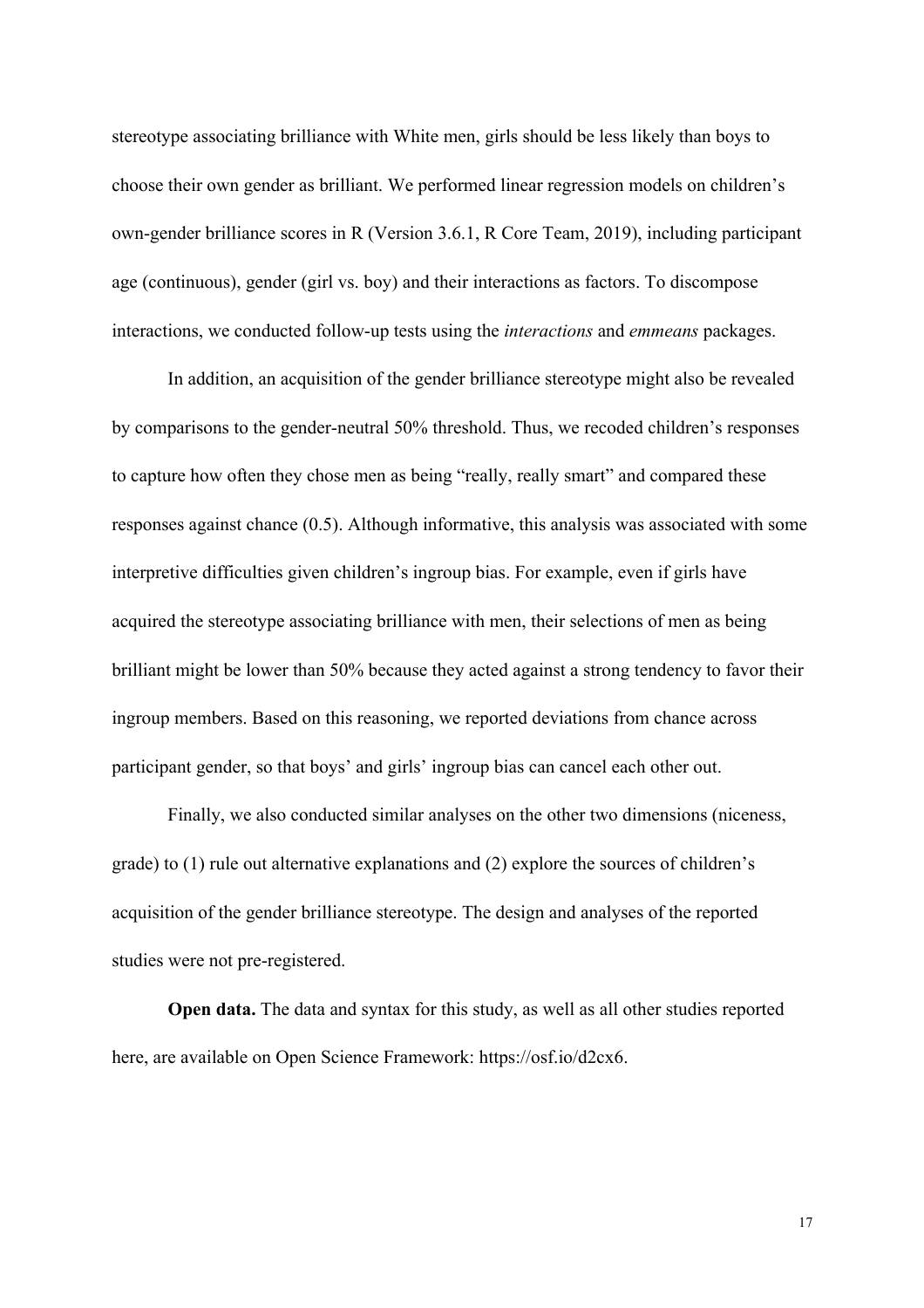## **Results and discussion**

*Gender stereotype about brilliance.* We first submitted children's own-gender brilliance scores to a linear regression model including gender (boys vs. girls), age (continuous), and their interaction as factors. The analyses revealed a main effect of gender,  $B = 0.17$ , *SE* = 0.06,  $t = 2.78$ ,  $p = .007$ , which was qualified by a significant interaction between gender and age,  $B = 0.18$ ,  $SE = 0.07$ ,  $t = 2.44$ ,  $p = .017$ . Tests of simple slope revealed that girls with age became less likely to choose their own gender as "really, really smart",  $B = -0.11$ ,  $SE = 0.05$ ,  $t = -2.18$ ,  $p = .032$ , whereas boys' tendency to choose people of their own gender as "really, really smart" did not vary by age,  $B = 0.07$ ,  $SE = 0.05$ ,  $t = 1.29$ , *p* = .202 (Figure 1 left). To further understand at what age the gender difference emerged, we performed simple slope tests at the median age of each age group. Mirroring the developmental pattern uncovered with American children (Bian et al., 2017), five-year-old Chinese boys and girls were equally likely to associate brilliance with their own gender group,  $t = 0.07$ ,  $p = 0.944$ . In contrast, Chinese girls were less likely than Chinese boys to link intellectual talents with their own gender at the ages of six ( $t = 2.74$ ,  $p = .007$ ) and seven ( $t =$ 3.67, *p* < .001). As indicated by Johnson-Neyman Interval, girls became less likely than boys to associate brilliance with their own gender group by 6.2 years of age.

As supplementary analyses, we recoded children's responses to capture the proportion of selecting White men as "really, really smart" and submitted these scores to a linear regression model including gender (boys vs. girls), age (continuous), and their interaction as factors. This analysis revealed a main effect of age,  $B = 0.09$ ,  $SE = 0.04$ ,  $t = 2.44$ ,  $p = .017$ . With age, children became increasingly more likely to choose White men as "really, really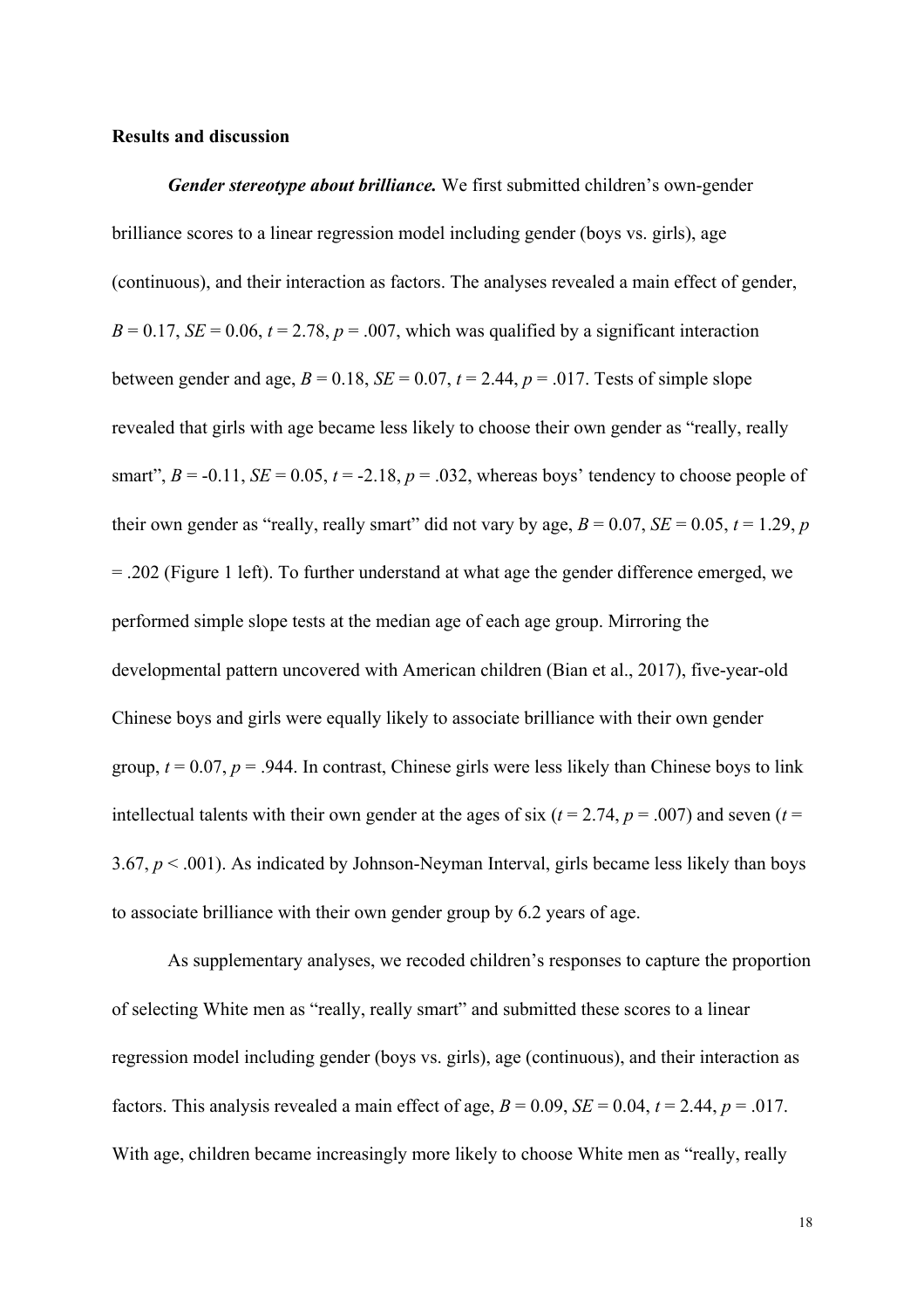smart." In addition, consistent with past research demonstrating children's ingroup bias (e.g., Dunham et al., 2011), boys were more likely than girls to choose men as brilliant,  $B = 0.23$ ,  $SE = 0.06$ ,  $t = 3.85$ ,  $p < .001$ . However, there was no evidence of a significant interaction between gender and age,  $B = -0.04$ ,  $SE = 0.07$ ,  $t = -0.57$ ,  $p = .571$ , suggesting that boys and girls exhibited similar developmental trends in their gendered expectations of brilliance.

We then estimated the precise age at which children (as a whole) begin to favor White men in their selections of brilliant people. Following the Johnson-Neyman "regions of significance" approach (Johnson & Neyman, 1936), we subtracted 0.5 (chance level) from children's proportions of selecting White men and submitted these scores to the linear regression model described above. Next, we estimated marginal means between ages 5 and 7 by 0.01 year increments. This analysis indicated that children's proportion of choosing White men as being brilliant became significantly higher than chance at 6.22 years. Overall, these findings suggest that Chinese children may start to associate brilliance with White men (vs, White women) at the age of six.

*Gender stereotype about niceness.* With respect to "really, really nice", the two-way interaction between gender and age was not significant,  $B = 0.03$ ,  $SE = 0.08$ ,  $t = 0.40$ ,  $p$  $= .688$ . Meanwhile, neither the main effect of age,  $B = -0.02$ ,  $SE = 0.04$ ,  $t = -0.63$ ,  $p = .530$ , nor the main effect of gender,  $B = 0.03$ ,  $SE = 0.06$ ,  $t = 0.41$ ,  $p = .683$ , reached significance (Table S1; Figure S1A). Comparing the average proportion of White male selections to the gender-neutral 50% threshold, we found that Chinese children did not seem to hold gendered beliefs with respect to niceness,  $M = 0.51$ ,  $t(95) = 0.44$ ,  $p = .660$ . This pattern held for both girls ( $M_{\text{girls}} = 0.46$ ,  $t(47) = -0.86$ ,  $p = .394$ ) and boys ( $M_{\text{boys}} = 0.57$ ,  $t(47) = 1.70$ ,  $p = .095$ ).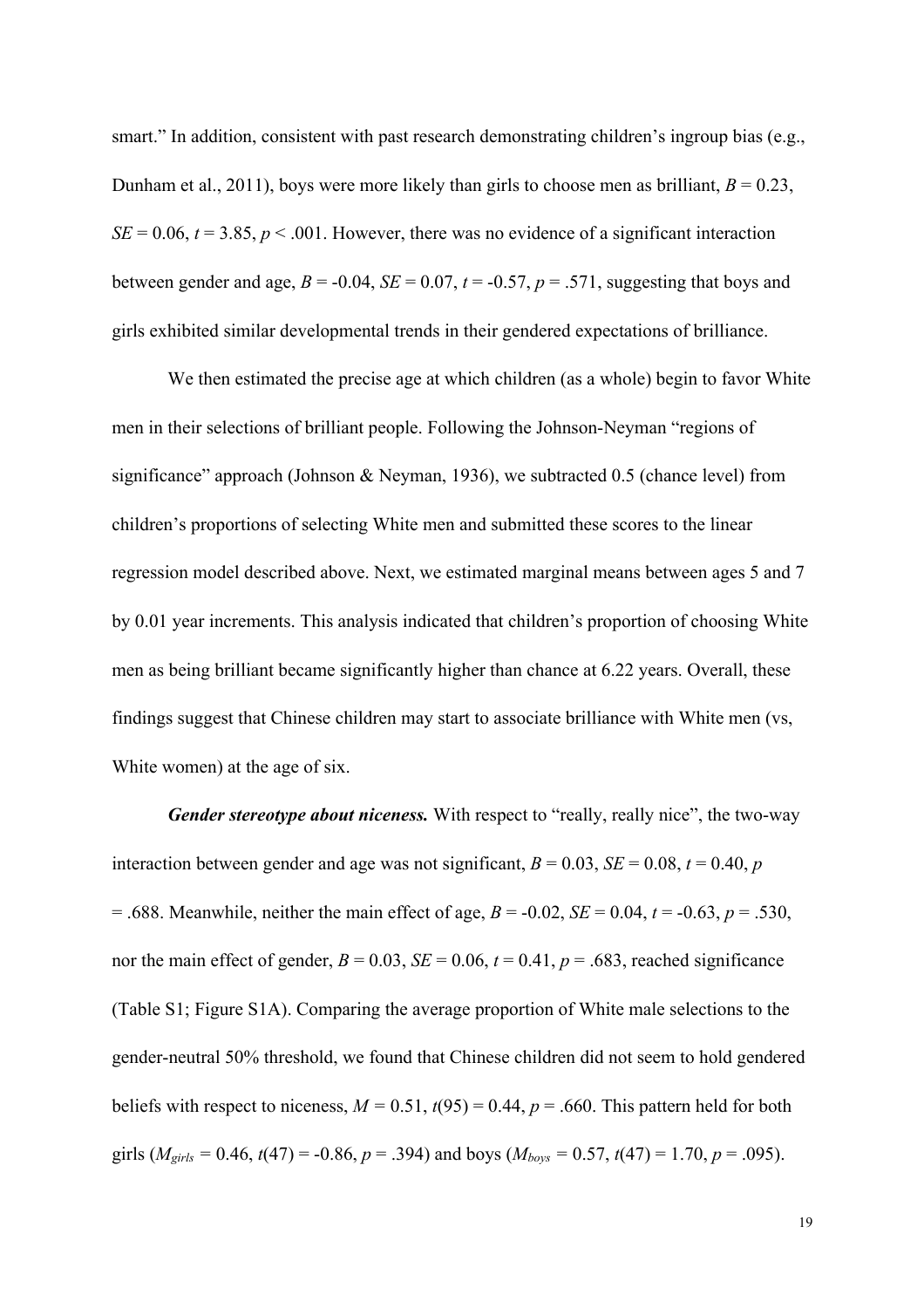These results ruled out the possibility that 6- to 7-year-old children's tendency to choose White men as being "really, really smart" simply reflected their general positivity about White men.

*Perceptions of school achievements*. The analyses on children's perceptions of school achievements revealed a significant main effect of gender,  $B = -0.27$ ,  $SE = 0.06$ ,  $t = -1$ 4.35, *p* < .001. Compared to Chinese boys, Chinese girls between the age of 5 and 7 were more likely to choose their own gender as high school-achievers (Table S1; Figure S2A). We conducted a Pearson correlation to examine whether children's perceptions of school performance predicted their tendency to associate brilliance with their own gender. There was no significant relation between the two variables,  $r = -0.15$ ,  $p = 0.135$ , suggesting that Chinese children's ideas of White people's brilliance are unrelated to their perceptions of which gender performs well in school.

# **Conclusions**

Study 1 represents a first attempt to document the existence and emergence of the gender stereotype about brilliance in cultures outside of the U.S. Paralleling American children's acquisition of this gender stereotype, Chinese children around age six started associating brilliance with White men more than with White women. Future research involving a variety of countries is required to further investigate the generality of these findings, nevertheless, this present study speaks to the possibility that endorsing "brilliance = White men" from a young age is a global phenomenon.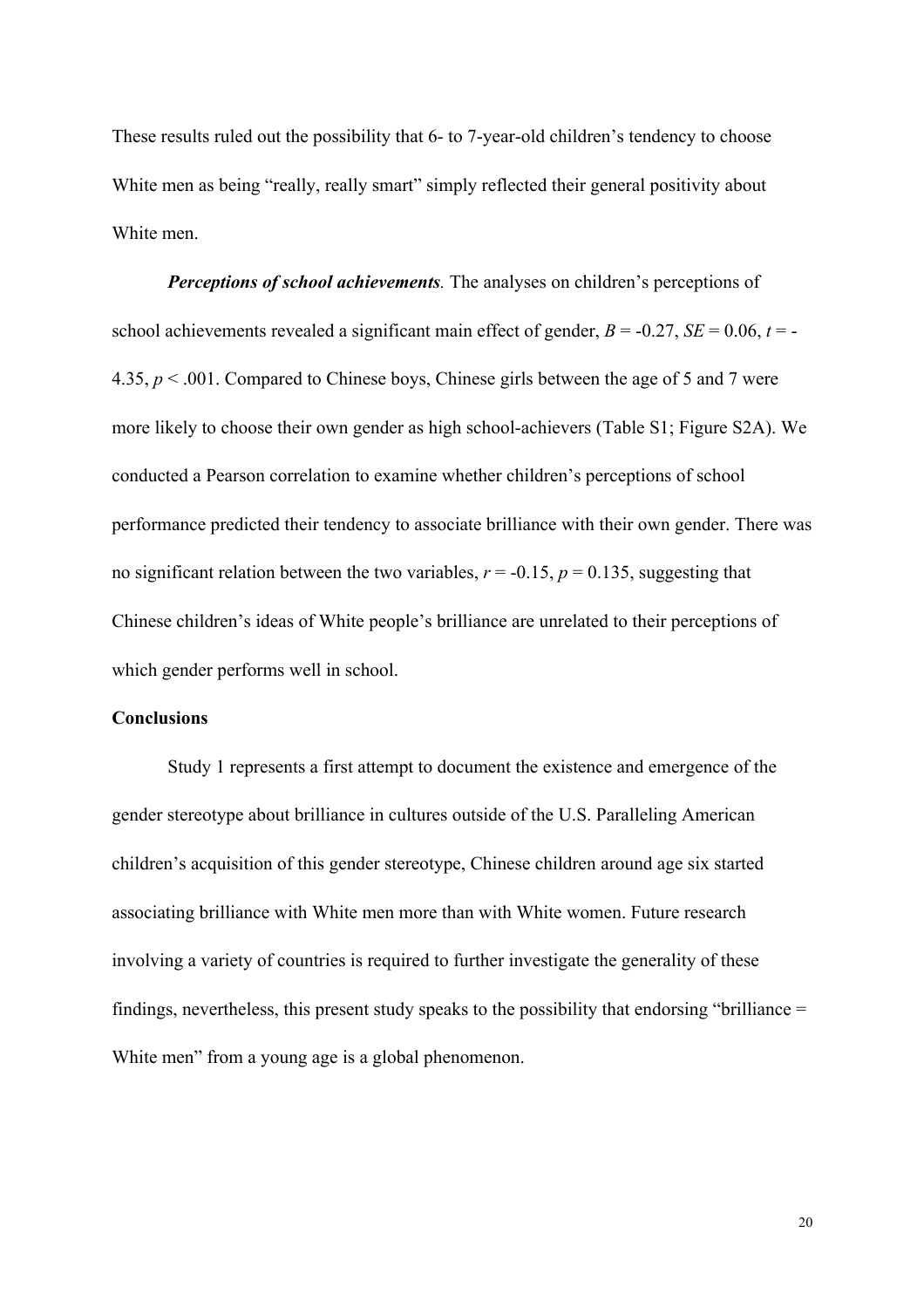#### **Study 2**

The results of Study 1 speak to the early emergence of the gender stereotype associating brilliance with White men in Chinese children. However, these children were recruited in Beijing, one of the most developed cities in China with high average household income. To test the robustness and generality of these findings, we made the following extensions in Study 2: First, we recruited children from a wide range of regions in China to acquire a more representative sample in terms of demographics and geography. Second, we presented children with a new set of White faces adopted from the Chicago Face Database (Ma et al., 2015).

## **Method**

*Participants*. We recruited 96 children between 5 and 7 years old ( $M_{\text{age}} = 6.5$  years,  $SD = 0.8$ ; 48 girls, 48 boys) from multiple geographical regions in China including Hebei Province, Jiangxi Province and Chongqing to ensure a relatively diverse sample. The demographic information was available for 59.4% of the sample, with 94.7% of the subset identified as Han, 3.5% as Man, and 1.8% identified as another ethnicity. The median annual household income was 200,000 RMB (Approximately \$30,000), and fifty-eight percent of the parents in the sample had at least a Bachelor's degree. Thirty-six additional children were tested but were excluded from the final sample because 33 of them did not pass the screener questions and 3 of them did not complete the study.

*Materials and Procedure.* Twenty-eight children were tested in person at local kindergartens prior to the COVID-19 pandemic, and the rest of the children were tested online via Tencent Meeting.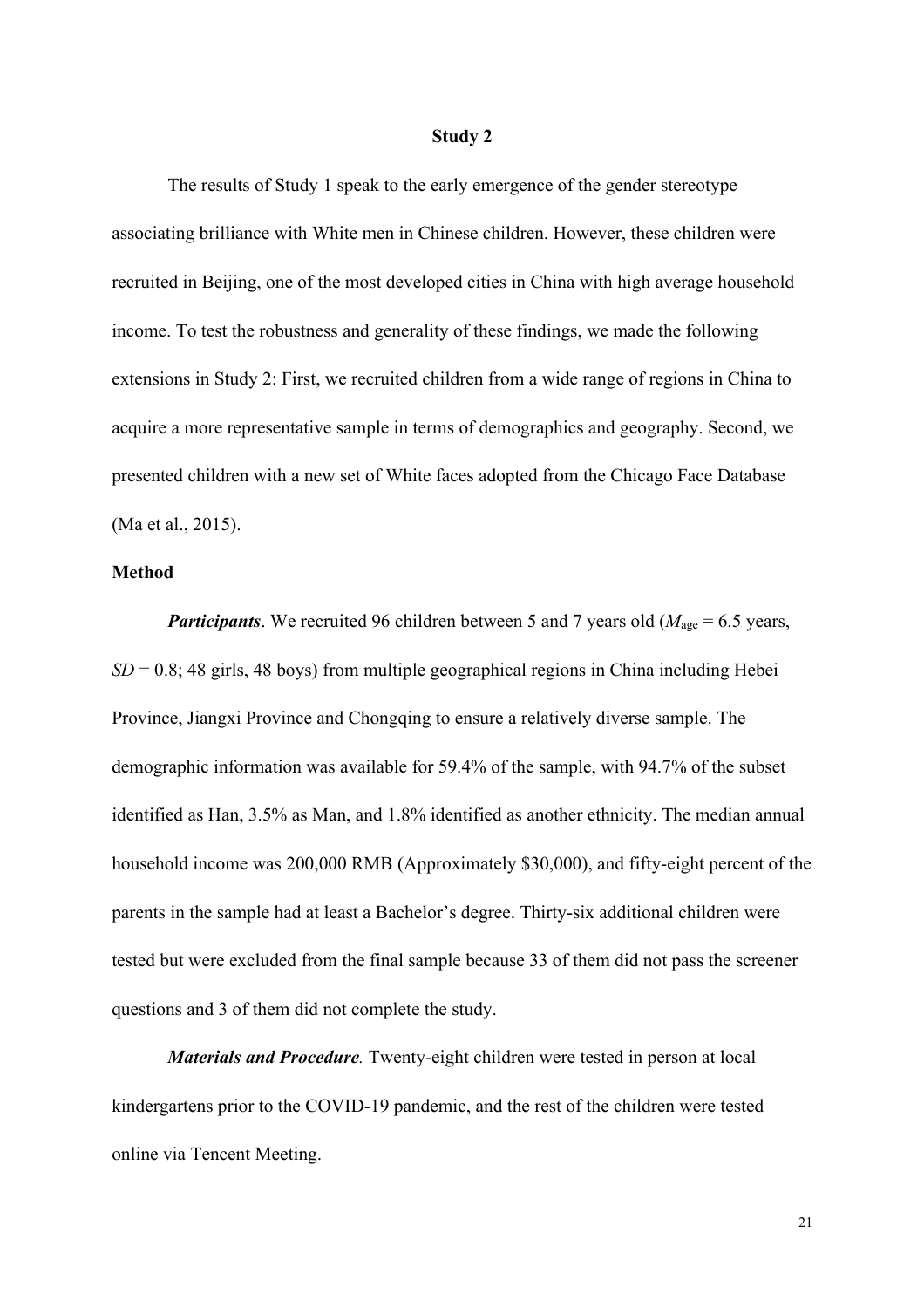The procedure of in-person testing was identical to that of Study 1. Children tested online received an identical procedure except that they first participated a warm-up session adapted from Sheskin and Keil (2018), in which an experimenter asked children to identify four different colors (i.e., blue, orange, green and black). The warm-up session served to make children feel comfortable answering questions over video and to ensure that they could differentiate the colors used to mark choices in the main session. In particular, to conceal our focus on children's choices based on gender information, we color coded the presented characters (i.e., each individual was placed on top of a colored box), so that the experimenter and the child could refer to each character by their associated color (rather than their gender).

The materials and tasks were identical to those of Study 1, with one exception. We selected pictures of White men and women from the Chicago Face Database (Ma et al., 2015) that were matched in attractiveness, age and emotion based on American adults' subjective ratings. As noted earlier, Chinese adults also provided similar ratings of the selected male and female faces on these dimensions.

## **Results and discussion**

*Gender Stereotype about brilliance*. As in Study 1, we submitted children's owngender brilliance scores to a linear regression model with gender (boys vs. girls), age (continuous), and their interaction as factors. We found a main effect of gender,  $B = 0.16$ , *SE*  $= 0.06$ ,  $t = 2.63$ ,  $p = .010$ , suggesting that girls at all ages were less likely than boys to associate brilliance with their own gender (Figure 1 right; Table S1). Although the interaction between gender and age did not reach significance,  $B = 0.08$ ,  $SE = 0.08$ ,  $t = 1.09$ ,  $p = .280$ , we examined gender differences within each age group to better understand the developmental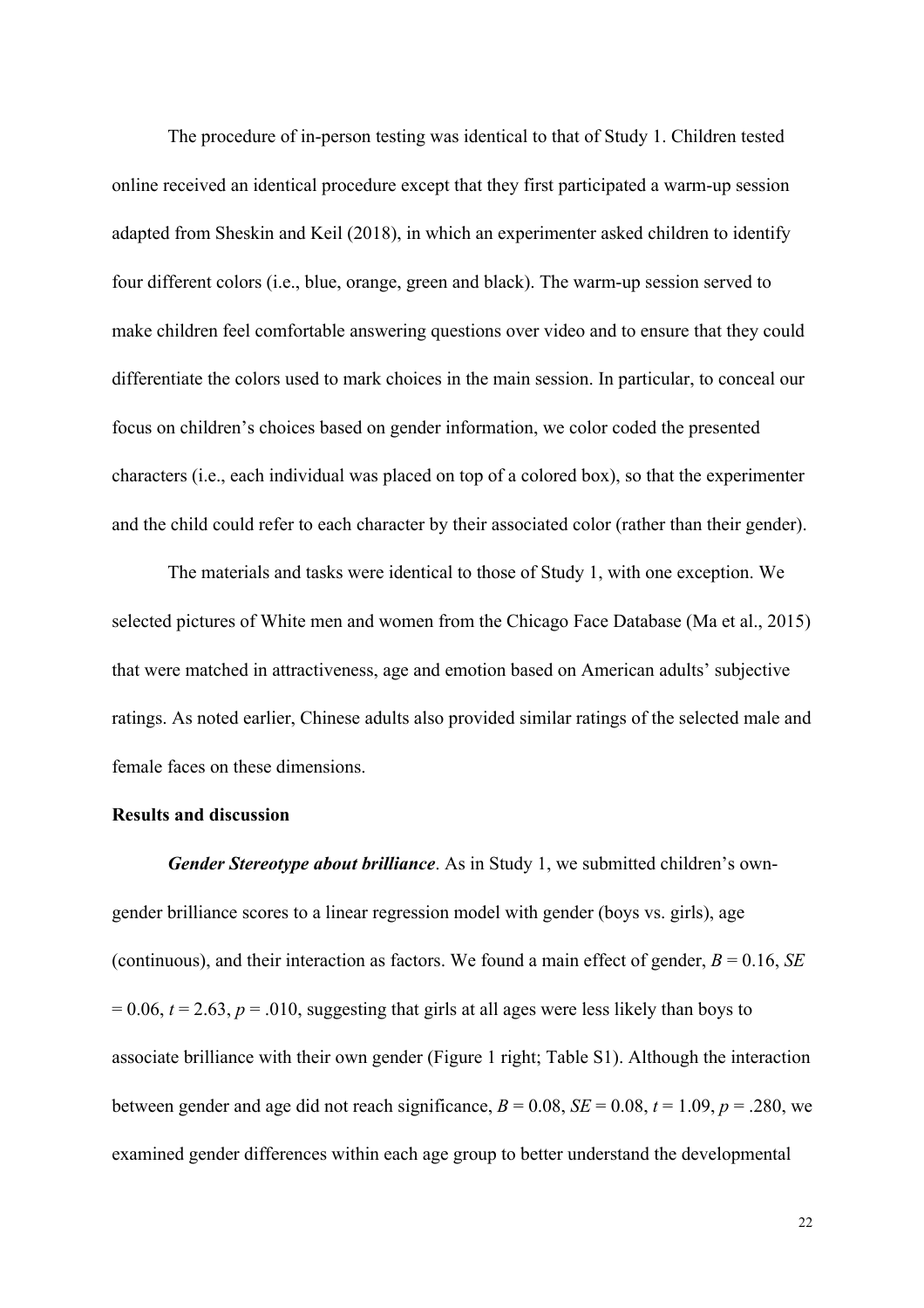trajectory. Similar to Study 1, we performed simple slope tests at the median age of each age group. Chinese boys and girls at the age of 5 did not differ in their tendency to choose their own gender as "really, really smart",  $t = 1.10$ ,  $p = .276$ . However, Chinese girls aged six ( $t =$ 2.30,  $p = .024$ ) and seven ( $t = 2.54$ ,  $p = .013$ ) were significantly less likely than boys to associate brilliance with their own gender group. As indicated by Johnson-Neyman Interval, girls became less likely than boys to associate brilliance with their own gender group by 6.2 years of age. Following Study 1, we recoded children's responses to capture the proportion of selecting White men as "really, really smart" and explored the precise age at which children began to favor White men in their selections. The analysis suggested that children's proportion of choosing White men as "really, really smart" became significantly higher than chance at 6.18 years.

*Overall analyses across Studies 1 and 2.* To provide a higher powered test of children's endorsement of the gender brilliance stereotype, we combined the data from Studies 1 and 2 and performed two additional sets of analyses. First, we submitted children's proportion of selecting White men as "really, really smart" to a mixed-effects linear regression model using the *lmer* function, with gender (boys vs. girls), age (continuous), and their interaction as fixed effects and a random intercept for study. Again, we found a main effect of age,  $B = 0.07$ ,  $SE = 0.03$ ,  $t = 2.49$ ,  $p = .014$ , and this effect was not moderated by child gender,  $B = -0.03$ ,  $SE = 0.05$ ,  $t = -0.55$ ,  $p = .580$ . With age, both boys and girls became increasingly more likely to choose White men as "really, really smart." Second, we categorized children into three age groups (five- vs. six- vs. seven-year-olds) and performed one-sample *t*-tests to compare their proportion of White male choices against chance. The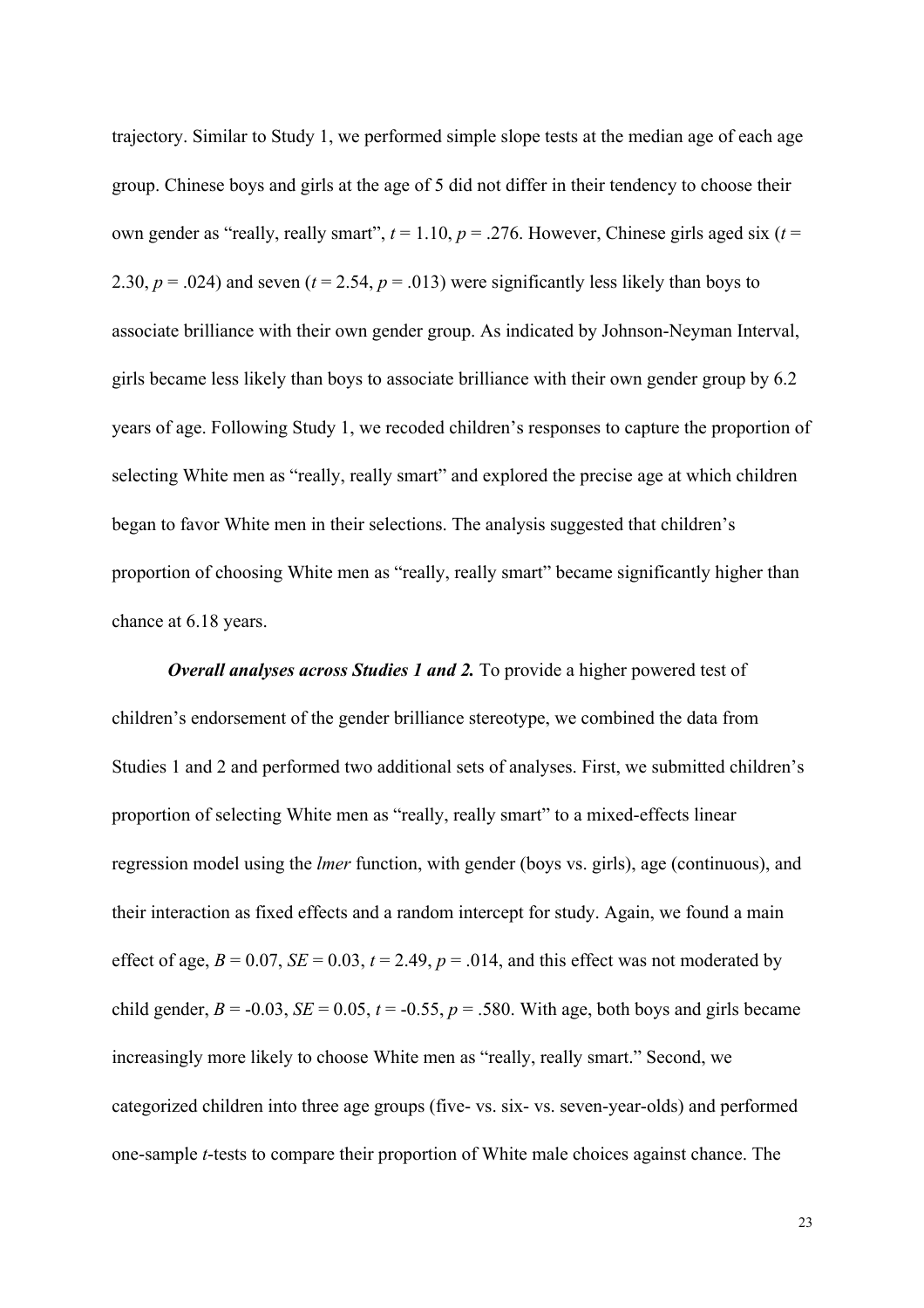average proportion of choosing White men as brilliant was significantly above chance among six- and seven-year-olds  $(M_{6-year-olds} = 0.59, t(63) = 2.30, p = .025; M_{7-year-olds} = 0.64, t(63) =$ 3.77,  $p < .001$ ), but not among five-year-olds ( $M<sub>5</sub>-year-olds$  = 0.51,  $t(63) = 0.27$ ,  $p = .786$ ). These additional results reinforce the conclusion that Chinese children begin to attribute brilliance to White men (vs. White women) in early childhood, around the age of six.

*Gender Stereotype about niceness.* Analyses of children's own-gender niceness scores revealed no significant effect of age ( $B = -0.04$ ,  $SE = 0.04$ ,  $t = -1.00$ ,  $p = .318$ ), gender  $(B = 0.004, SE = 0.06, t = 0.06, p = .950)$  or their interaction  $(B = 0.004, SE = 0.07, t = 0.05,$ *p* = .962; Table S1, Figure S1). As in Study 1, Chinese boys and girls in this age window do not ascribe niceness to one particular gender (the proportion of White male selections:  $M_{\text{circ}}$ *=* 0.44, *t*(47) = -1.21, *p* = .231; *Mboys =* 0.56, *t*(47) = 1.72, *p* = .091).

*Perceptions of school achievements*. The analyses on children's perceptions of boys' and girls' school achievements yielded a significant effect of gender, *B* = -0.17, *SE* = 0.05,  $t = -3.39$ ,  $p = .001$ . Five- to seven-year-old Chinese girls were more likely than Chinese boys to choose their own gender as high school-achievers (Table S1, Figure S2). We found no evidence for a relationship between children's own-gender brilliance scores and their owngender achievement scores,  $r = 0.02$ ,  $p = 0.836$ . Thus, in line with Study 1, Chinese children's ideas of White people's brilliance are not rooted in their perceptions of which gender performs well in school.

## **Conclusions**

Replicating Study 1, we found converging evidence that Chinese children assimilate the stereotype associating intellectual talents with White men in early childhood. These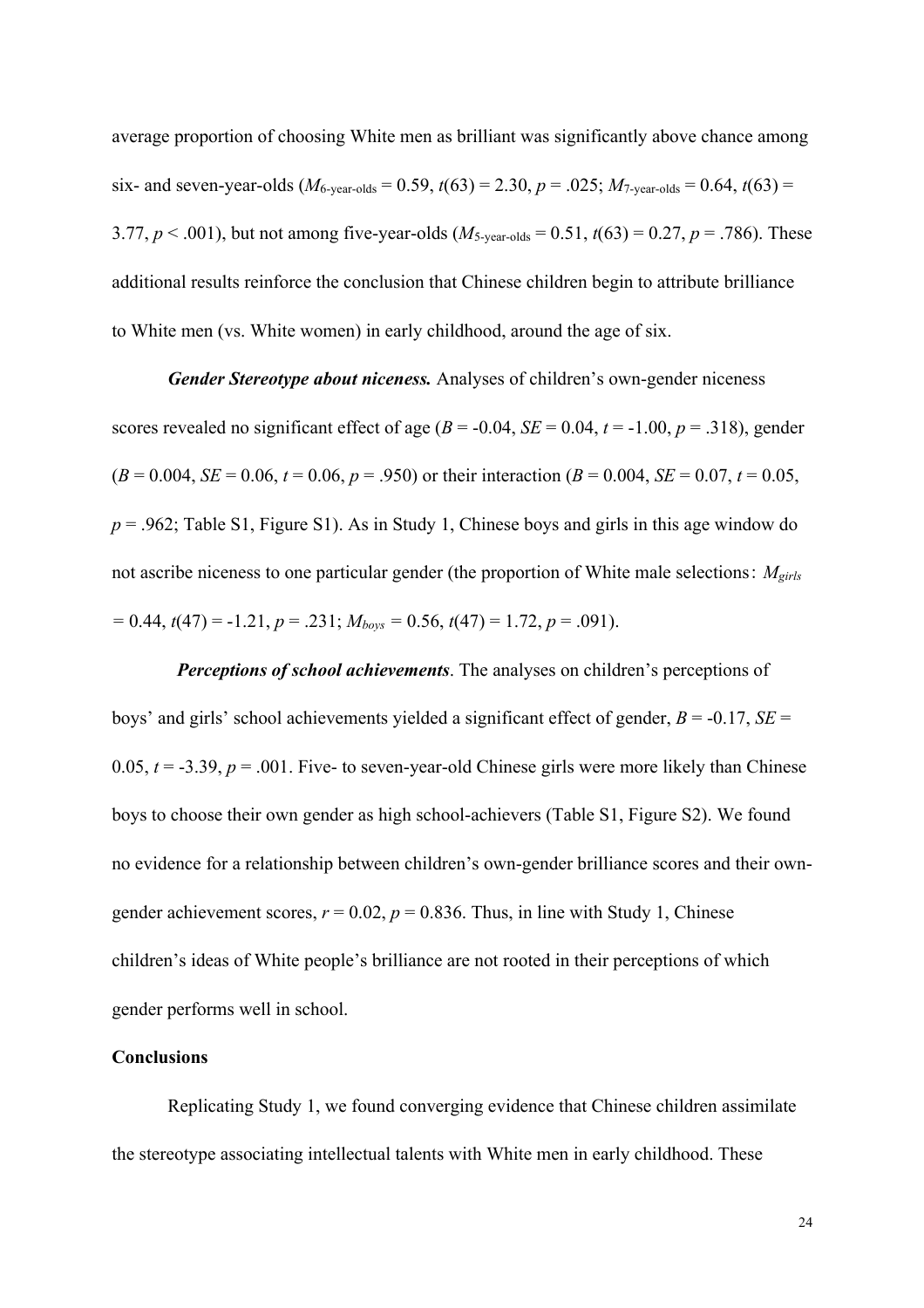results speak to the pervasive existence of the gender brilliance stereotype in samples collected from a range of demographically diverse regions in China.

## **Study 3**

In Study 3, we focused on the extent to which Chinese children apply the gender brilliance stereotype to Asians. If a lack of interracial contacts leads children to overlook target race when forming gender stereotypes, Chinese children would attribute brilliance to Asian men (vs. Asian women) to the same extent as to White men (vs. White women). However, another possibility is that racially homogenous environments may in fact highlight race as a meaningful social marker and encourage children to consider race in constructing gender stereotypes. Unlike White people who are direct targets of the gender brilliance stereotype, men and women belonging to low-status racial category, such as Asians, may escape from the gender brilliance stereotype by virtue of their non-prototypicality (Purdie-Vaughns & Eibach, 2008).

# **Method**

*Participants*. We recruited 96 children between 5 and 7 years old ( $M_{\text{age}} = 6.5$  years, *SD* = 0.8; 48 girls, 48 boys) from Beijing, China. Sixteen additional children were tested but were excluded from the final sample because they did not pass the screener questions. The demographic information was available for 95.8% of the sample, with 88.0% of the subset identified as Han, 4.3% as Man, 2.2% as Mongol, and 5.4% identified as another ethnicity. The median household income was 175,000 RMB (Approximately \$27,000). Seventy-five percent of the parents in the sample had at least a Bachelor's degree.

25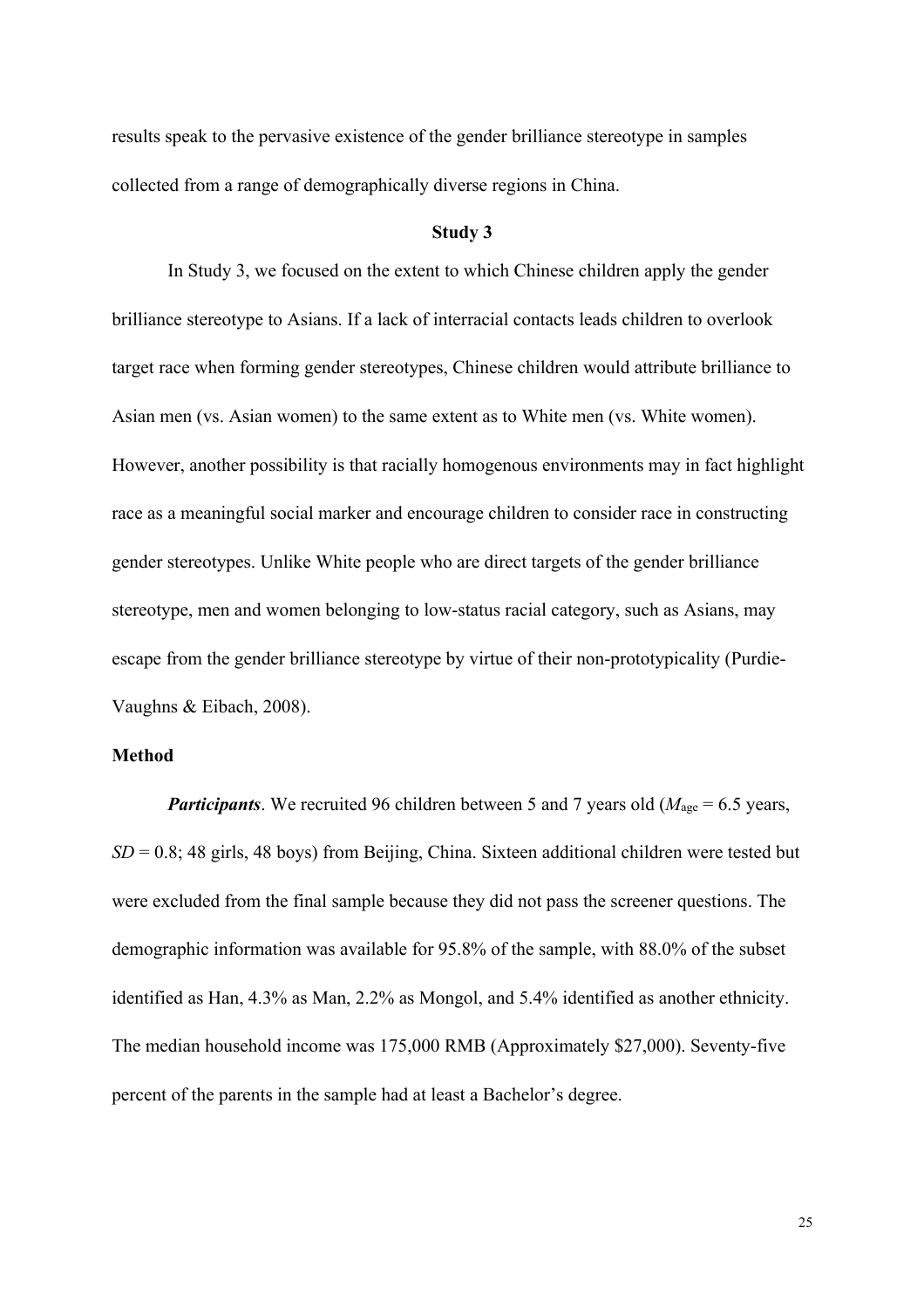*Materials and Procedure.* Children were tested in person in a research lab or at local libraries. The measures and procedure were identical to those of Study 2, with two exceptions. First, in the stereotype tasks, we used pictures of Asian individuals from the Chicago Face Database (Ma et al., 2015). We chose pictures of Asian men and women matched in attractiveness, emotion and age based on the subjective ratings provided in Ma et al. (2015). These pictures were also matched with the ones used in Study 2 on these three dimensions, which allowed us to conduct a systematic comparison of children's gender stereotype about White and Asian people (see below). Second, we presented pictures of Asian boys and girls to assess children's perceptions of school achievements.

## **Results and discussion**

*Gender stereotype about brilliance*. Children's own-gender brilliance scores were submitted to a linear regression model with gender (boys vs. girls), age (continuous), and their interaction as factors. The model yielded a significant main effect of gender,  $B = -0.22$ ,  $SE = 0.06$ ,  $t = -3.71$ ,  $p < .001$  (Figure 2 left). However, different from Studies 1 and 2, Chinese girls were more likely to choose their own gender as "really, really smart" than boys when making judgments about Asian individuals. This effect was not moderated by age,  $B = -$ 0.02,  $SE = 0.07$ ,  $t = -0.27$ ,  $p = .788$  (for descriptive statistics, see Table S2).

We then recoded children's responses to reflect their proportions of choosing Asian men and compared the average proportion of male selections against chance. Fix- to sevenyear-old Chinese children's tendency of choosing Asian men as being brilliant was 0.39, which was significantly lower than chance,  $t(95) = -3.44$ ,  $p < .001$ . These results suggested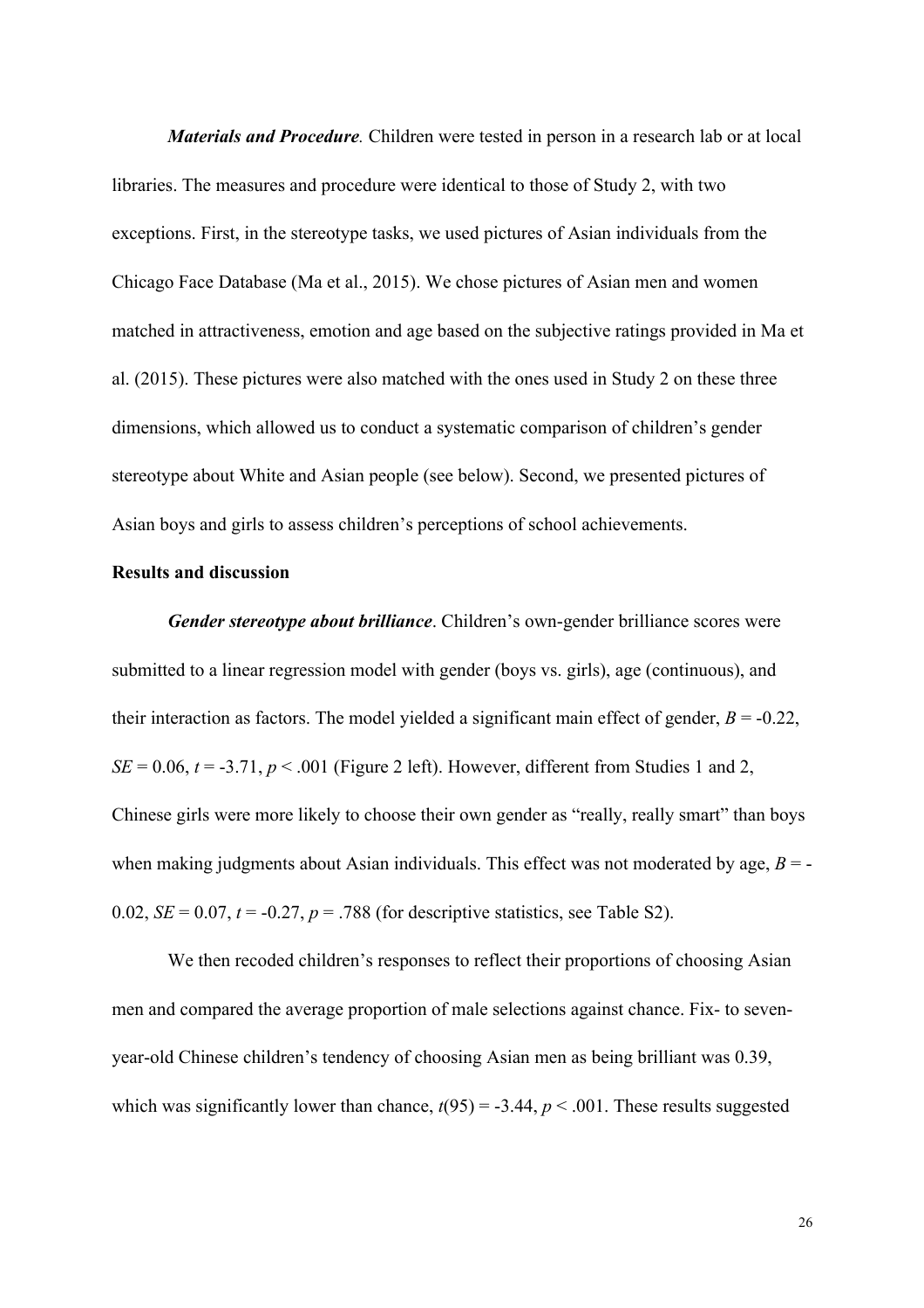that Chinese children between the ages of 5 and 7 associated brilliance more strongly with Asian women than with Asian men.

*The influence of target race.* To systematically test for the influence of target race on children's gender stereotype about brilliance, we combined the data from Studies 2 and 3. Children's own-gender brilliance scores were submitted to a mixed-effect linear regression model with target race (White vs. Asian), gender (boys vs. girls), and age (continuous), plus all possible interaction terms, as fixed-effect predictors, and study as a random intercept. Given our prior interest, we reported only the effects involving target race. The model uncovered a significant two-way interaction among target race and participant gender,  $B = -$ 0.37,  $SE = 0.08$ ,  $t = 4.46$ ,  $p < .001$ . In particular, relative to Chinese girls, Chinese boys were more likely to choose their own gender as being "really, really smart" when making judgments about White people,  $t(184) = 2.67$ ,  $p = 0.041$ , but they were less likely to do so when making judgments about Asian people,  $t(184) = -3.64$ ,  $p = .002$ . Thus, Chinese children as young as age 5 adopt an intersectional stance, in that racial identities influence the content of their gender stereotype about brilliance.

*Gender stereotype about niceness.* With respect to Chinese children's ideas about Asians' niceness, there was no evidence of an effect of age  $(B = -0.002, SE = 0.04, t = -0.07,$  $p = .949$ , gender ( $B = .0.09$ ,  $SE = 0.07$ ,  $t = .1.32$ ,  $p = .190$ ) or their interaction ( $B = 0.04$ , *SE*)  $= 0.08$ ,  $t = 0.46$ ,  $p = .647$ ; Table S2, Figure S1). In addition, neither girls' nor boys' average proportion of Asian male selections deviated from chance  $(M_{\text{girls}} = 0.47, t(47) = -0.74, p$  $= .460; M_{boys} = 0.44, t(47) = -1.13, p = .263$ .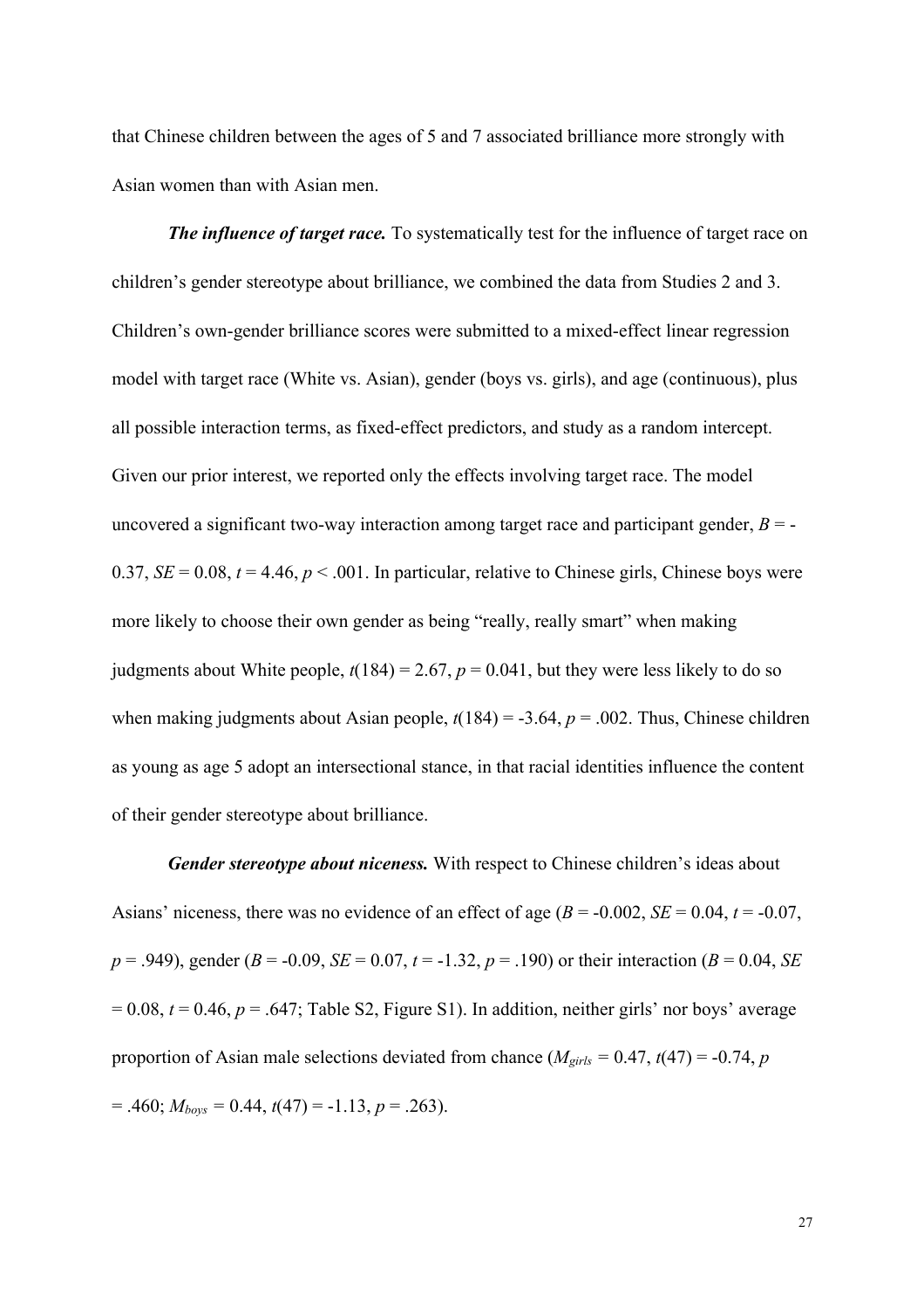*Perceptions of school achievements*. The analyses on children's perceptions of Asian girls' and boys' school achievements uncovered a significant main effect of gender, *B* = - 0.42,  $SE = 0.04$ ,  $t = -9.38$ ,  $p < .001$ , suggesting that Chinese girls between the age of 5 and 7 were more likely than boys to attribute excellent school performance to their own gender (Table S2, Figure S2). Next, we conducted a Pearson correlation to examine the relationship between Chinese children's gender brilliance stereotype and their perceptions of school achievements when making judgments of Asians. This analysis yielded a significant positive relation,  $r = 0.36$ ,  $p < .001$ . The more children believed that their own gender excelled in school, the more likely that they associated brilliance to their own gender. Therefore, Chinese children's gender stereotype about Asians' intelligence may be informed by their observations of which gender excels in school performance.

## **Conclusions**

The present results suggest that Chinese children do not extend the "brilliance = men" stereotype to Asian targets; instead, they associated brilliance with Asian women more than with Asian men. Although Asians are the racial majority in China, children may view Asian men as less prototypical of men than White men, presumably because Asians have disadvantaged social status relative to Whites in Chinese culture (e.g., Qian et al., 2016, 2019; Stohry et al., 2021). This study constitutes the first piece of evidence demonstrating that children in racially homogeneous cultures consider rich social identities including race and gender in forming stereotypes. It also provides initial evidence that children's expression of the gender brilliance stereotype is modulated by racial status.

# **Study 4**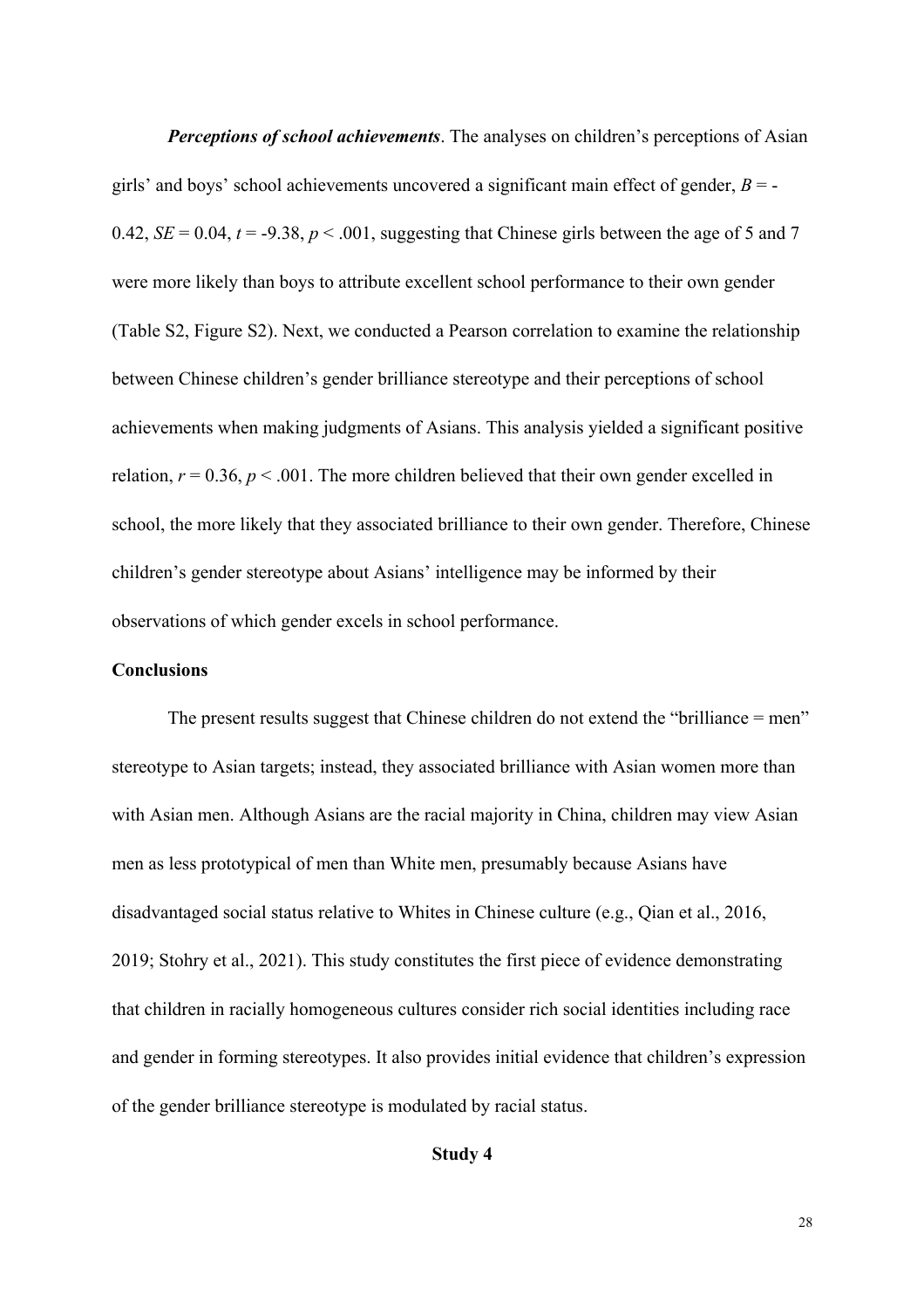Study 4 sought to explore American children's gender stereotype about brilliance when reasoning about Asian men and women to paint a complete picture of the associations between brilliance and gender. In the U.S., Asian men are perceived as less representative of men compared to White men (Schug et al., 2015; Lei et al., 2020). If American children are already aware of Asian men's non-prototypicality, we expect them to refrain from attributing brilliance to Asian men.

## **Method**

*Participants*. We recruited 96 children between 5 and 7 years old ( $M_{\text{age}} = 6.5$  years,  $SD = 0.8$ ; 48 girls, 48 boys) from diverse regions in the U.S. The geographic information was available for 86.5% of the sample; this subset was from 21 different states, in which 57.8% were from the northeastern area (e.g., New York, Massachusetts), 15.7% from the southeastern area (e.g., Maryland, Kentucky), 13.3% from the midwestern area (e.g., Illinois), and 13.3% from the western or southwestern area (e.g., California, Arizona).

The demographic information was available for 94.8% of the sample; 76.9% of the subset identified as White, 8.8% as Asian or Pacific Islander, 5.5% as Latino/Hispanic, and 8.8% identified as mixed or biracial. The median household income was \$125,000. Eightythree percent of the parents in the sample had at least a Bachelor's degree.

*Materials and Procedure.* Eleven children were recruited and tested at local museums in Upstate New York prior to the COVID-19 pandemic, and the rest of the sample were tested online using Zoom. The materials and procedure were identical to those of Study 3, except that the script and questions were presented in English.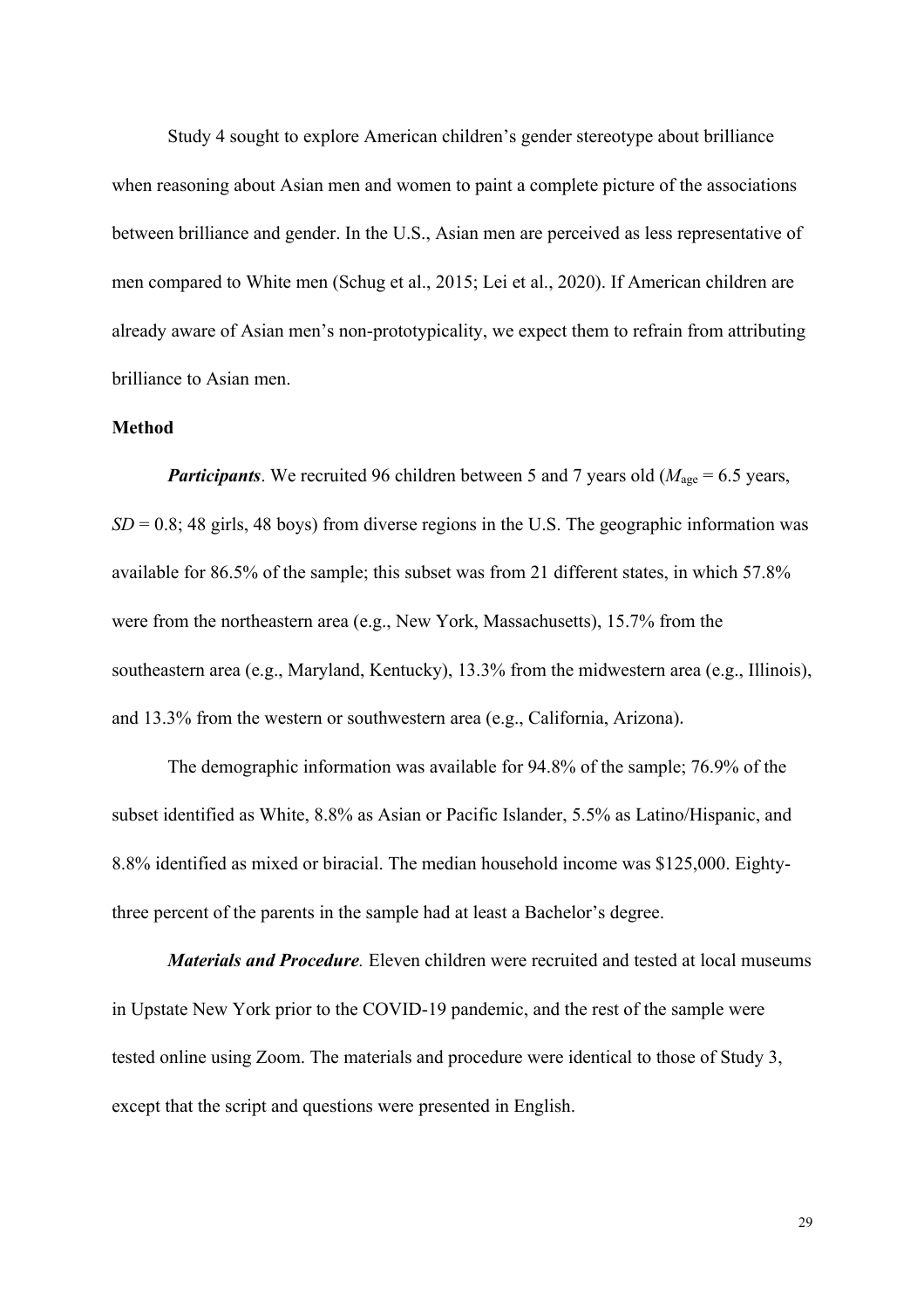# **Results and discussion**

*Gender stereotype about brilliance*. As in previous studies, children's own-gender brilliance scores were submitted to a linear regression model with gender (boys vs. girls), age (continuous), and their interaction as factors. The main effect of gender reached significance,  $B = -0.18$ ,  $SE = 0.06$ ,  $t = -2.96$ ,  $p = .004$  (Figure 2 right), indicating that American girls were more likely than boys to associate brilliance with Asians of their own gender (Table S2). Meanwhile, five- to seven-year-old American children's proportion of choosing Asian men as "really, really smart" was 0.41, which was significantly below chance,  $t(95) = -2.87$ ,  $p = .005$ . This pattern held for White children and children of color (see Supplementary Materials). Together with Study 3, we found that both American and Chinese children between the ages of five and seven associated brilliance with Asian women more than with Asian men.

*Gender stereotype about niceness.* The analysis on children's own-gender niceness scores revealed a main effect of gender,  $B = -0.25$ ,  $SE = 0.07$ ,  $t = -3.71$ ,  $p < .001$  (Table S2, Figure S1), suggesting that American girls were more likely to attribute niceness to Asians of their own gender than American boys.

*Perceptions of school achievements*. We next explored American children's perceptions of Asian girls' and boys' school achievements. The analyses yielded no evidence for an effect of age ( $B = -0.02$ ,  $SE = 0.03$ ,  $t = -0.46$ ,  $p = .645$ ), gender ( $B = -0.05$ ,  $SE = 0.05$ ,  $t = 0.05$  $= -0.99, p = .323$ ) or their interaction (*B* = 0.03, *SE* = 0.07, *t* = 0.43, *p* = .667) (Table S2, Figure S2). American boys and girls were equally likely to associate high school performance to Asian children of their own gender. These results also ruled out two alternative explanations for the observed gender stereotypes about brilliance and niceness. One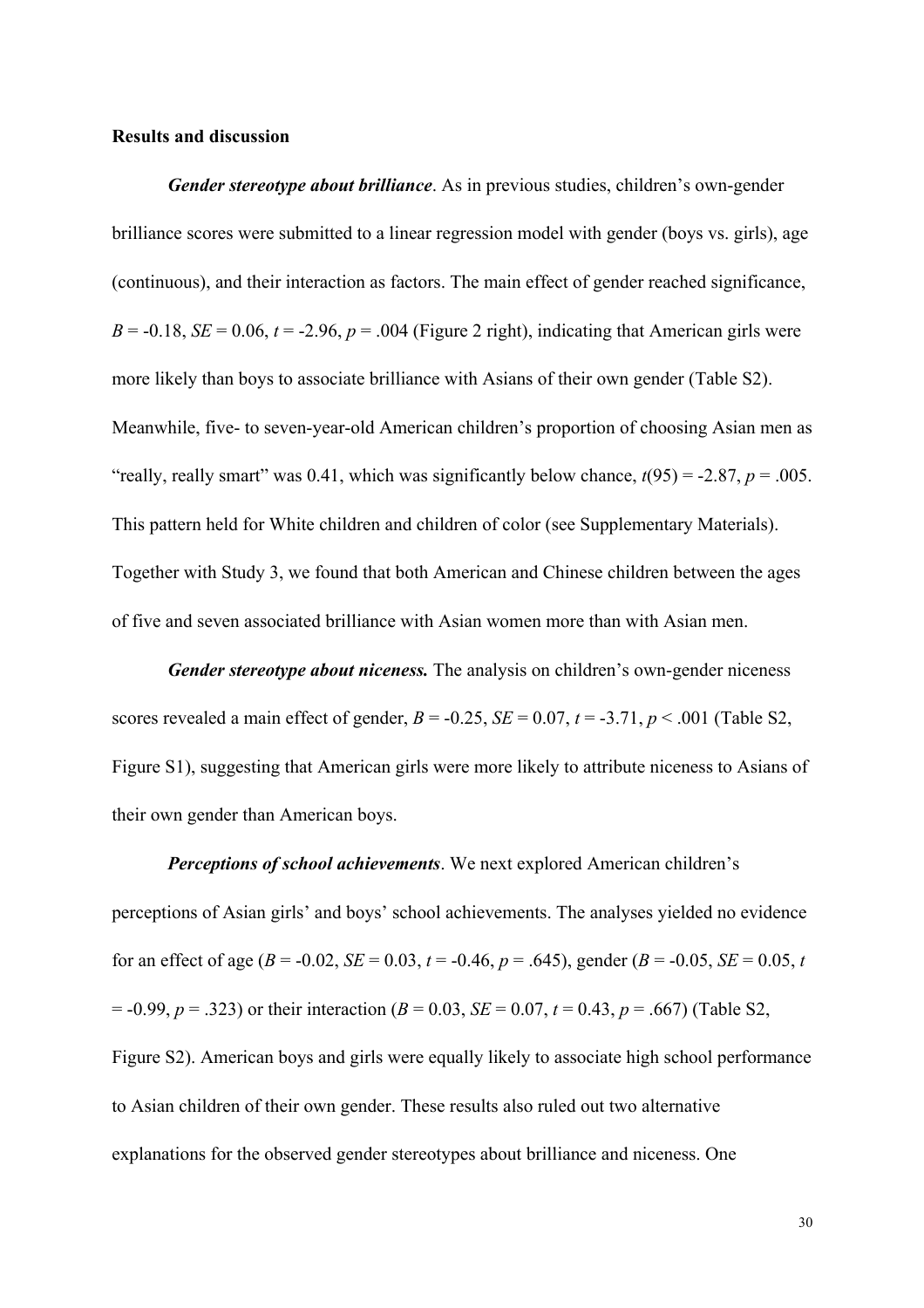alternative explanation was that children simply hold a general positive view of Asian women compared to Asian men (e.g., Jackson et al., 1997; Liu, 2002). Another alternative suggested that perhaps the gender differences in children's selections reflected girls' stronger tendency to favor their ingroup members than boys (Shutts et al., 2013; Shutts et al., 2017). Nevertheless, the fact that boys and girls favored their own gender in their assumptions of school performance deemed the two alternatives unlikely.

Finally, we conducted a Pearson correlation to examine the relationship between American children's gender stereotype about brilliance of Asians and their perceptions of Asian boys' and girls' school achievements. The correlation did not reach significance,  $r =$ 0.11,  $p = 0.292$ , indicating that American children do not treat Asians' school achievement as an indicator of Asians' brilliance.

## **Conclusions**

Study 4 provides evidence that American children do not endorse "brilliance = men" stereotype when making judgments about Asian people. Instead, similar to Chinese children, five- to seven-year-old American children associated brilliance with Asian women more than with Asian men. Combined with the previous three studies, this study provides converging evidence showing that the gender stereotype about brilliance has a racial component and may be culturally consistent.

## **Overall Analyses on Children's Gender Brilliance Stereotypes**

To assess the robustness of our findings, we conducted two additional analyses. First, we pooled the data from Studies 1-4 and analyzed the proportion of male selections as "really, really smart." We performed a mixed-effect linear regression model with target race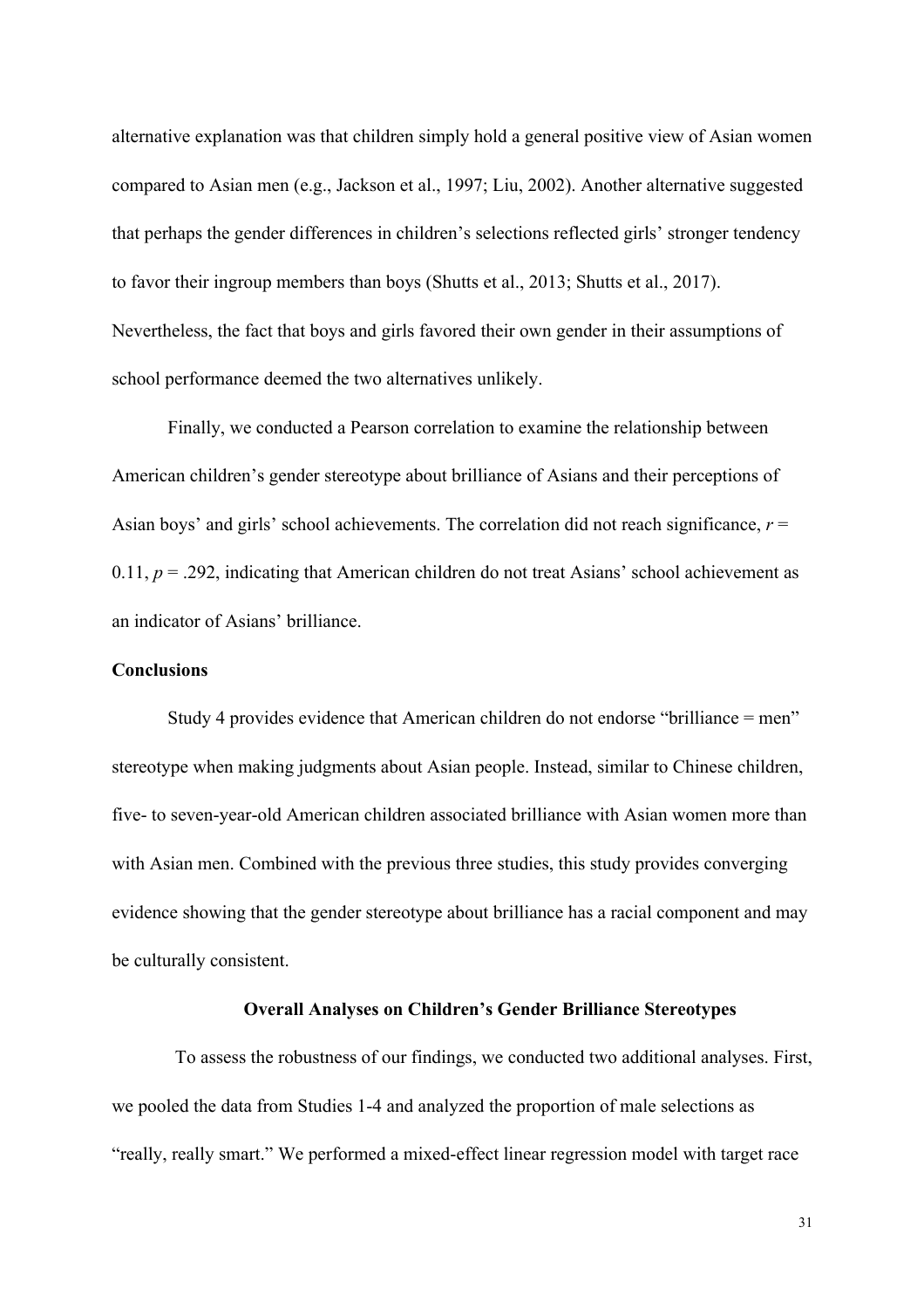(White vs. Asian), gender (boys vs. girls), and age (continuous), plus all possible interaction terms, as fixed-effect predictors, and study as a random intercept. The analyses revealed a significant effect of target race,  $B = 0.18$ ,  $SE = 0.03$ ,  $t = 6.04$ ,  $p < .001$ , participant gender, *B*  $= 0.20, SE = 0.03, t = 6.70, p < .001$ , and an interaction between age and target race,  $B = 0.09$ ,  $SE = 0.04$ ,  $t = 2.45$ ,  $p = .015$ . With age, children became more likely to associate brilliance with men in their judgments about White people  $(B = 0.07, SE = 0.03, t = 2.51, p = .013)$ , but not in their judgements about Asian people  $(B = -0.02, SE = 0.03, t = -0.95, p = .344$ ; see Figure 3). Across age, the estimated proportion of choosing White men as being brilliant was 0.58, 95% CI =  $[0.49, 0.67]$ , whereas the estimated proportion of Asian men selections was 0.40, 95% CI =  $[0.31, 0.49]$ , lower than chance.

Second, we performed two sets of random-effects meta-analyses using the *metamean* function to obtain a more reliable estimate of the tendency to associate brilliance with White men vs. Asian men among children of each age group. We first meta-analyzed the average proportion of White male selections from Studies 1 and 2. The estimates of each age group were as follows: *M+5-year-old* = 0.51, 95% *CI* = [0.44, 0.58], *M+6-year-old* = 0.59, 95% *CI* = [0.51, 0.67], and  $M_{7\text{-}year\text{-}old} = 0.64$ , 95% *CI* = [0.57, 0.72]. It is noteworthy that the estimates of 6- and 7-year-olds, but not 5-year-olds, were above chance. Next, we meta-analyzed the average proportion of Asian male selections from Studies 3 and 4. The estimates of all three age groups were below chance:  $M +_{5\text{-}year\text{-}old} = 0.42$ , 95%  $CI = [0.34, 0.49]$ ,  $M +_{6\text{-}year\text{-}old} = 0.40$ , 95% *CI* = [0.32, 0.47], and *M+7-year-old* = 0.39, 95% *CI* = [0.31, 0.47]. These results provide further support for the conclusion that children's gender brilliance stereotype is racialized. With age, children tend to associate brilliance with White men, but not with Asian men.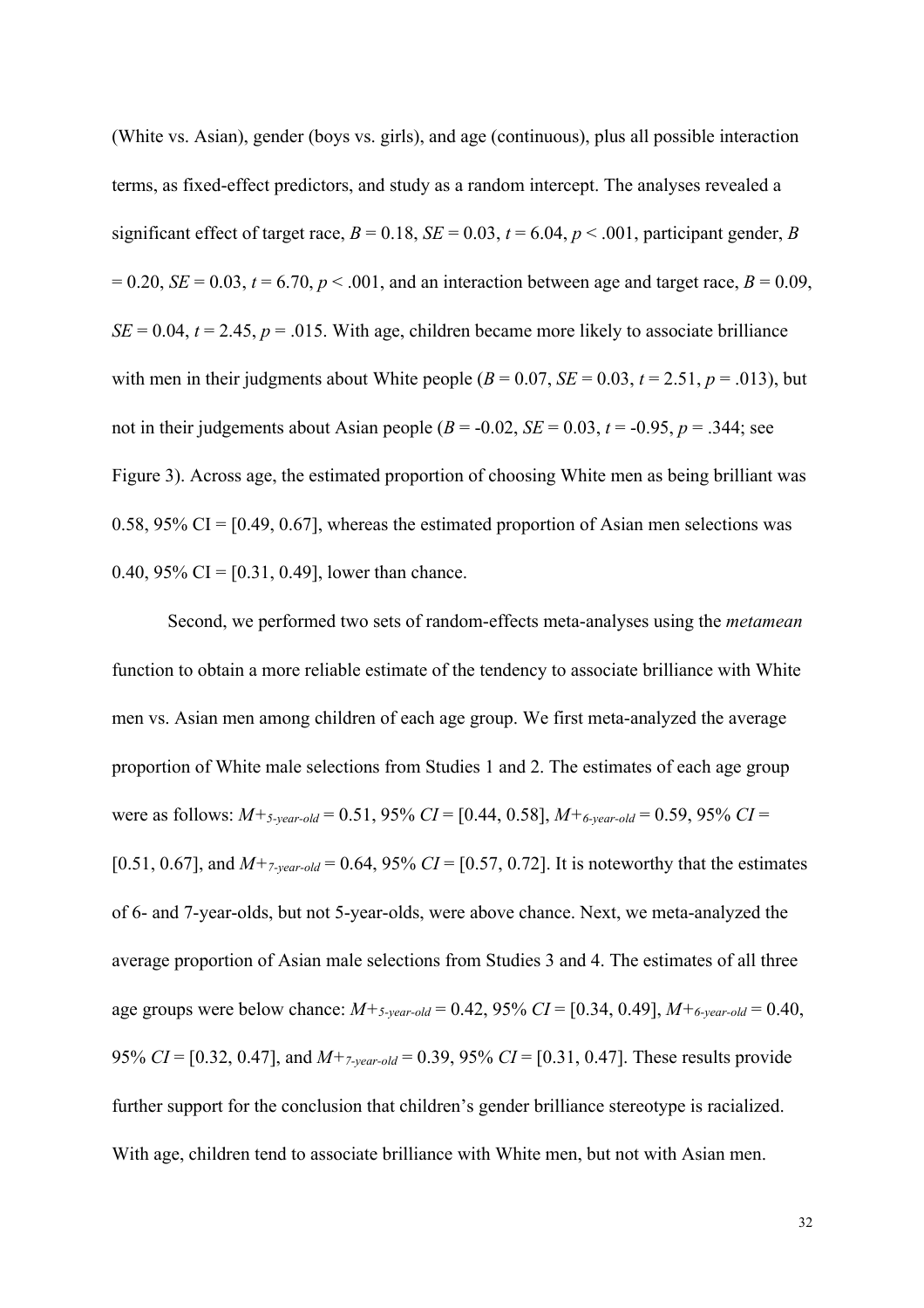## **General Discussion**

Across four studies, we found that children's gender stereotypes about brilliance are sensitive to target race and generalize across cultures. When making judgements about White people's intellectual talents, six- and seven-year-old Chinese girls were less likely than Chinese boys to associate brilliance with their own gender (Studies 1 and 2), which replicates in samples collected from a range of regions in China and is in accordance with past research involving U.S. children (Bian et al., 2017; Jaxon, Lei et al., 2019). In fact, Chinese children at this age tended to choose White men rather than White women as "really, really smart." When making judgement about Asians' intellectual talents, however, five- to seven-year-old girls from both China and the U.S. were more likely than boys to attribute brilliance to their own gender (Studies 3 and 4). Indeed, Chinese and American children tended to select Asian women as opposed to Asian men as brilliant. These findings contribute to a complete picture depicting children's gendered notions about brilliance.

Importantly, our studies are the first to document the early acquisition of the gender stereotype about brilliance in a non-Western culture. Preexisting work examining this question has focused exclusively on American children (Bian et al., 2017, 2018; Jaxon, Lei et al., 2019), posing challenges to draw conclusions beyond the Western contexts. We conducted closely-matched comparisons between Chinese and American children's endorsement of gender stereotype about brilliance and found similar developmental patterns. This cross-culture consistency provides evidence suggesting gender stereotypes about brilliance are likely consensual. However, we acknowledge that this is the first step examining the generalizability of the gender brilliance stereotype cross-culturally, and future

33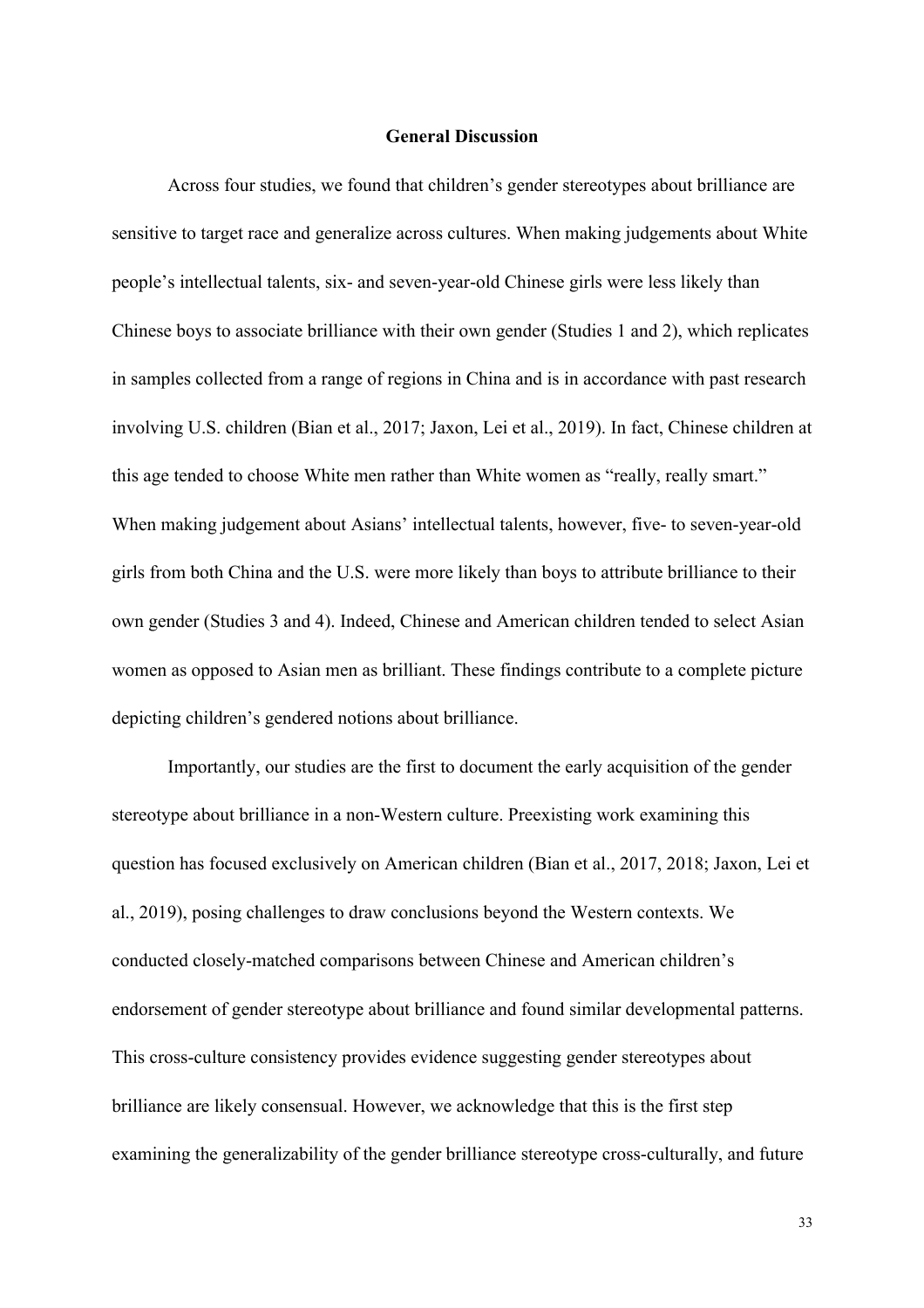research can support this conclusion by exploring a broader range of cultural contexts and involving more diverse samples.

The present research also extends the current literature on the development of intersectionality to children living in racially homogenous environments. Past research revealing children's capability of considering gender and race in representing social categories has centered on children from multi-racial cultures (e.g., Lei et al., 2020; Perszyk et al., 2019). Unlike these children, our participants are raised in a racially homogenous country in which they have few opportunities to interact with racial outgroup members directly; nevertheless, the distinct differences between Chinese children's gender brilliance inferences about Asians vs. Whites suggests that they also hinge on race in their endorsement of gender stereotypes. These findings accord with past research showing that racially homogenous cultural contexts may highlight, rather than undermine, the social significance of race as a meaningful way of categorizing people (e.g., Kinzler & Dautel, 2012; Mandalaywala et al., 2019; Pauker et al., 2016; Rhodes & Gelman, 2009). For instance, compared to children in racially diverse contexts, children raised in homogenous contexts were more likely to essentialize race such that they perceive members of different racial groups as sharing distinct essence that makes them fundamentally different from each other (Pauker et al., 2016). Another study took a step further and found that increased exposure to racial outgroup members was associated with lower tendency to essentialize race, and this relation held for both White and Black children (Mandalaywala et al., 2019). Based on this evidence, it is not surprising that children living in racially homogenous cultural environments also consider race in constructing stereotypical beliefs about gender.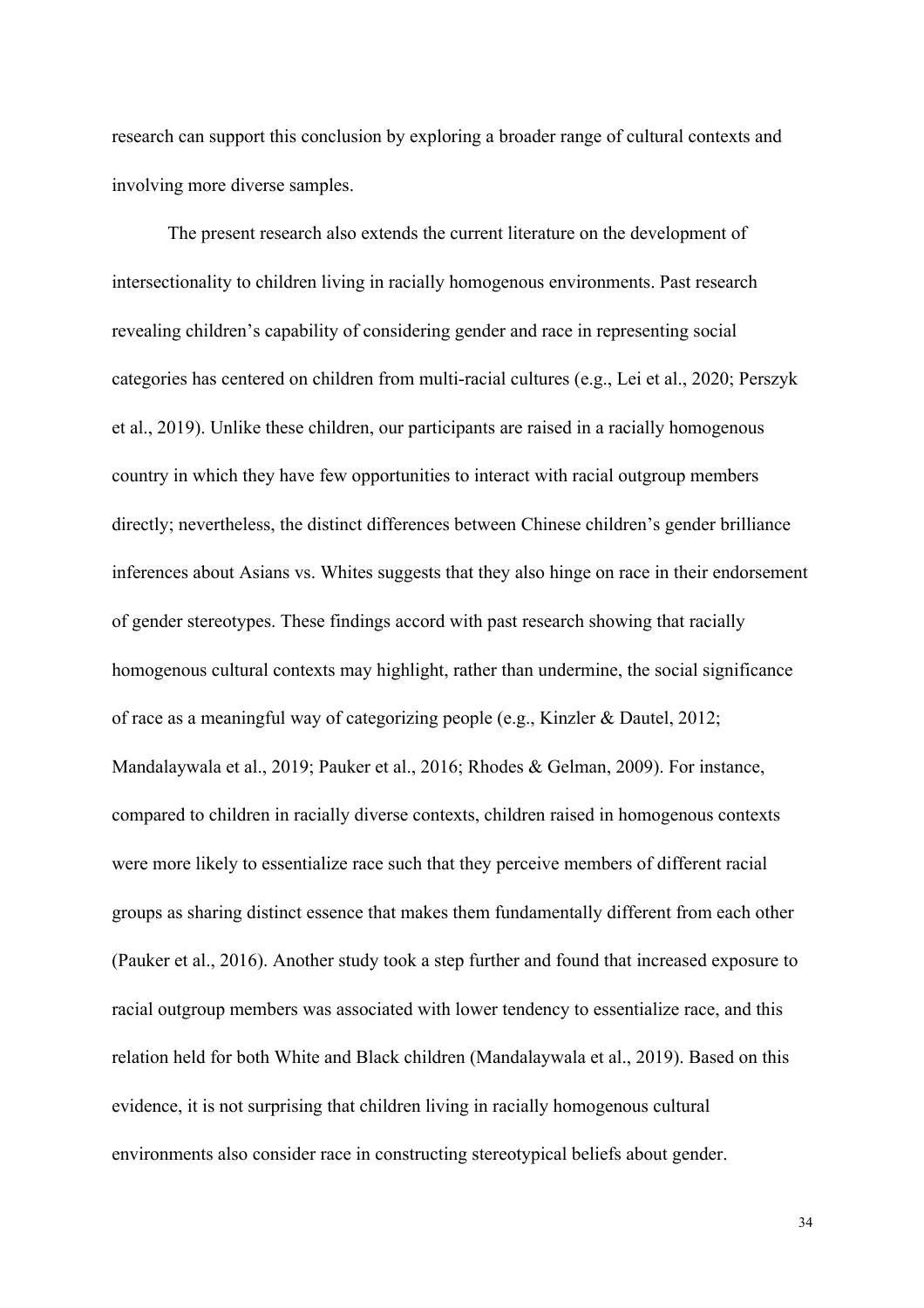Together, our findings, in line with past research (e.g., Bian et al., 2017), demonstrate that children attribute brilliance to White men (vs. White women), but they endorse a reversed gender stereotype about Asians' brilliance. This pattern, combined with children's tendency to ascribe superior intelligence to Black women as opposed to Black men (Jaxon, Lei et al., 2019), presents a compelling illustration of the so-called "switch intersectionality" (Bright et al., 2016). The "switch intersectionality" claim suggests that the experiences of being stereotyped and discriminated are activated only for individuals who occupy intersections of identities. In the current context of the stereotypes about brilliance, White women are more likely to face stereotypes against their intellectual talents than individuals sharing only gender (e.g., Asian women, Black women) or race identities (e.g., White men). In a similar vein, Purdie-Vaughns and Eibach (2008) suggest that groups with a single subordinated identity (e.g., White women, men of color) are often the focus of discrimination relative to advantaged groups (e.g., White men). However, targets that are subordinated along two dimensions (e.g., women of color) should be less susceptible to those biases.

What social mechanism explains this variability? The data presented here do not speak to these questions directly, but they suggest a potential role of social hierarchy in shaping children's social prototypes as well as their stereotypic beliefs. Specifically, it is possible that whether men and women of a racial category are seen as representative of their respective gender category depends on the racial category's social status (Cole, 2009; Lei & Rhodes, 2021; Roberts & Rizzo, 2021). Supporting this, White men and women, members of the high-status racial group, are seen as more prototypical of their respective gender category than men and women of color in the U.S. (Johnson et al., 2012; Lei et al., 2020). Because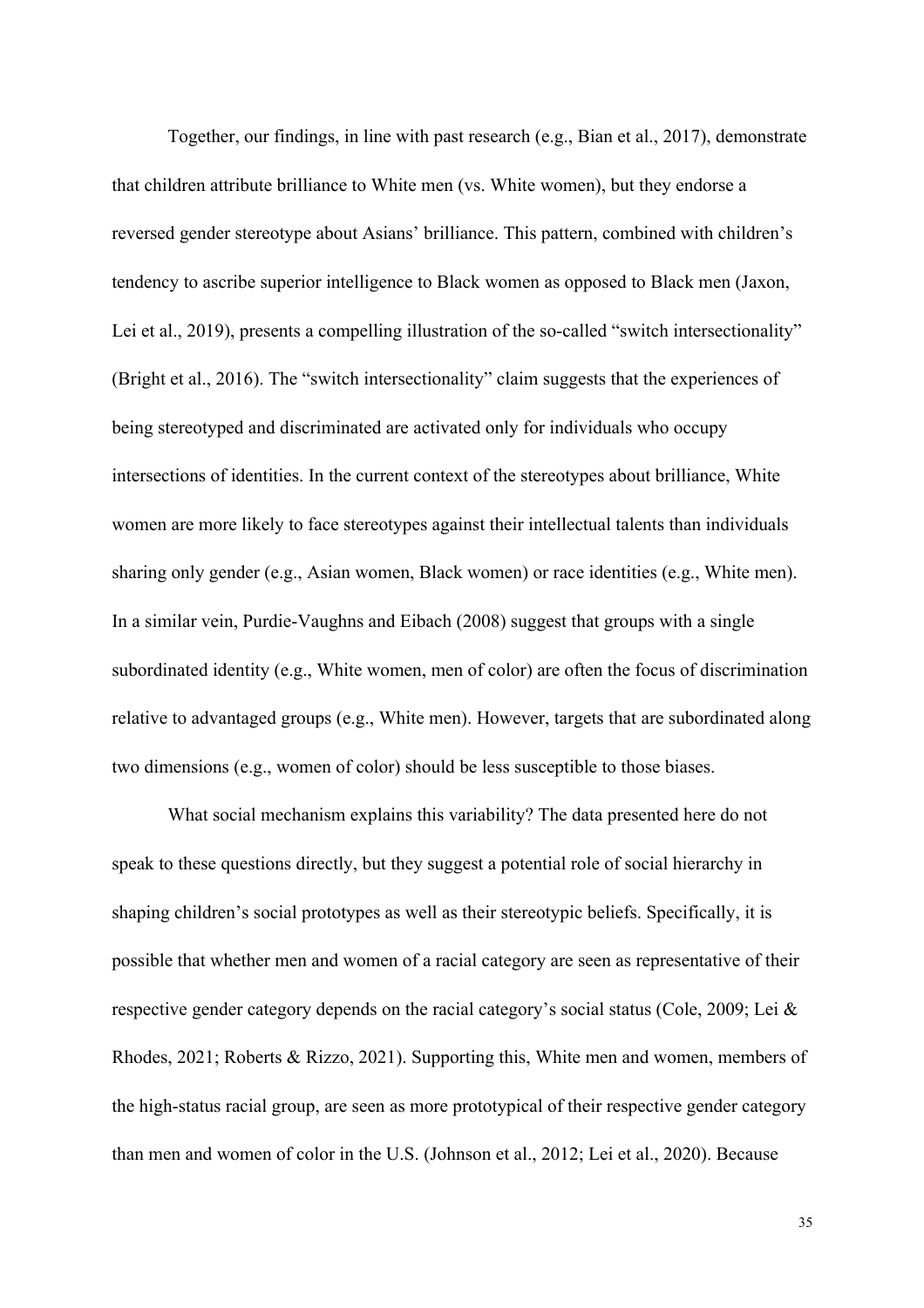men and women belonging to high-status racial groups are perceived as the prototypical members, they are often direct targets of gender stereotypes (e.g., Purdie-Vaughns & Eibach, 2008). Vice versa, common gender stereotypes may not apply to men and women of relatively low-status racial groups. Since Asians are believed to possess relatively lower status than White people in both the U.S. (Gaither et al., 2014) and China (Chen et al., 2018; Qian et al., 2016, 2019; Stohry et al., 2021), Asian men may be rendered as less representative of men relative to White men. As a result, gender stereotypes of prototypical men may not extend to Asian men. Indeed, Lei et al. (2020) found that American children in early childhood were already aware of racial categories' prototypicality and were less likely to ascribe masculine traits to Asian men relative to White men. However, we did not directly test the relation between children's perception of group status and their social prototypes. Future work should assess children's perceived social status of racial categories and examine whether this correlates with the manifestation of children's gender stereotypes across race.

One limitation of the present studies is that they relied on forced-choice measures in which children had to choose a man or a woman as being "really, really smart." This forcedchoice format makes it somewhat difficult to determine the direction of the gender stereotype about brilliance. Do children associate brilliance with men, or do they perceive women as not brilliant, or both? Although past research with adults and older children using a range of measures has provided evidence in favor of the first possibility (e.g., Bian, Leslie, & Cimpian, 2018; Furnham, Reeves, & Budhani, 2002; Storage et al., 2020), future research in which children are allowed to evaluate the intelligence of individual men and women and to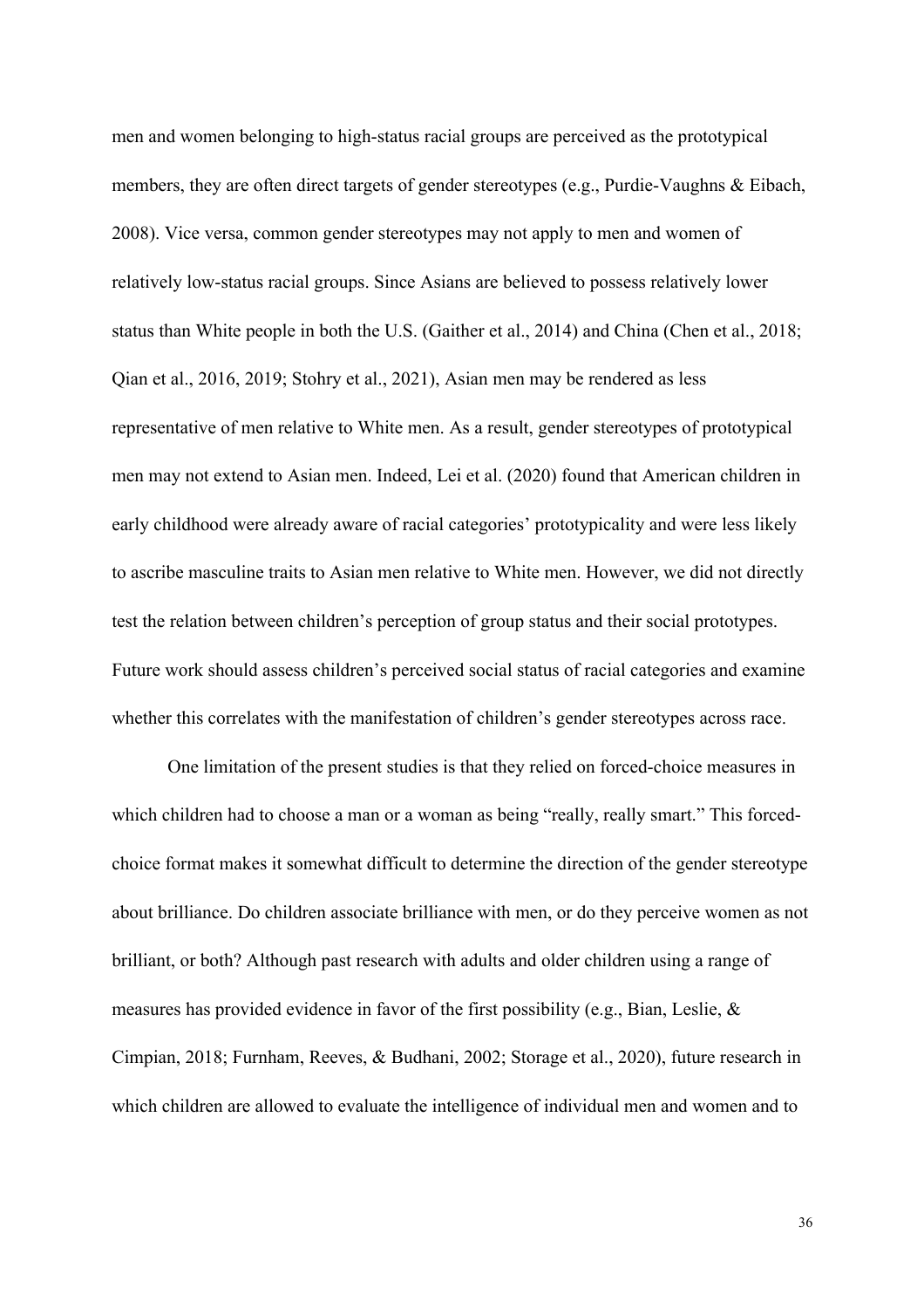provide egalitarian responses would provide more definitive evidence regarding the direction of the gender brilliance stereotype.

Our findings open a number of promising directions for future research. First, one interesting aspect of the gender stereotype investigated here concerns how intellectual abilities are conceptualized. Across our studies, we adopted the notion of intelligence commonly accepted by lay people (e.g., Being smart means that someone can answer difficult questions very quickly), and we asked children six screener questions to ensure they endorsed this conception. However, there might be variability in how children from different cultural backgrounds conceive intelligence. For example, compared to Western beliefs about intelligence, Chinese people tend to attribute intelligence to more contextualized and external factors as opposed to fixed and inherent traits (e.g., Markus & Kitayama, 1991). Additionally, Chinese culture places a strong emphasis on effort and self-improvement (Cheng & Hau, 2003), and thus it is possible that making effort is seen as a crucial facet of being intelligent (Yang & Sternberg, 1997). How these conceptions moderate children's gender brilliance stereotype requires future investigation.

Second, although children consider multiple social identities in forming their assumptions of intellectual talents, it remains unknown how they rank these dimensions. Consider the situation in which children encounter a White man and an Asian woman. Who they perceive as intellectually talented depends on their ranking of the multiple identities. If race prevails in children's judgments, they would choose the Asian woman as brilliant; if gender trumps race, they would choose the White man instead.

37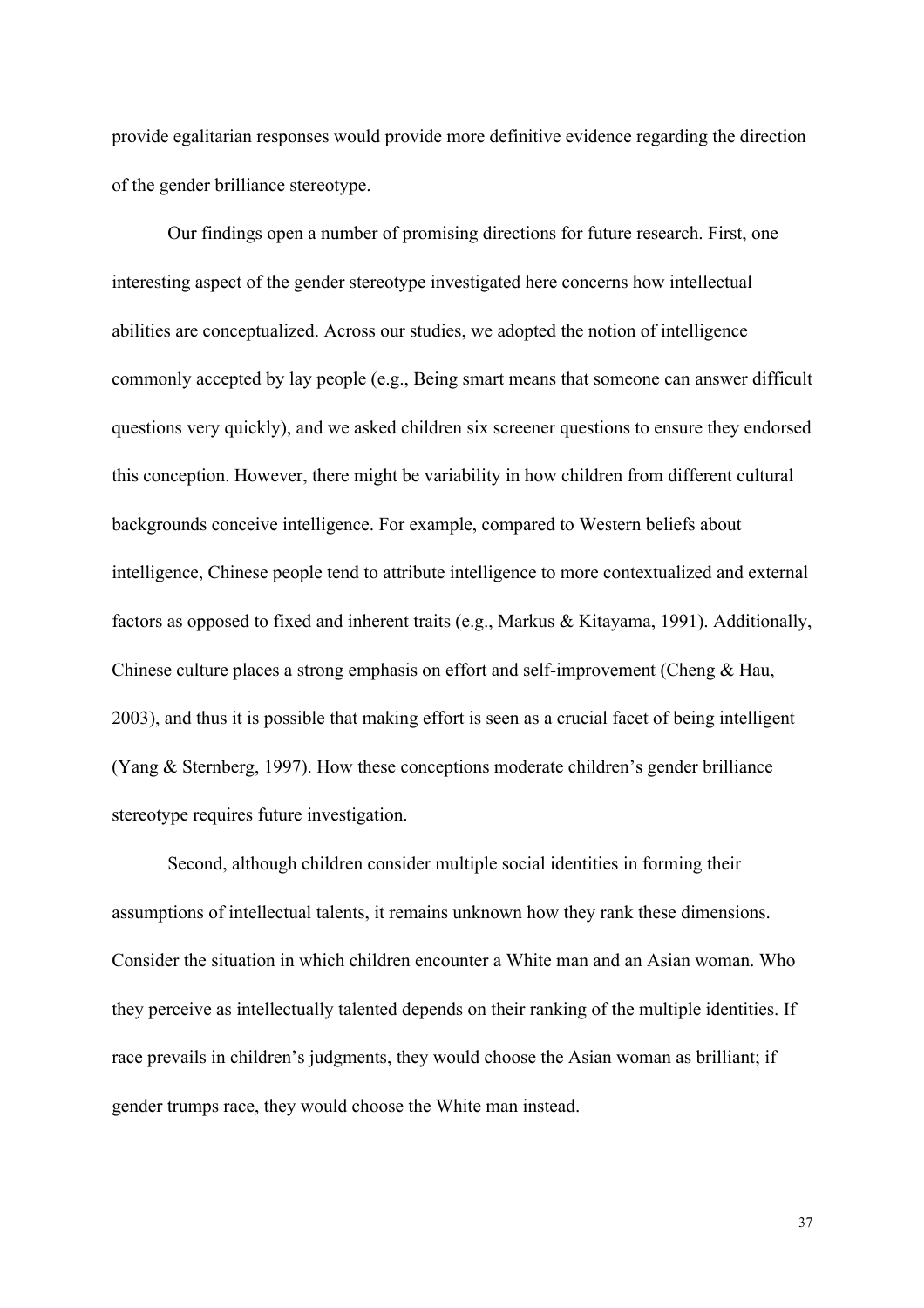Third, it would be worthwhile to explore the development of racial stereotypes about intellectual capacities. In the U.S. culture, Asians are stereotypically assumed to excel in intellectual tasks (e.g., Ambady et al., 2001; Eagly & Kite, 1987; Fiske et al., 2002; Ghavami & Peplau, 2013; Shih et al., 1999), and children as young as age six begin to internalize these ideas (Baharloo et al., 2021). Just as children hinge on race in constructing their gender stereotypes, their racial stereotypes may have a gender component. Because Asian men are rendered as less representative of their racial group relative to Asian women (e.g., Galinsky et al., 2013; Schug. et al.,2015), we expect stereotypes about prototypical Asians (e.g., Asians are intellectually competent; Ghavami & Peplau, 2013) to apply more strongly to Asian women than Asian men, consistent with our present findings.

Future research should take a broader perspective to explore the mechanisms contributing to the global gender disparity in academic fields and prestigious careers. As reviewed earlier, Chinese women are consistently underrepresented in certain sectors of the academic world such as science and engineering. For example, Chinese females occupy 5% of the scientist positions in the Chinese Academy of Sciences and the Chinese Academy of Engineering (Zhao & Li, 2008). Although our present studies demonstrate that children do not hold stereotypes against Asian women's intelligence, many other obstacles, such as traditional gender roles constraining women's career pursuits (e.g., Croll, 2000; Hannum et al., 2009; Liu, 2014), biases downgrading women's productivity and quality of work (e.g., Bornmann et al., 2007), and masculine disciplinary culture unwelcoming to women's involvement (e.g., Di et al., 2016; Ma et al., 2018), can contribute to the pervasive gender disparity. Identifying barriers to women's development from a global perspective will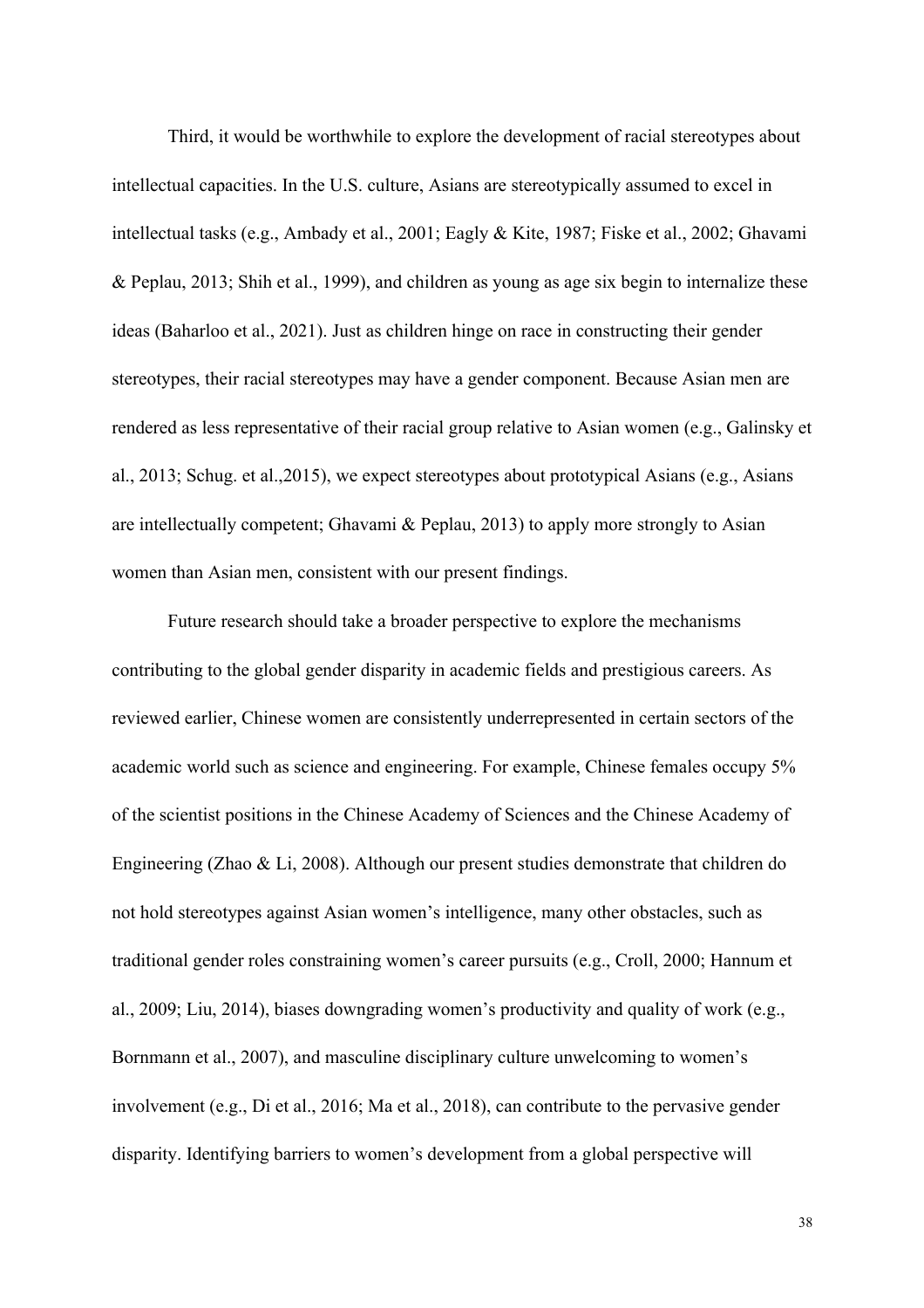provide a foundation for us to devise interventions to reduce female underrepresentation ultimately.

In conclusion, the present research takes a cross-cultural and intersectional approach to understand the development of the gender stereotype about brilliance. By age six, similar to American counterparts, Chinese children begin to attribute brilliance to White men than to White women. In contrast, Chinese and American children between the ages of five and seven attribute brilliance to Asian women than to Asian men. The two different patterns highlight the importance of considering joint social identities in stereotype research. This work also sheds light on the root causes of the pervasive gender inequality and allows us to tailor interventions for different cultures to combat the problems precisely and effectively.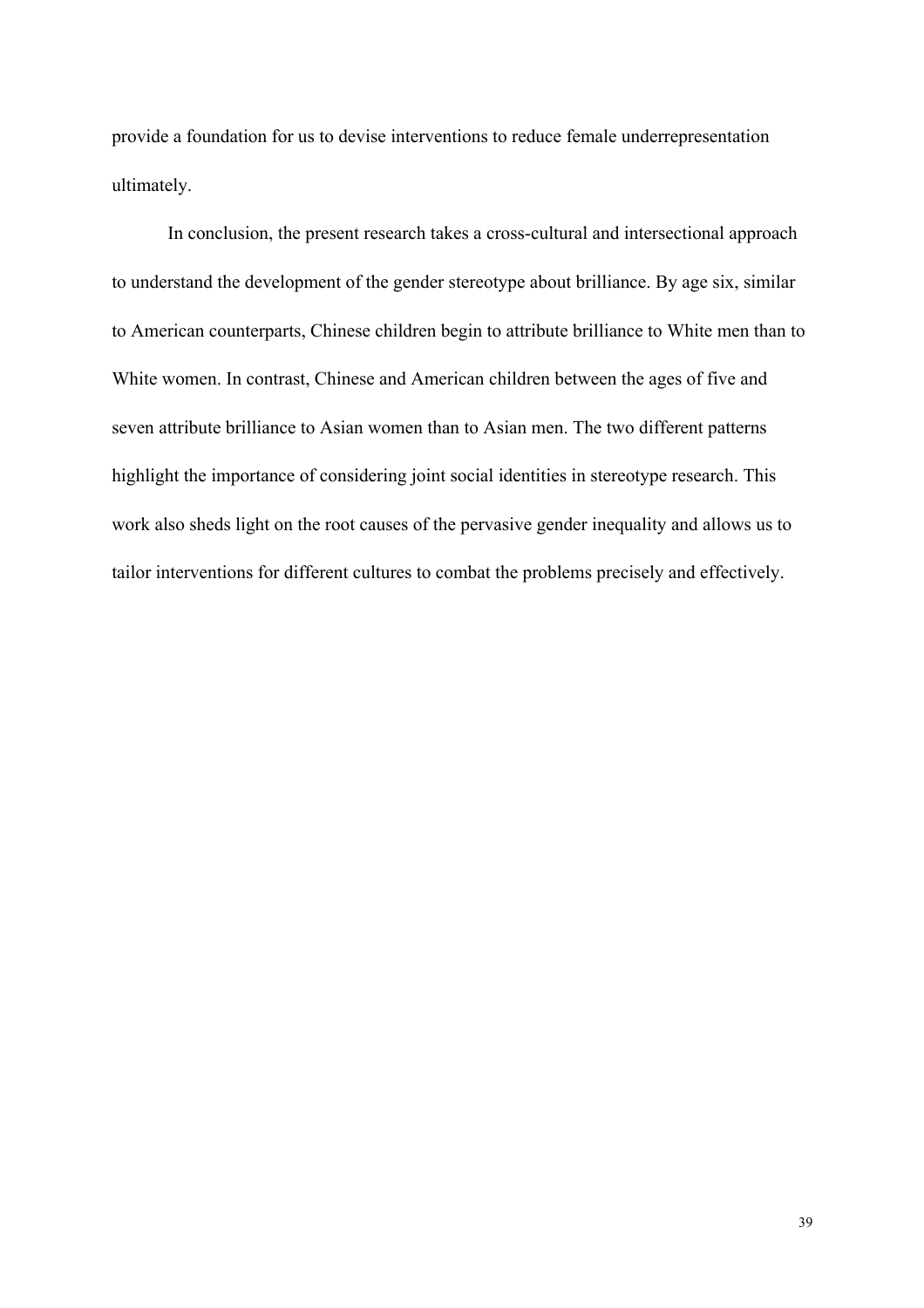#### References

- Ambady, N., Shih, M., Kim, A., & Pittinsky, T. L. (2001). Stereotype susceptibility in children: Effects of identity activation on quantitative performance. *Psychological science*, *12*(5), 385-390. https://doi.org/10.1111/1467-9280.00371
- Baharloo, R., Bian, L., & Xu, F. (2021, April). The development of common racial stereotypes about competence and warmth. Paper presented at the 2021 Biennial Meeting of the Society for Research in Child Development.
- Bar-Haim, Y., Ziv, T., Lamy, D., & Hodes, R. M. (2006). Nature and nurture in own-race face processing. *Psychological science*, *17*(2), 159-163. https://doi.org/10.1111/j.1467- 9280.2006.01679.x

Beloff, H. (1992). Mother, father and me: Our IQ. *The Psychologist*, *5*, 309-311.

- Bennett, M. (1996). Men's and women's self-estimates of intelligence. *The Journal of social psychology*, *136*(3), 411-412. https://doi.org/10.1080/00224545.1996.9714021
- Bian, L., Leslie, S. J., & Cimpian, A. (2017). Gender stereotypes about intellectual ability emerge early and influence children's interests. *Science*, *355*(6323), 389-391. https://doi.org/10.1126/science.aah6524
- Bian, L., Leslie, S. J., & Cimpian, A. (2018). Evidence of bias against girls and women in contexts that emphasize intellectual ability. *American Psychologist*, *73*(9), 1139. https://doi.org/10.1037/amp0000427
- Bian, L., Leslie, S. J., Murphy, M. C., & Cimpian, A. (2018). Messages about brilliance undermine women's interest in educational and professional opportunities. *Journal of*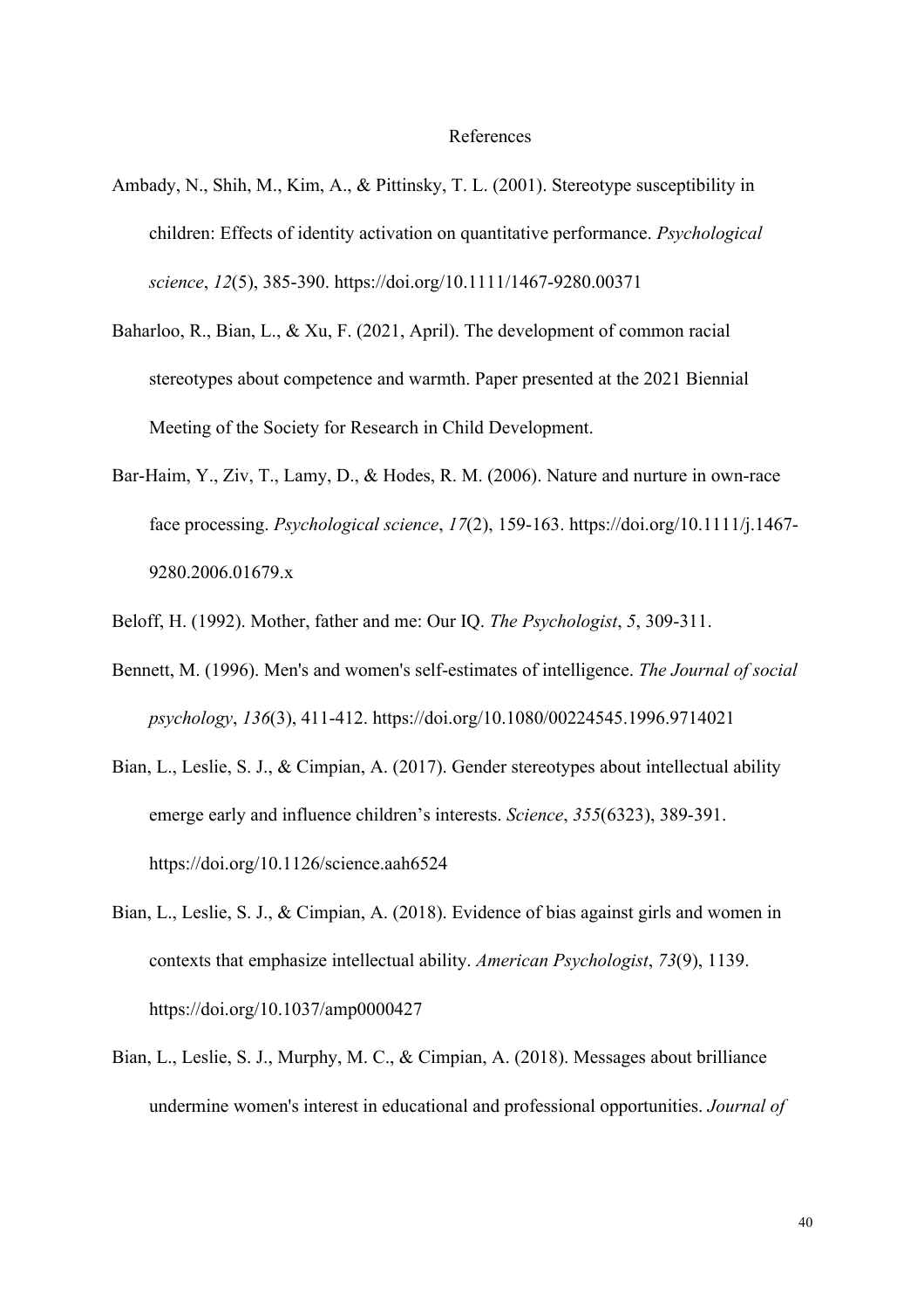*Experimental Social Psychology*, *76*, 404-420.

https://doi.org/10.1016/j.jesp.2017.11.006

Bigler, R. S., & Liben, L. S. (2007). Developmental intergroup theory: Explaining and reducing children's social stereotyping and prejudice. *Current Directions in Psychological Science*, *16*(3), 162-166.

https://doi.org/10.1111/j.1467-8721.2007.00496.x

- Bornmann, L., Mutz, R., & Daniel, H. D. (2007). Gender differences in grant peer review: A meta-analysis. *Journal of Informetrics*, *1*(3), 226-238. https://doi.org/10.1016/j.joi.2007.03.001
- Bright, L. K., Malinsky, D., & Thompson, M. (2016). Causally interpreting intersectionality theory. *Philosophy of Science*, *83*(1), 60-81.
- Chen, E. E., Corriveau, K. H., Lai, V. K., Poon, S. L., & Gaither, S. E. (2018). Learning and socializing preferences in Hong Kong Chinese children. *Child development*, *89*(6), 2109-2117. https://doi.org/10.1111/cdev.13083
- Cheng, Z. J., & Hau, K. T. (2003). Are intelligence and personality changeable? Generality of Chinese students' beliefs across various personal attributes and age groups. *Personality and Individual Differences*, *34*(5), 731-748. https://doi.org/10.1016/S0191- 8869(02)00030-2
- Cole, E. R. (2009). Intersectionality and research in psychology. *American psychologist*, *64*(3), 170. https://doi.org/10.1037/a0014564
- Croll, E. (2002). *Endangered daughters: Discrimination and development in Asia*. Routledge. https://doi.org/10.4324/9780203132289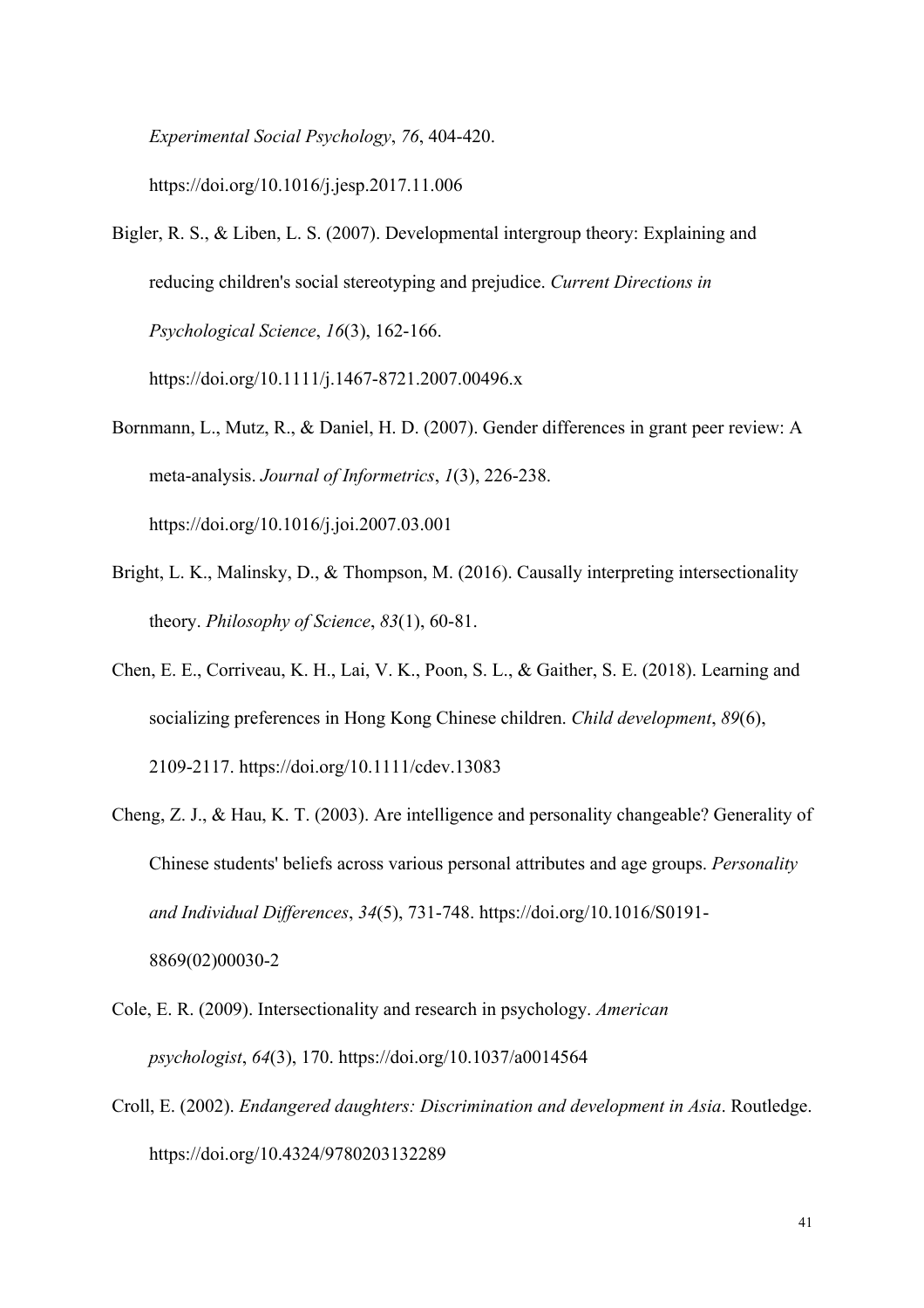- Di, D., Ecklund, E. H., & Lewis, S. W. (2016). Women's Underrepresentation in Academic Physics in the People's Republic of China. *Journal of Women and Minorities in Science and Engineering*, *22*(4). https://doi.org/10.1615/JWomenMinorScienEng.2016015719
- Diesendruck, G., Goldfein‐Elbaz, R., Rhodes, M., Gelman, S., & Neumark, N. (2013). Cross‐ cultural differences in children's beliefs about the objectivity of social categories. *Child development*, *84*(6), 1906-1917. https://doi.org/10.1111/cdev.12108
- Donovan, R. A. (2011). Tough or Tender: (Dis) Similarities in White College Students' Perceptions of Black and White Women. *Psychology of Women Quarterly*, *35*(3), 458- 468. https://doi.org/10.1177/0361684311406874
- Dotsch, R., Hassin, R. R., & Todorov, A. (2016). Statistical learning shapes face evaluation. *Nature Human Behaviour*, *1*(1), 1-6. https://doi.org/10.1038/s41562-016-0001
- Dunham, Y., Baron, A. S., & Carey, S. (2011). Consequences of "minimal" group affiliations in children. *Child development*, *82*(3), 793-811. https://doi.org/10.1111/j.1467-8624.2011.01577.x
- Eagly, A. H., & Kite, M. E. (1987). Are stereotypes of nationalities applied to both women and men?. *Journal of personality and social psychology*, *53*(3), 451. https://doi.org/10.1037/0022-3514.53.3.451
- Emerson, K. T., & Murphy, M. C. (2015). A company I can trust? Organizational lay theories moderate stereotype threat for women. *Personality and Social Psychology Bulletin*, *41*(2), 295-307. https://doi.org/10.1177/0146167214564969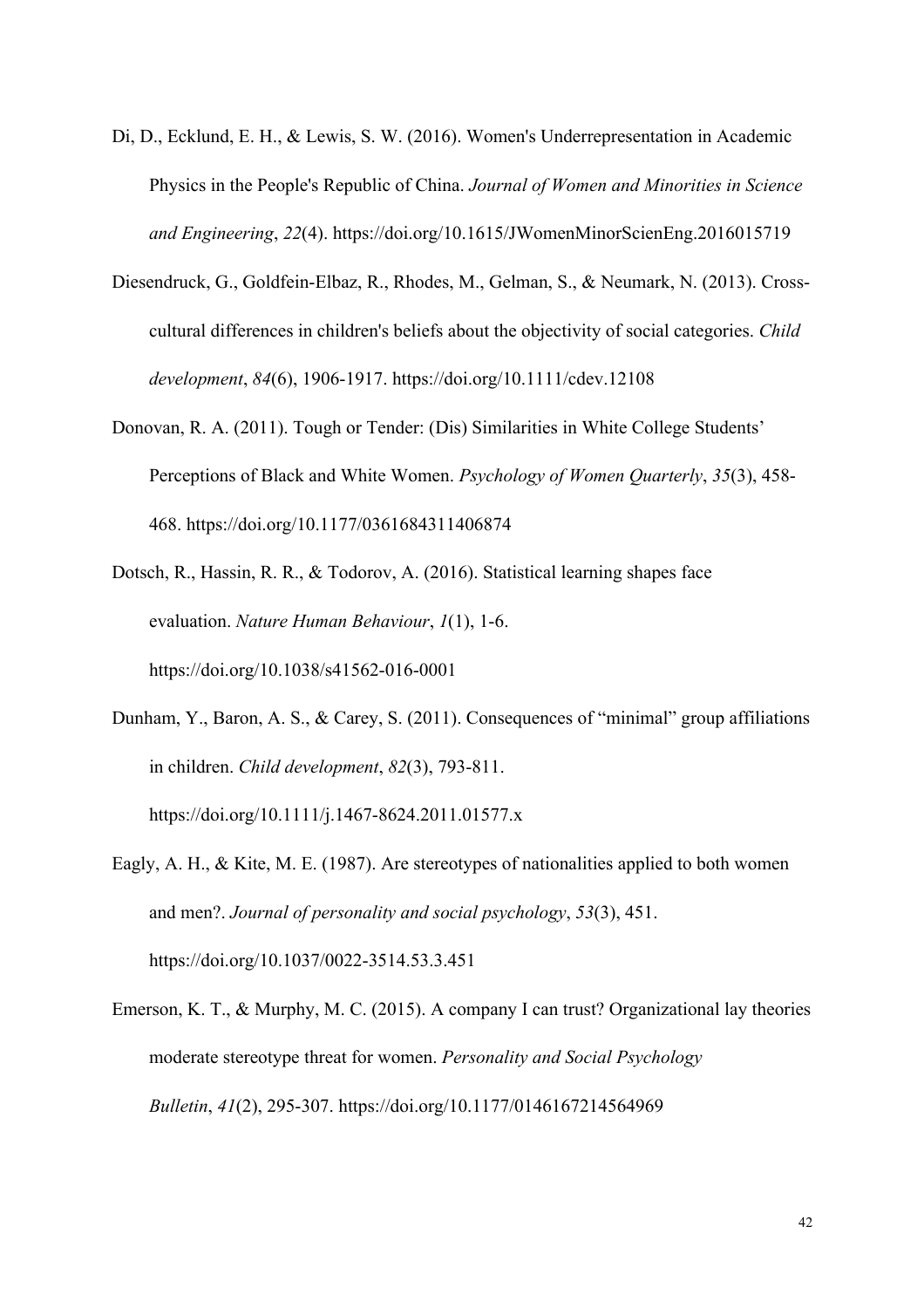- Faul, F., Erdfelder, E., Lang, A. G., & Buchner, A. (2007). G\* Power 3: A flexible statistical power analysis program for the social, behavioral, and biomedical sciences. *Behavior research methods*, *39*(2), 175-191. https://doi.org/10.3758/BF03193146
- Fiske, S. T., Cuddy, A. J., Glick, P., & Xu, J. (2002). A model of (often mixed) stereotype content: Competence and warmth respectively follow from perceived status and competition. *Journal of Personality and social Psychology*, *82*(6), 878-902. https://doi.org/10.1037/0022-3514.82.6.878
- Furnham, A. (2000). Parents' estimates of their own and their children's multiple intelligences. *British Journal of Developmental Psychology*, *18*(4), 583-594. https://doi.org/10.1348/026151000165869
- Furnham, A., & Gasson, L. (1998). Sex differences in parental estimates of their children's intelligence. *Sex Roles*, *38*(1), 151-162. https://doi.org/10.1023/A:1018772830511
- Furnham, A., Rakow, T., & Mak, T. (2002). The determinants of parents' beliefs about the intelligence of their children: A study from Hong Kong. *International Journal of Psychology*, *37*(6), 343-352. https://doi.org/10.1080/00207590244000151
- Furnham, A., Reeves, E., & Budhani, S. (2002). Parents Think Their Sons Are Brighter Than Their Daughters: Sex Differences in Parental Self-Estimations and Estimations of Their Children's Multiple Intelligences. *The Journal of Genetic Psychology*, *163*:1, 24- 39. https://doi.org/10.1080/00221320209597966
- Furnham, A., & Wu, C. (2014). The little emperor: Chinese parents' assessment of their own, their partner's and their only child's intelligence. *High Ability Studies*, *25*(2), 121-141. https://doi.org/10.1080/13598139.2014.966065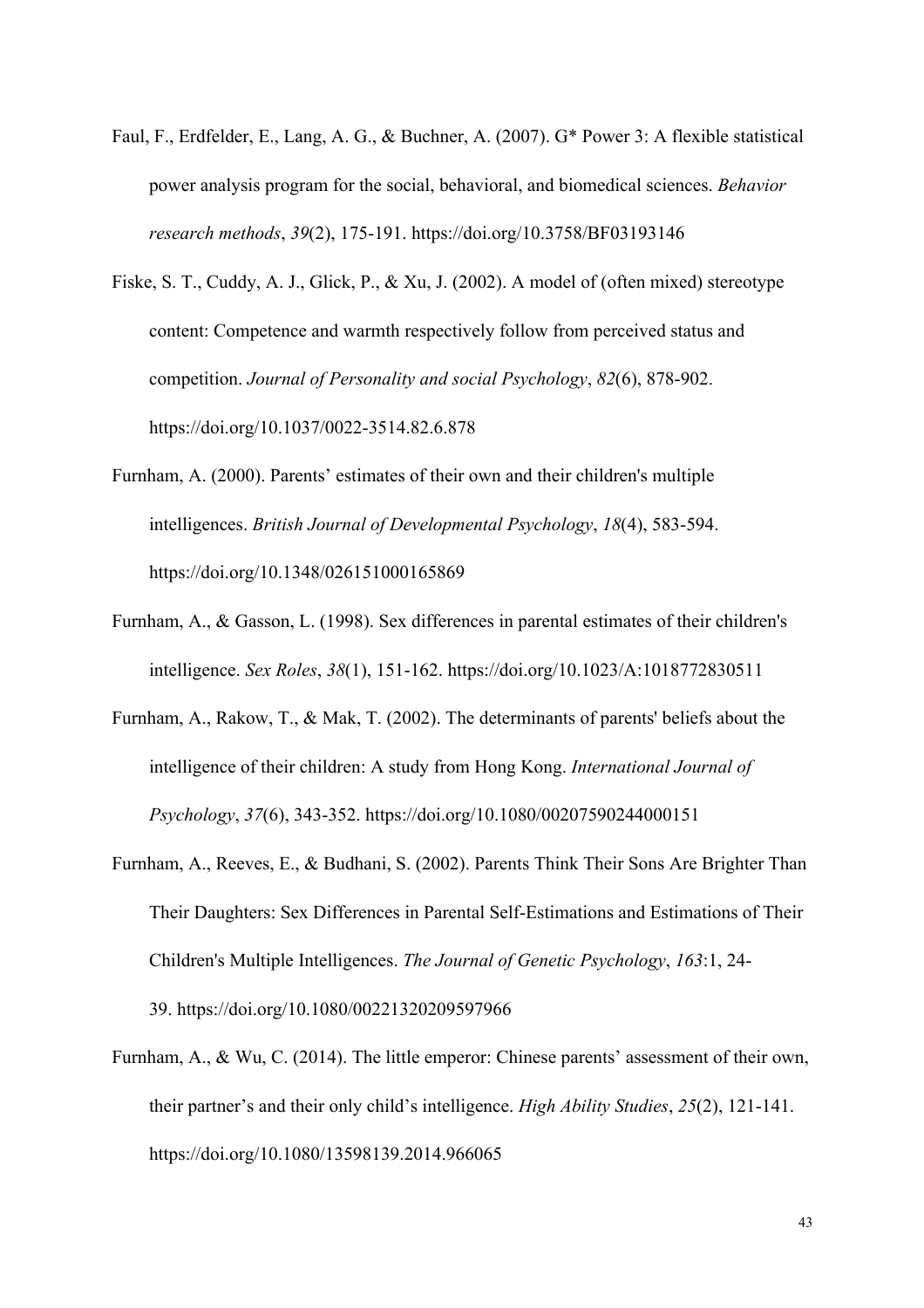- Gaither, S. E., Chen, E. E., Corriveau, K. H., Harris, P. L., Ambady, N., & Sommers, S. R. (2014). Monoracial and biracial children: Effects of racial identity saliency on social learning and social preferences. *Child Development*, *85*, 2299–2316. https://doi.org/10.1111/cdev. 12266
- Galinsky, A. D., Hall, E. V., & Cuddy, A. J. (2013). Gendered races: Implications for interracial marriage, leadership selection, and athletic participation. *Psychological science*, *24*(4), 498-506. https://doi.org/10.1177/0956797612457783
- Gálvez, R. H., Tiffenberg, V., & Altszyler, E. (2019). Half a century of stereotyping associations between gender and intellectual ability in films. *Sex Roles*, *81*(9-10), 643- 654. https://doi.org/10.1007/s11199-019-01019-x
- Ghavami, N., & Peplau, L. A. (2013). An intersectional analysis of gender and ethnic stereotypes: Testing three hypotheses. *Psychology of Women Quarterly*, *37*(1), 113-127. https://doi.org/10.1177/0361684312464203
- Goff, P. A., Thomas, M. A., & Jackson, M. C. (2008). "Ain't I a woman?": Towards an intersectional approach to person perception and group-based harms. *Sex Roles*, *59*(5-6), 392-403. https://doi.org/10.1007/s11199-008-9505-4
- Goh, J. X., & McCue, J. (2021). Perceived prototypicality of Asian subgroups in the United States and the United Kingdom. *Journal of Experimental Social Psychology*, *97*, 104201. https://doi.org/10.1016/j.jesp.2021.104201
- Goon, P., & Craven, A. (2003). Whose debt?: Globalisation and whitefacing in Asia. *Intersections: Gender, history and culture in the Asian context*, *9*. Retrieved from http://intersections.anu.edu.au/issue9/gooncraven.html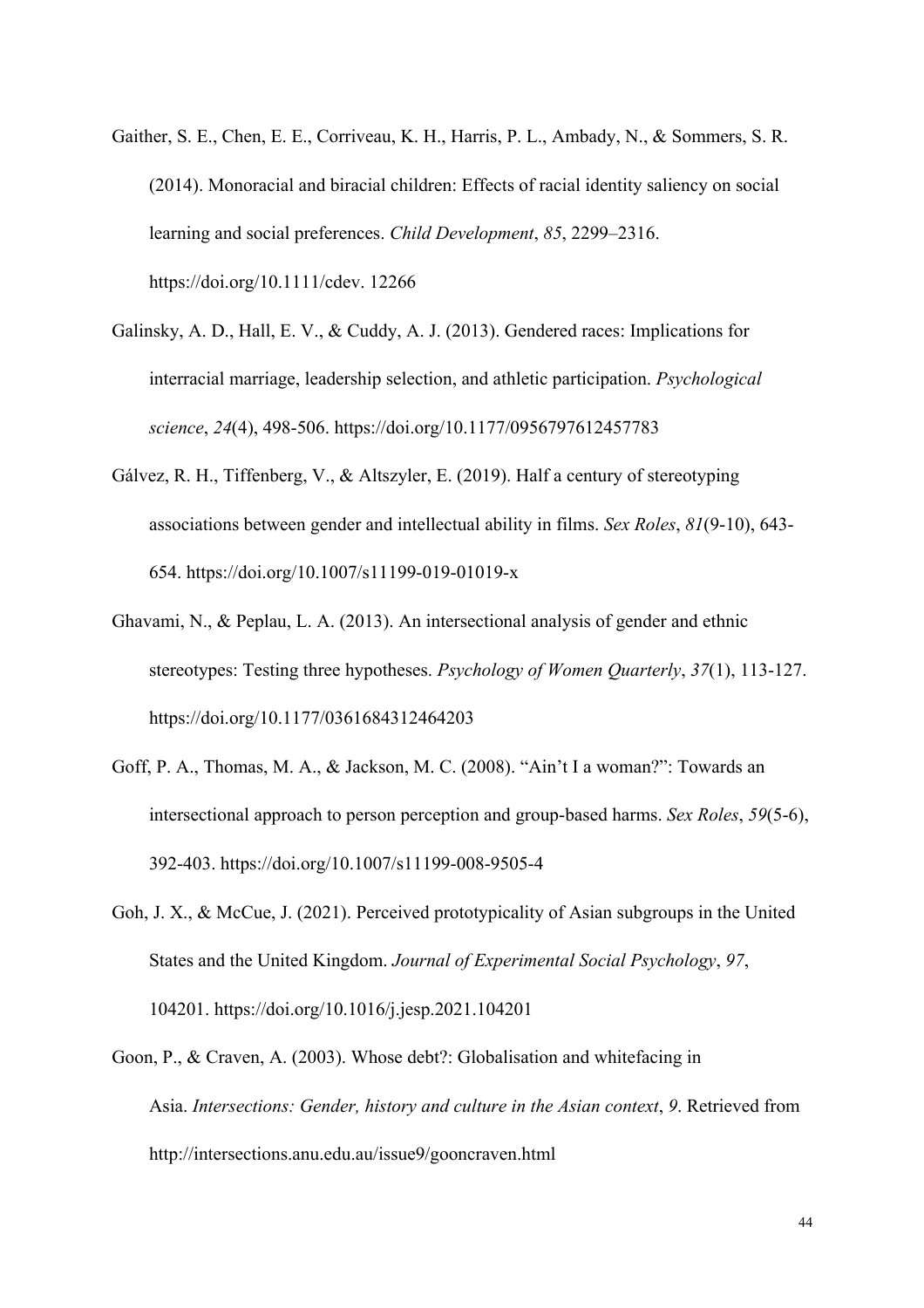- Gunderson, E. A., Ramirez, G., Levine, S. C., & Beilock, S. L. (2012). The role of parents and teachers in the development of gender-related math attitudes. *Sex roles*, *66*(3), 153- 166. https://doi.org/10.1007/s11199-011-9996-2
- Hannum, E., Behrman, J., Wang, M., & Liu, J. (2008). Education in the reform era. *China's great economic transformation*, 215-49.
- Hannum, E., Kong, P., & Zhang, Y. (2009). Family sources of educational gender inequality in rural China: A critical assessment. *International journal of educational development*, *29*(5), 474-486. https://doi.org/10.1016/j.ijedudev.2009.04.007
- Hirschfeld, L. A. (1998). *Race in the making: Cognition, culture, and the child's construction of human kinds*. MIT Press.
- Jackson, L. A., Lewandowski, D. A., Ingram, J. M., & Hodge, C. N. (1997). Group stereotypes: Content, gender specificity, and affect associated with typical group members. *Journal of Social Behavior and Personality*, *12*(2), 381.
- Jaxon, J., Lei, R. F., Shachnai, R., Chestnut, E. K., & Cimpian, A. (2019). The acquisition of gender stereotypes about intellectual ability: Intersections with race. *Journal of Social Issues*, *75*(4), 1192-1215. https://doi.org/10.1111/josi.12352
- Johnson, K. L., Freeman, J. B., & Pauker, K. (2012). Race is gendered: how covarying phenotypes and stereotypes bias sex categorization. *Journal of personality and social psychology*, *102*(1), 116. https://doi.org/10.1037/a0025335
- Johnson, P. O., & Neyman, J. (1936). Tests of certain linear hypotheses and their application to some educational problems. *Statistical research memoirs*, *1*, 57-93.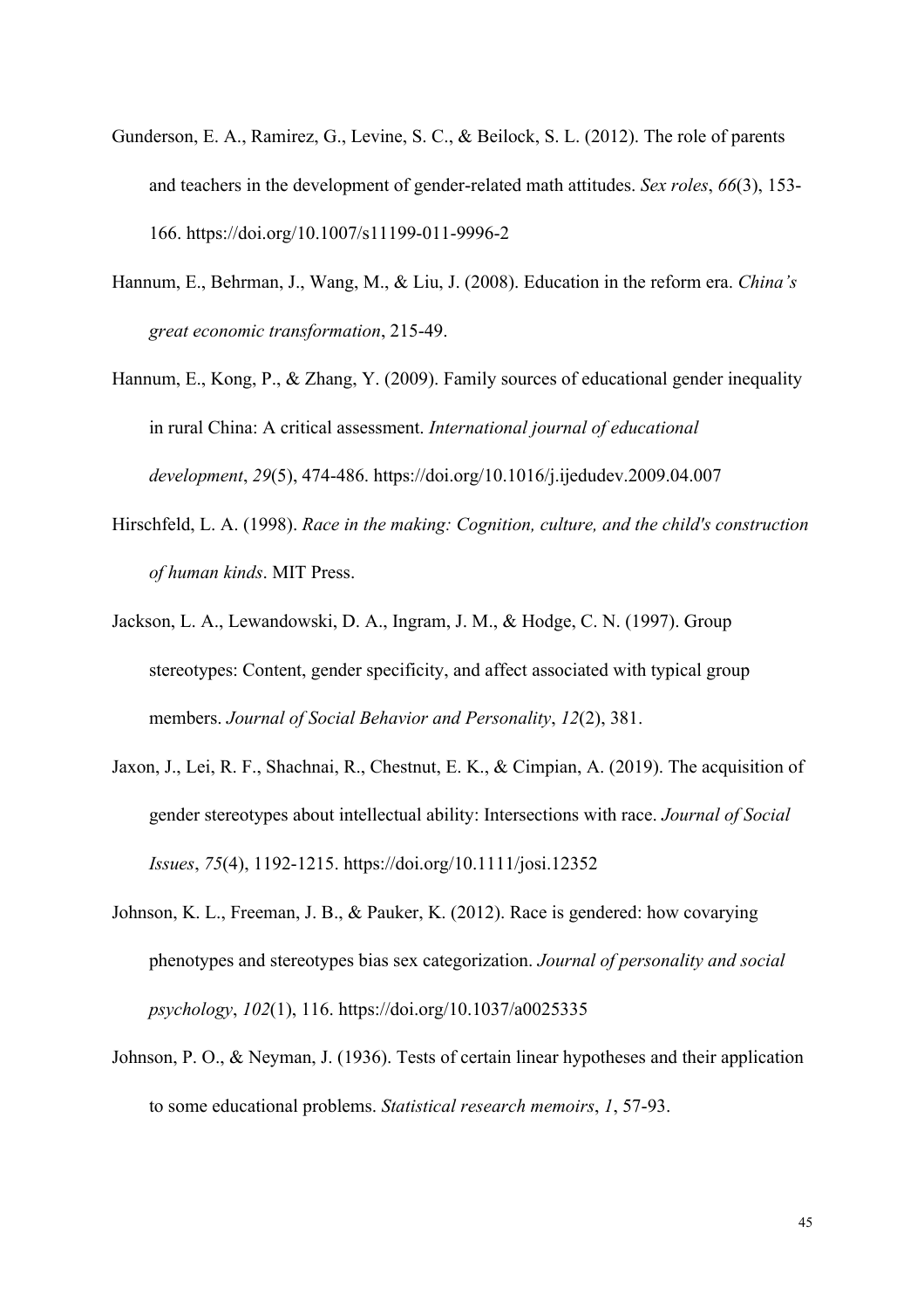- Kelly, D. J., Quinn, P. C., Slater, A. M., Lee, K., Ge, L., & Pascalis, O. (2007). The otherrace effect develops during infancy: Evidence of perceptual narrowing. *Psychological science*, *18*(12), 1084-1089. https://doi.org/10.1111/j.1467-9280.2007.02029.x
- Kinzler, K. D., & Dautel, J. B. (2012). Children's essentialist reasoning about language and race. *Developmental science*, *15*(1), 131-138. https://doi.org/10.1111/j.1467-7687.2011.01101.x
- Kirkcaldy, B., Noack, P., Furnham, A., & Siefen, G. (2007). Parental estimates of their own and their children's intelligence. *European Psychologist*, *12*(3), 173- 180. https://doi.org/10.1027/1016-9040.12.3.173
- Lan, S. (2016). The shifting meanings of race in China: A case study of the African diaspora communities in Guangzhou. *City & Society*, *28*(3), 298-318. https://doi.org/10.1111/ciso.12094
- Lei, R. F., Leshin, R. A., & Rhodes, M. (2020). The development of intersectional social prototypes. *Psychological Science*, *31*(8), 911-926. https://doi.org/10.1177/0956797620920360
- Lei, R. F., & Rhodes, M. (2021). Why developmental research on social categorization needs intersectionality. *Child Development Perspectives*, *15*(3), 143-147. https://doi.org/10.1111/cdep.12421
- Leshin, R. A., Lei, R. F., Byrne, M., & Rhodes, M. (2021). Who is a typical woman? Exploring variation in how race biases representations of gender across development. *Developmental Science*. https://doi.org/10.1111/desc.13175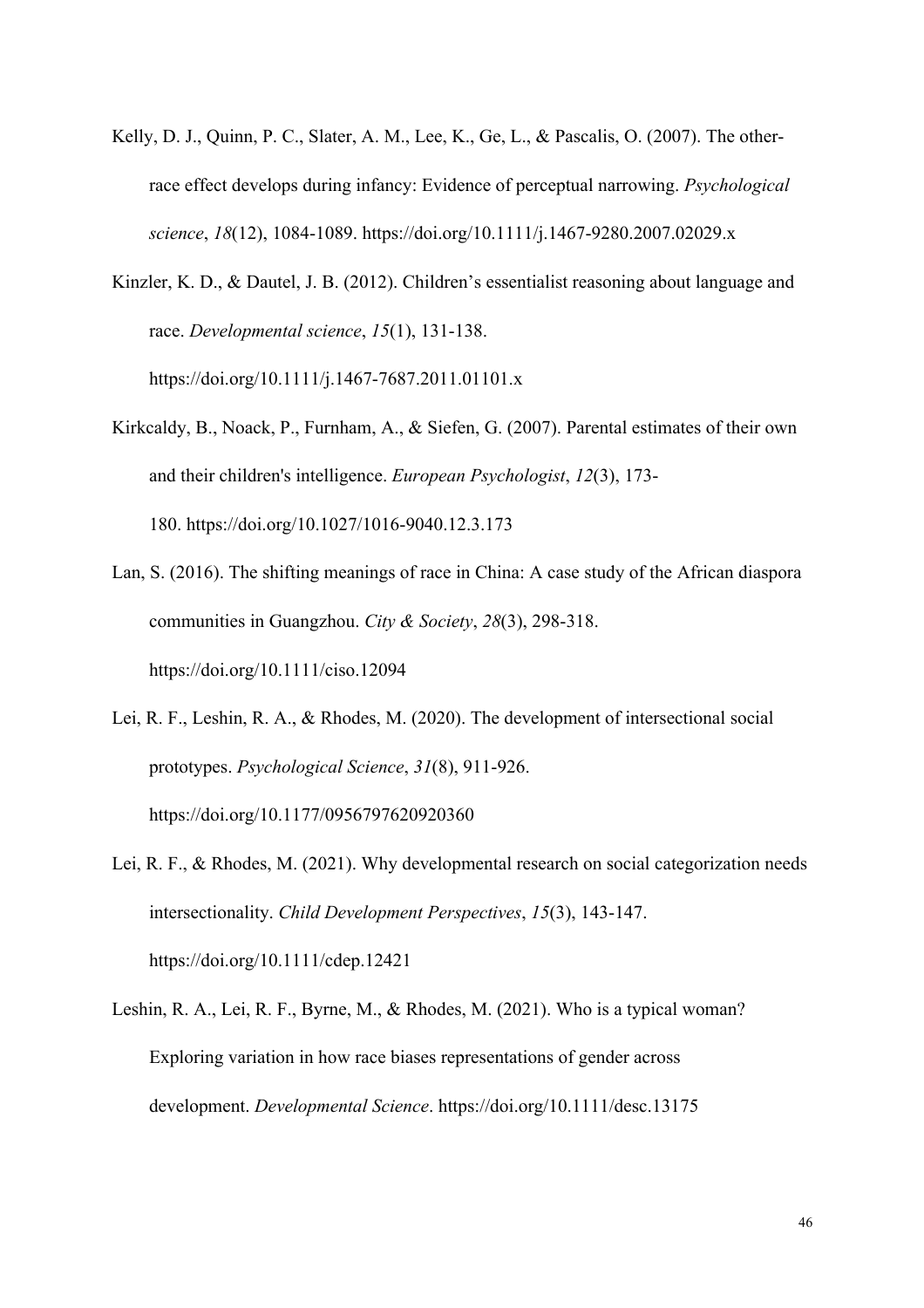- Leslie, S. J., Cimpian, A., Meyer, M., & Freeland, E. (2015). Expectations of brilliance underlie gender distributions across academic disciplines. *Science*, *347*(6219), 262-265. https://doi.org/10.1126/science.1261375
- Levy, S. R., & Killen, M. (Eds.). (2008). *Intergroup attitudes and relations in childhood through adulthood*. Oxford University Press.
- Li, E. P. H., Min, H. J., Belk, R. W., Kimura, J., & Bahl, S. (2008). Skin lightening and beauty in four Asian cultures. *Advances in Consumer Research Association for Consumer Research*, *35*, 444–449.
- Liu, W. M. (2002). Exploring the lives of Asian American men: Racial identity, male role norms, gender role conflict, and prejudicial attitudes. *Psychology of Men & Masculinity*, *3*(2), 107. https://doi.org/10.1037/1524-9220.3.2.107
- Liu, F. (2014). From degendering to (re) gendering the self: Chinese youth negotiating modern womanhood. *Gender and Education*, *26*(1), 18-34. https://doi.org/10.1080/09540253.2013.860432
- Ma, D. S., Correll, J., & Wittenbrink, B. (2015). The Chicago face database: A free stimulus set of faces and norming data. *Behavior research methods*, *47*(4), 1122-1135. https://doi.org/10.3758/s13428-014-0532-5
- Ma, Y., Zhao, Y., Gong, X., Sun, L., & Zheng, Y. (2018). Close the gender gap in Chinese science. *Nature*, *557*, 25–27. https://doi.org/10.1038/d41586-018-04996-3
- Mandalaywala, T. M., Ranger‐Murdock, G., Amodio, D. M., & Rhodes, M. (2019). The nature and consequences of essentialist beliefs about race in early childhood. *Child development*, *90*(4), e437-e453. https://doi.org/10.1111/cdev.13008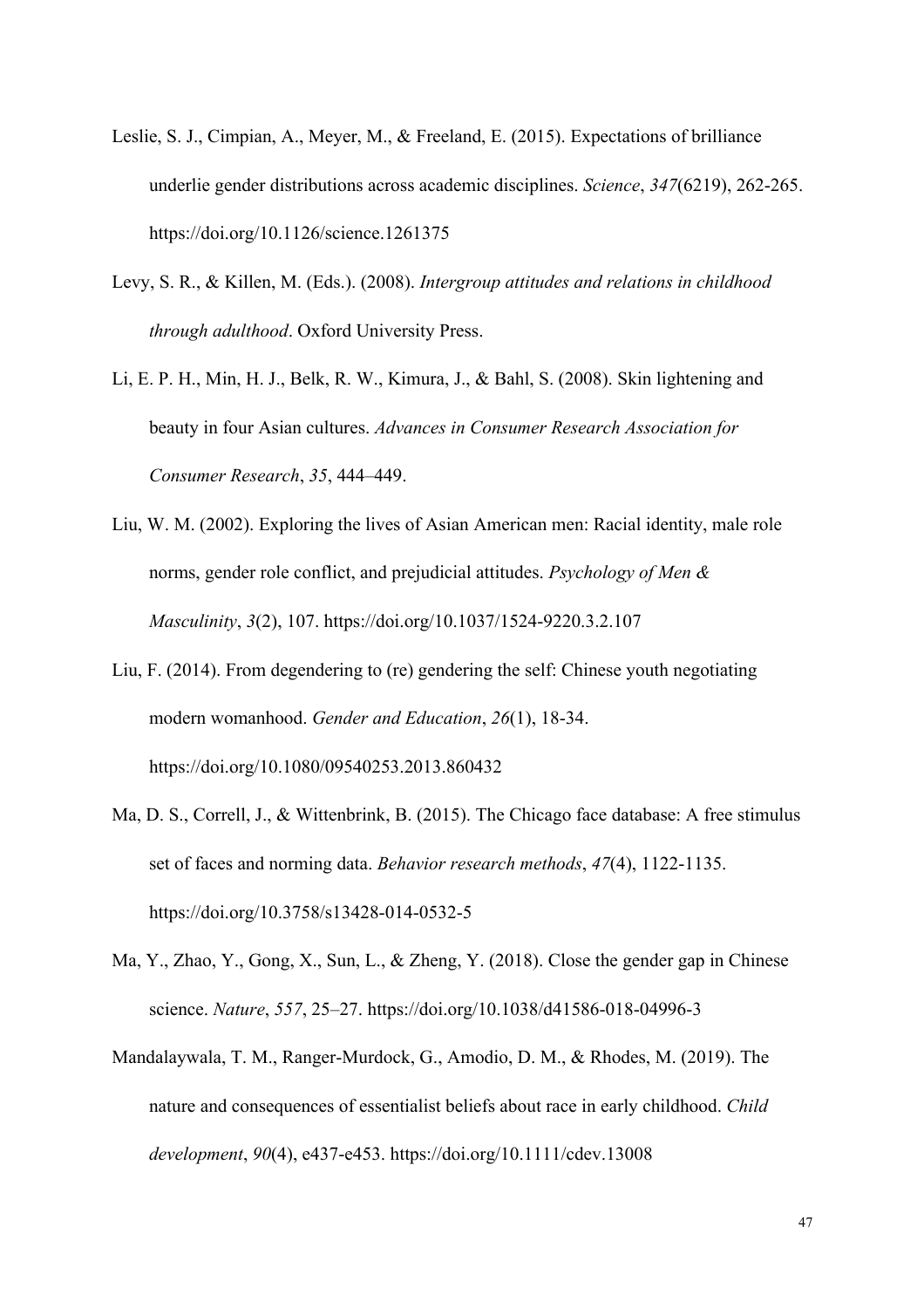- Markus, H. R., & Kitayama, S. (1991). Culture and the self: Implications for cognition, emotion, and motivation. *Psychological review*, *98*(2), 224. https://doi.org/10.1037/0033-295X.98.2.224
- Meyer, M., Cimpian, A., & Leslie, S. J. (2015). Women are underrepresented in fields where success is believed to require brilliance. *Frontiers in psychology*, *6*, 235. https://doi.org/10.3389/fpsyg.2015.00235
- Ministry of Education of the People's Republic of China. (2016). *Number of female students of schools by type and level*. Retrieved from

http://en.moe.gov.cn/documents/statistics/2015/national/201610/t20161012\_284506.htm l

- Murphy, M. C., Steele, C. M., & Gross, J. J. (2007). Signaling threat: How situational cues affect women in math, science, and engineering settings. *Psychological science*, *18*(10), 879-885. https://doi.org/10.1111/j.1467-9280.2007.01995.x
- National Bureau of Statistics of China. (2021). *Communique of the Seventh National Population Census*. Retrieved from

http://www.stats.gov.cn/was5/web/search?channelid=250710&andsen=Communiqu%C 3%A9+of+the+Seventh+National+Population+Census&x=0&y=0

Neto, F., & Furnham, A. (2011). Sex differences in parents' estimations of their own and their children's multiple intelligences: A Portuguese replication. *Spanish Journal of Psychology*, *14*(1), 99-110. https://doi.org/10.5209/rev\_sjop.2011.v14.n1.8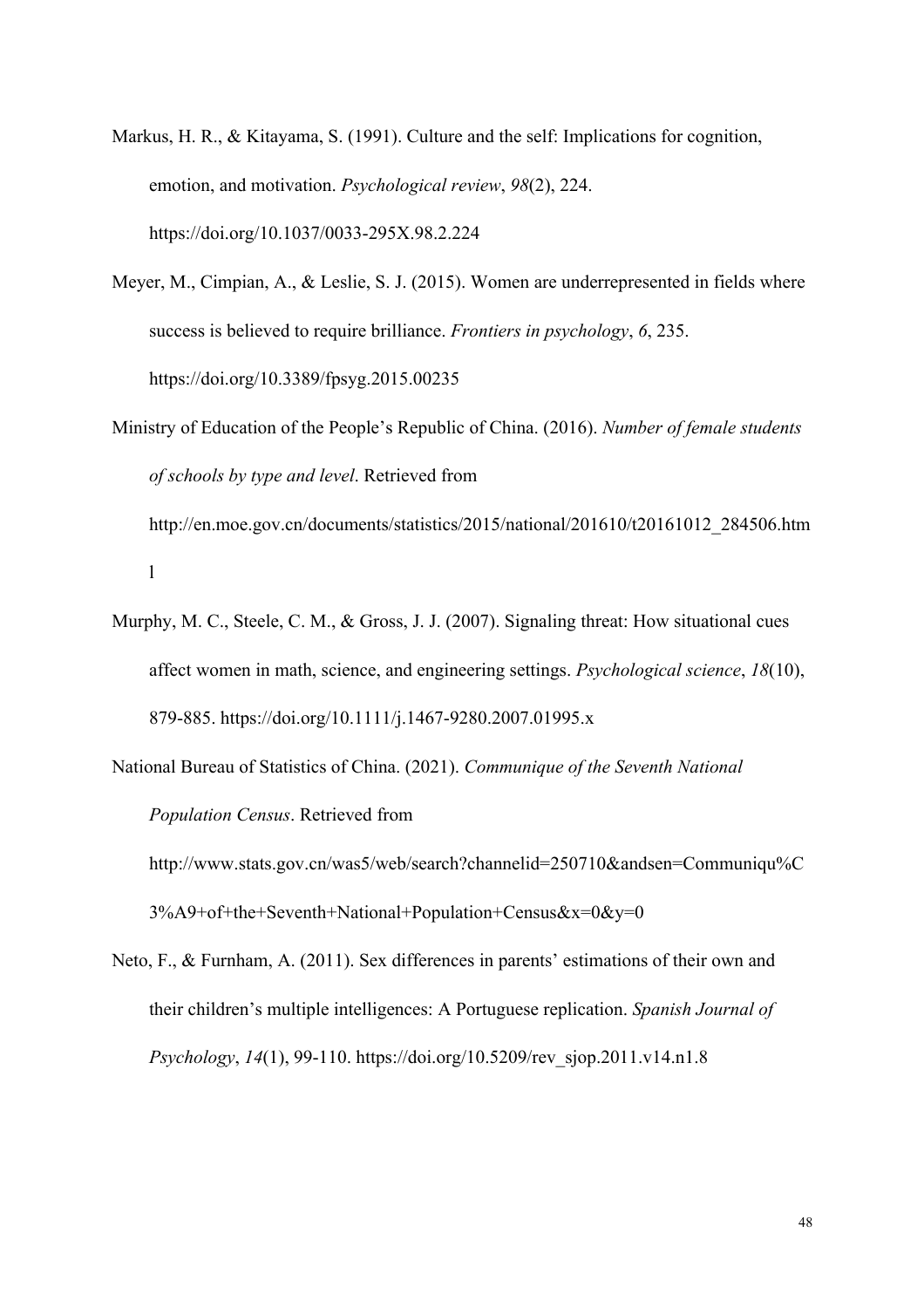- Pauker, K., Xu, Y., Williams, A., & Biddle, A. M. (2016). Race essentialism and social contextual differences in children's racial stereotyping. *Child Development*, *87*(5), 1409- 1422. https://doi.org/10.1111/cdev.12592
- Perszyk, D. R., Lei, R. F., Bodenhausen, G. V., Richeson, J. A., & Waxman, S. R. (2019). Bias at the intersection of race and gender: Evidence from preschool‐aged children. *Developmental science*, *22*(3), e12788. https://doi.org/10.1111/desc.12788
- Perez, L., Gonzalez, C., & Beltran, J. (2010). Parental estimates of their own and their relatives' intelligence. A Spanish Replication. *Learning and Individual Differences*, *20*(6), 669–676. https://doi.org/10.1016/j.lindif.2010.09.005
- Purdie-Vaughns, V., & Eibach, R. P. (2008). Intersectional invisibility: The distinctive advantages and disadvantages of multiple subordinate-group identities. *Sex roles*, *59*(5), 377-391. https://doi.org/10.1007/s11199-008-9424-4
- Qian, M. K., Heyman, G. D., Quinn, P. C., Messi, F. A., Fu, G., & Lee, K. (2016). Implicit racial biases in preschool children and adults from Asia and Africa. *Child Development*, *87*(1), 285-296. https://doi.org/10.1111/cdev.12442
- Qian, M. K., Heyman, G. D., Quinn, P. C., Fu, G., & Lee, K. (2019). Differential developmental courses of implicit and explicit biases for different other-race classes. *Developmental psychology*, *55*(7), 1440. http://dx.doi.org/10.1037/dev0000730
- Rammstedt, B., & Rammsayer, T. H. (2000). Sex differences in self-estimates of different aspects of intelligence. *Personality and Individual Differences*, *29*(5), 869-880. https://doi.org/10.1016/S0191-8869(99)00238-X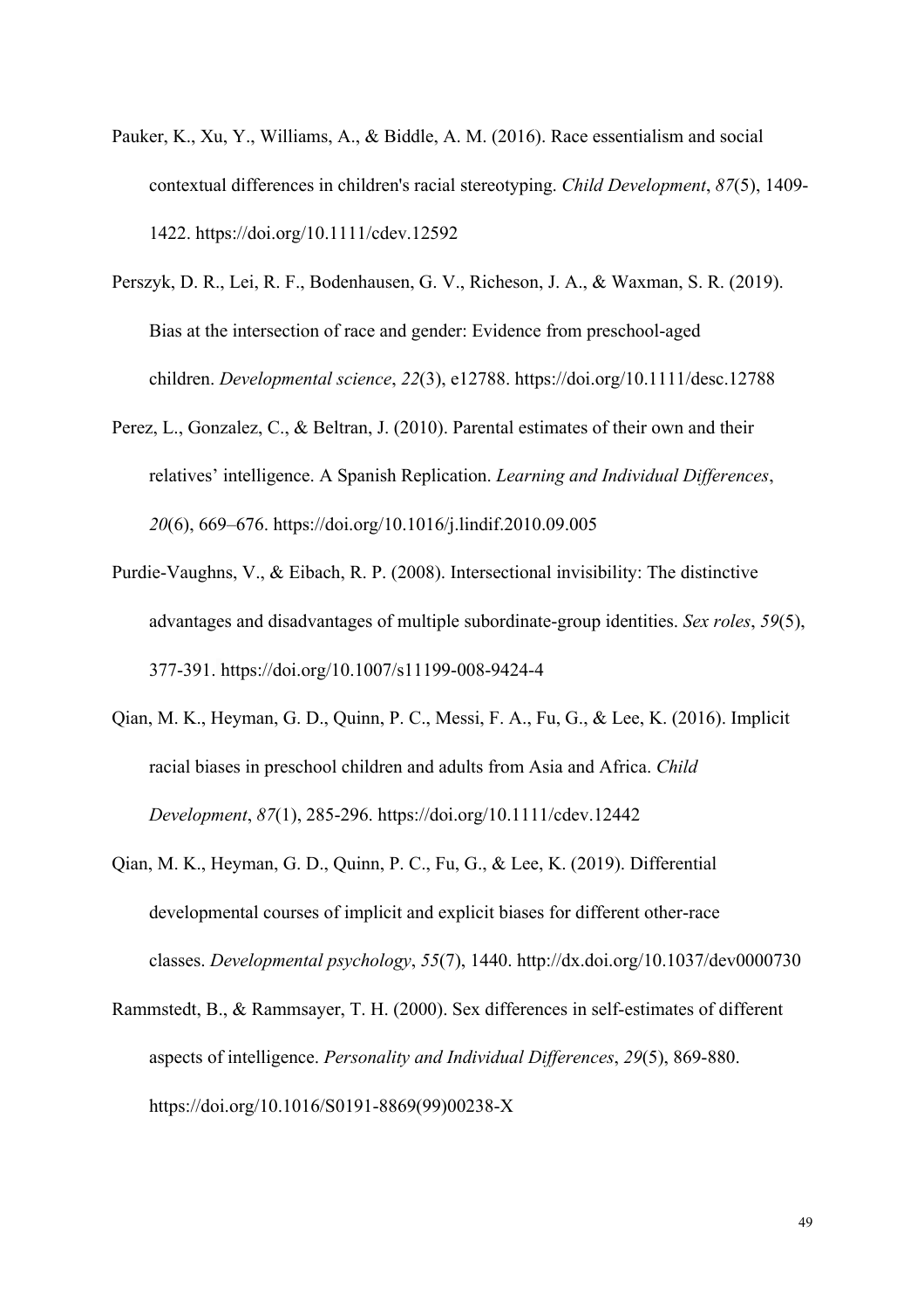Rammstedt, B., & Rammsayer, T. H. (2002). Self-estimated intelligence: Gender differences, relationship to psychometric intelligence and moderating effects of level of education. *European Psychologist*, *7*(4), 275. https://doi.org/10.1027/1016-9040.7.4.275

Rhodes, M., & Gelman, S. A. (2009). A developmental examination of the conceptual structure of animal, artifact, and human social categories across two cultural contexts. *Cognitive psychology*, *59*(3), 244-274. https://doi.org/10.1016/j.cogpsych.2009.05.001

- Rivera, L. A., & Tilcsik, A. (2019). Scaling down inequality: Rating scales, gender bias, and the architecture of evaluation. *American Sociological Review*, *84*(2), 248-274. https://doi.org/10.1177/0003122419833601
- Roberts, S. O., & Rizzo, M. T. (2021). The psychology of American racism. *American Psychologist*, *76*(3), 475. https://doi.org/10.1037/amp0000642
- Rohn, U. (2009). *Cultural barriers to the success of foreign media content: Western media in China, India, and Japan*. Peter Lang.
- Sautman, B. (1994). Anti-black racism in post-Mao China. *The China Quarterly*, *138*, 413- 437. https://doi.org/10.1017/S0305741000035827
- Schug, J., Alt, N. P., & Klauer, K. C. (2015). Gendered race prototypes: Evidence for the non-prototypicality of Asian men and Black women. *Journal of Experimental Social Psychology*, *56*, 121-125. https://doi.org/10.1016/j.jesp.2014.09.012
- Sheskin, M., & Keil, F. (2018). TheChildLab.com a video chat platform for developmental research. https://doi.org/10.31234/osf.io/rn7w5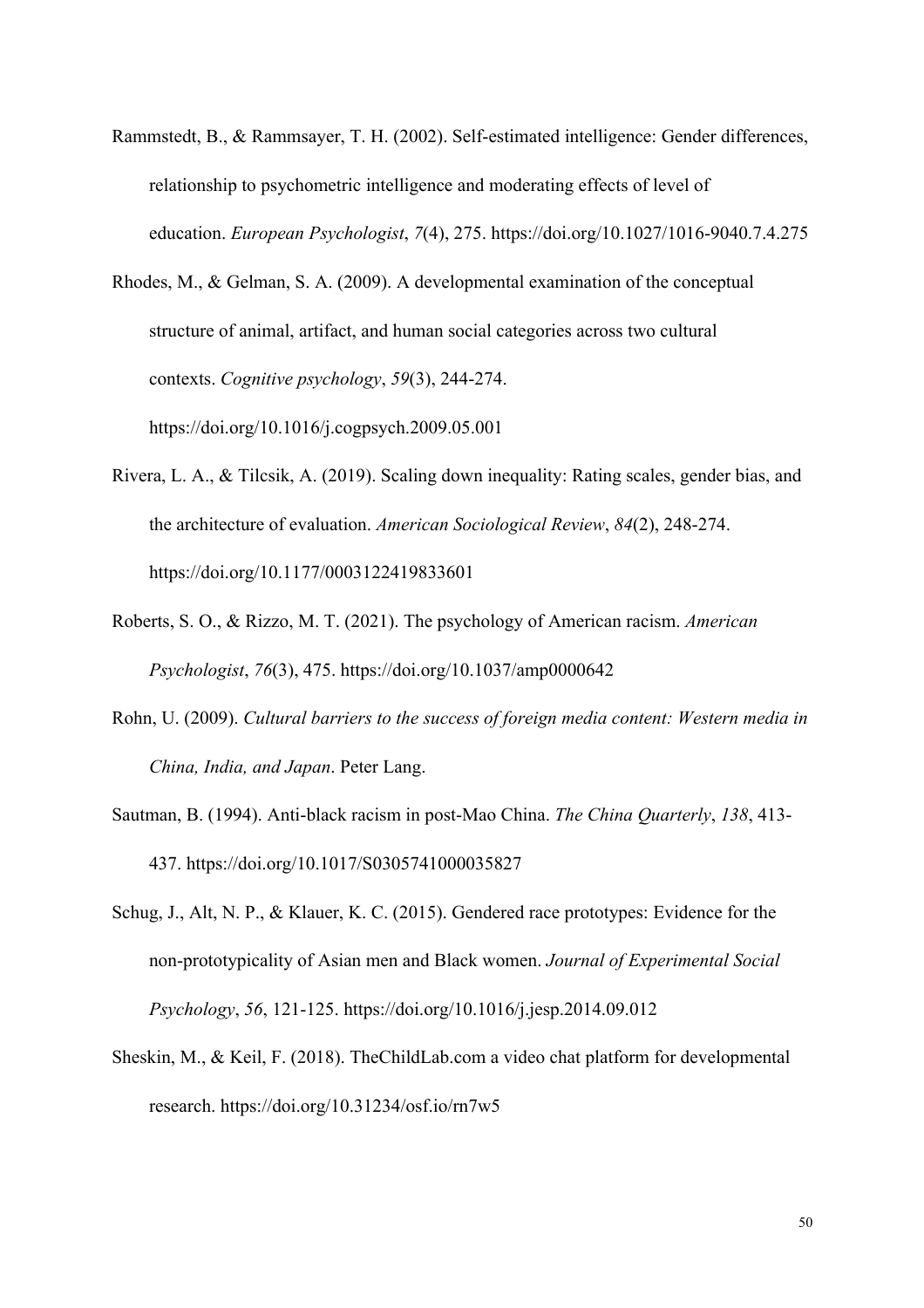- Shih, M., Pittinsky, T. L., & Ambady, N. (1999). Stereotype susceptibility: Identity salience and shifts in quantitative performance. *Psychological science*, *10*(1), 80-83. https://doi.org/10.1111/1467-9280.00111
- Shu, Y., Hu, Q., Xu, F., & Bian, L. (2021, October 1). *Gender Stereotypes are Racialized: A Cross-Cultural Investigation of Gender Stereotypes About Intellectual Talents*. Retrieved from osf.io/d2cx6
- Shutts, K. (2015). Young children's preferences: Gender, race, and social status. *Child Development Perspectives*, *9*(4), 262-266. https://doi.org/10.1111/cdep.12154
- Shutts, K., Kenward, B., Falk, H., Ivegran, A., & Fawcett, C. (2017). Early preschool environments and gender: Effects of gender pedagogy in Sweden. Journal of Experimental Child Psychology, 162, 1–17. http://dx.doi.org/10.1016/j.jecp.2017.04.014
- Shutts, K., Roben, C. K. P., & Spelke, E. S. (2013). Children's use of social categories in thinking about people and social relationships. *Journal of Cognition and Development*, *14*(1), 35-62. https://doi.org/10.1080/15248372.2011.638686
- Sidanius, J., & Pratto, F. (1999). *Social dominance: An intergroup theory of social hierarchy and oppression*. New York, NY: Cambridge University Press.
- Sidanius, J., Pratto, F., & Rabinowitz, J. L. (1994). Gender, ethnic status, and ideological asymmetry: A social dominance interpretation. *Journal of Cross-Cultural Psychology*, 25, 194–216. https://doi.org/10.1177/0022022194252003
- Smith, J. L., Lewis, K. L., Hawthorne, L., & Hodges, S. D. (2013). When trying hard isn't natural: Women's belonging with and motivation for male-dominated STEM fields as a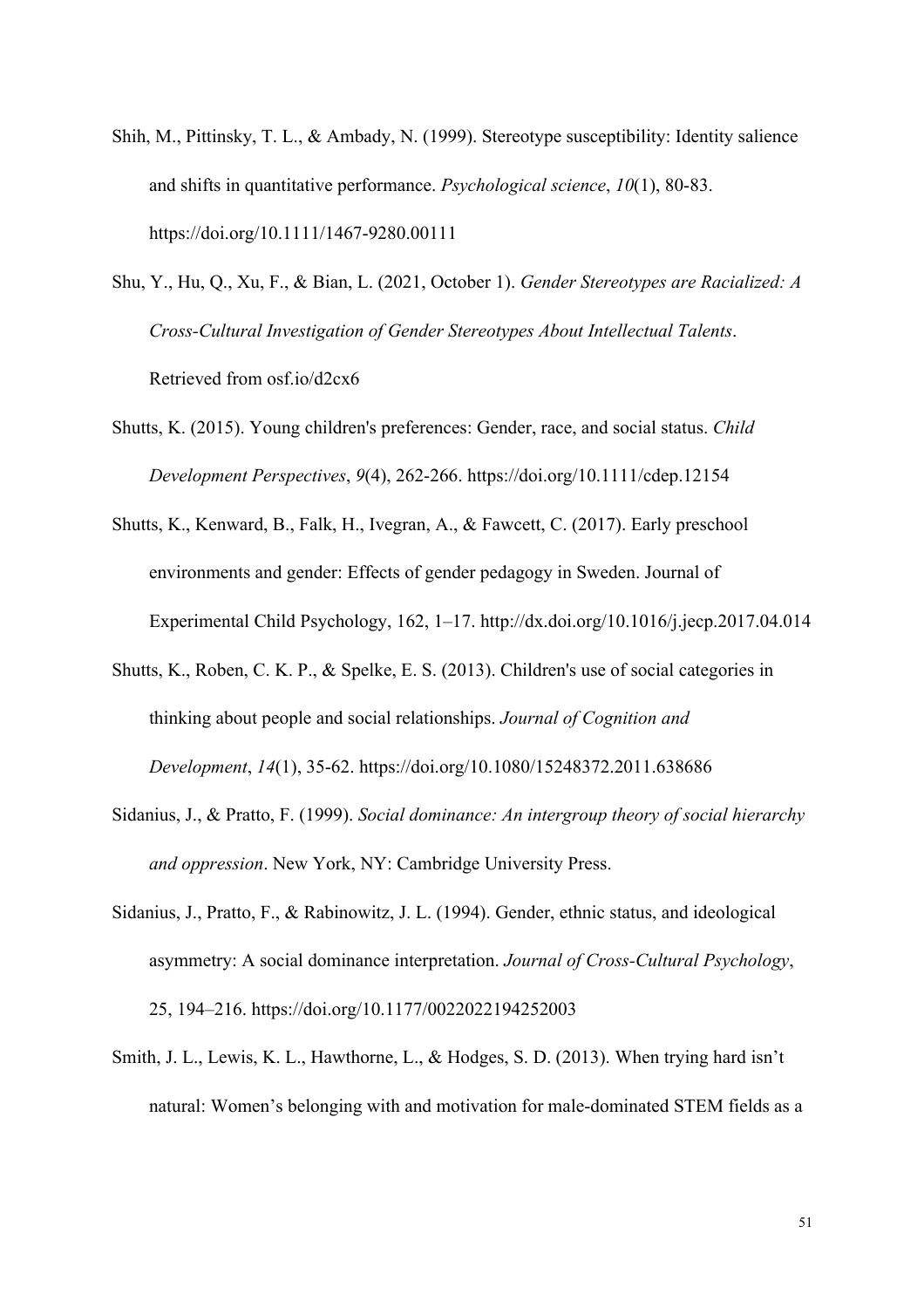function of effort expenditure concerns. *Personality and Social Psychology Bulletin*, *39*(2), 131-143. https://doi.org/10.1177/0146167212468332

- Stohry, H. R., Tan, J., & Aronson, B. A. (2021). The enemy is white supremacy: How South Korea and China got hooked. In *Unhooking from Whiteness* (pp. 203-229). Brill. https://doi.org/10.1163/9789004389502\_013
- Storage, D., Charlesworth, T. E., Banaji, M. R., & Cimpian, A. (2020). Adults and children implicitly associate brilliance with men more than women. *Journal of Experimental Social Psychology*, *90*, 104020. https://doi.org/10.1016/j.jesp.2020.104020
- Storage, D., Horne, Z., Cimpian, A., & Leslie, S. J. (2016). The frequency of "brilliant" and "genius" in teaching evaluations predicts the representation of women and African Americans across fields. *PloS one*, *11*(3). https://doi.org/10.1371/journal.pone.0150194
- Sternberg, R. J., Conway, B. E., Ketron, J. L., & Bernstein, M. (1981). People's conceptions of intelligence. *Journal of personality and social psychology*, *41*(1), 37. https://doi.org/10.1037/0022-3514.41.1.37
- Tao, Y., Hong, W., & Ma, Y. (2017). Gender differences in publication productivity among academic scientists and engineers in the US and China: Similarities and differences. *Minerva*, *55*(4), 459-484.

https://doi.org/10.1007/s11024-017-9320-6

Tsui, M., & Rich, L. (2002). The only child and educational opportunity for girls in urban China. *Gender & Society*, *16*(1), 74-92. https://doi.org/10.1177/0891243202016001005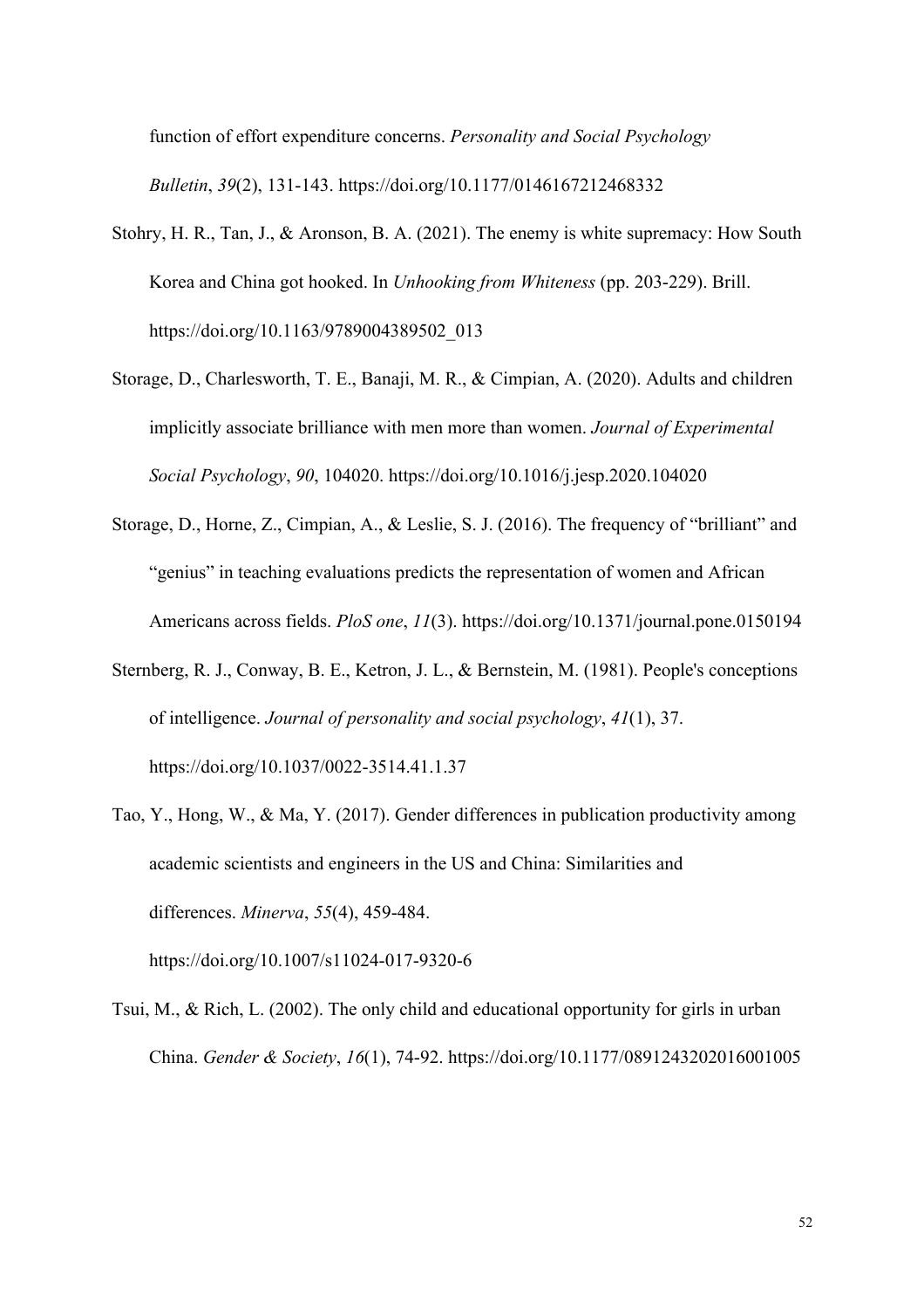- Vogel, T., Ingendahl, M., & Winkielman, P. (2021). The architecture of prototype preferences: Typicality, fluency, and valence. *Journal of Experimental Psychology: General*, *150*(1), 187-194. https://doi.org/10.1037/xge0000798
- Voyer, D., & Voyer, S. D. (2014). Gender differences in scholastic achievement: A metaanalysis. *Psychological bulletin*, *140*(4), 1174–1204. https://doi.org/10.1037/a0036620
- Wang, L. M. (2015). *Disappearing girls: A survey and analysis report on gender issues in domestic academic institutions*. Retrieved from https://zhuanlan.zhihu.com/p/20466784
- Willnat, L., He, Z., & Xiaoming, H. (1997). Foreign media exposure and perceptions of Americans in Hong Kong, Shenzhen, and Singapore. *Journalism & Mass Communication Quarterly*, *74*(4), 738-756.

https://doi.org/10.1177/107769909707400406

- World Economic Forum. (2020). Global gender gap report 2020. Retrieved from http://www3.weforum.org/docs/WEF\_GGGR\_2020.pdf
- Xiao, W. S., Fu, G., Quinn, P. C., Qin, J., Tanaka, J. W., Pascalis, O., & Lee, K. (2015). Individuation training with other-race faces reduces preschoolers' implicit racial bias: A link between perceptual and social representation of faces in children. *Developmental Science*, *18*(4), 655-663. https://doi.org/10.1111/desc.12241

Yang, S. Y., & Sternberg, R. J. (1997). Conceptions of intelligence in ancient Chinese philosophy. *Journal of Theoretical and Philosophical Psychology*, *17*(2), 101. https://doi.org/10.1037/h0091164

Zajenkowski, M. (2020). How do teenagers perceive their intelligence? Narcissism, intellect, well-being and gender as correlates of self-assessed intelligence among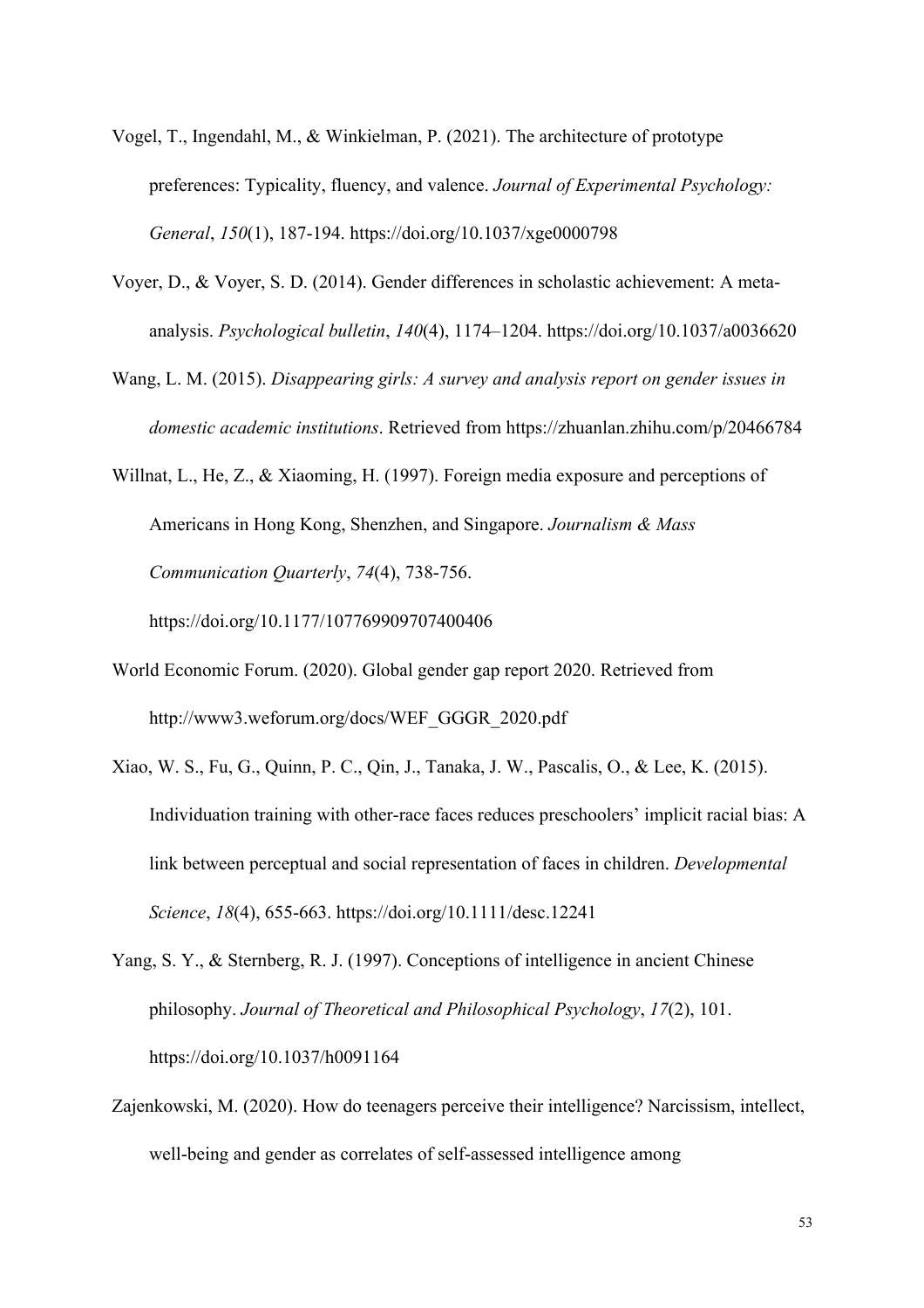adolescents. *Personality and Individual Differences*, 109978. https://doi.org/10.1016/j.paid.2020.109978

- Zeng, J., Pang, X., Zhang, L., Medina, A., & Rozelle, S. (2014). Gender inequality in education in China: a meta‐regression analysis. *Contemporary Economic Policy*, *32*(2), 474-491. https://doi.org/10.1111/coep.12006
- Zhao, L. X., & Li, L. X. (2008). The influence of female subjective value priority on the gender stratification of Chinese Sci-tech Circle [J]. *Studies in Science of Science*, *6*.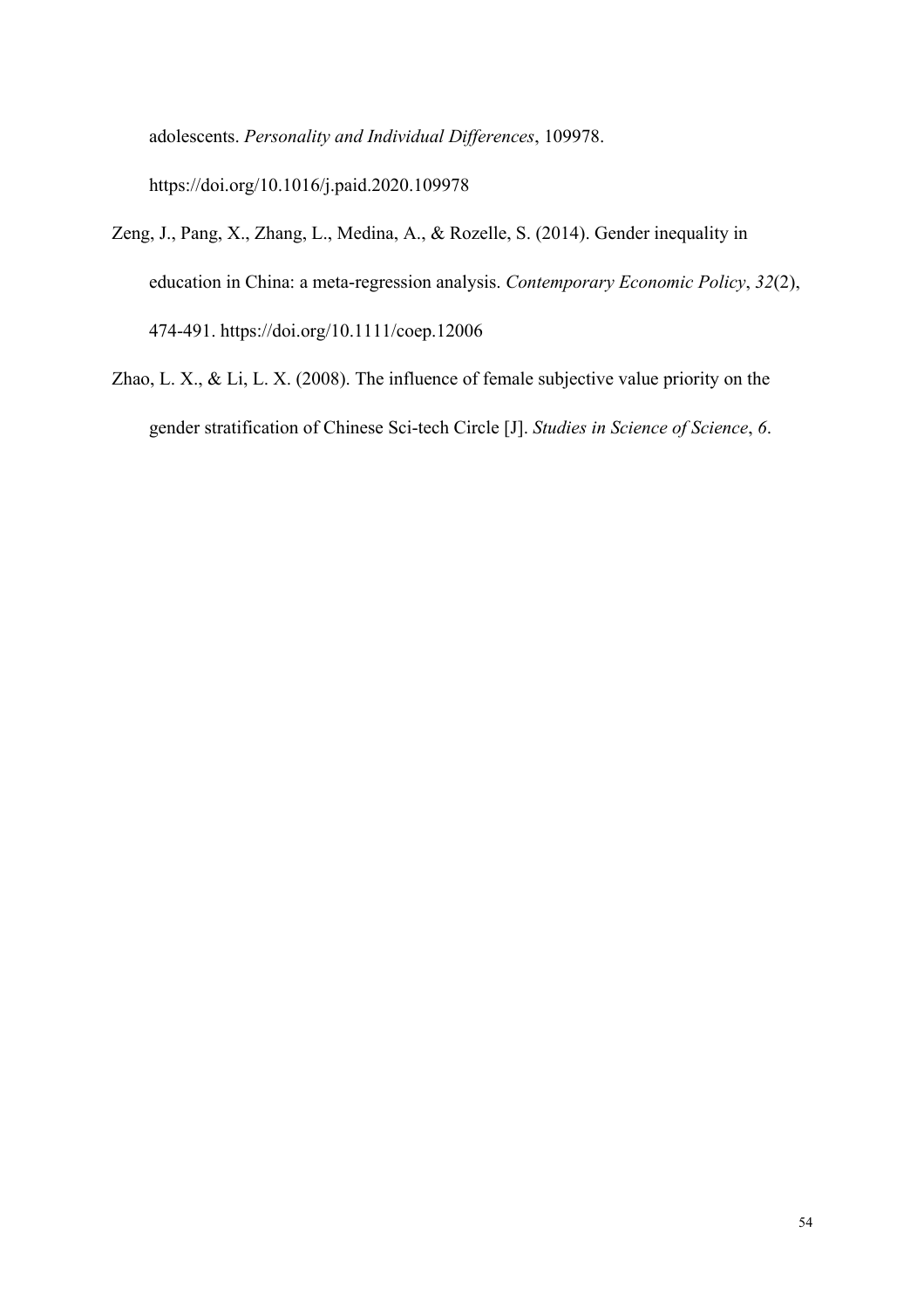

**Figure 1**. The association between age and own-gender brilliance scores by participant gender in Studies 1 (left) and 2 (right). The lines show the predicted values from a linear regression model predicting children's own-gender brilliance scores from age; the dashed line represents chance; the circles represent the data of individual participants; the shaded areas represent 95% CI.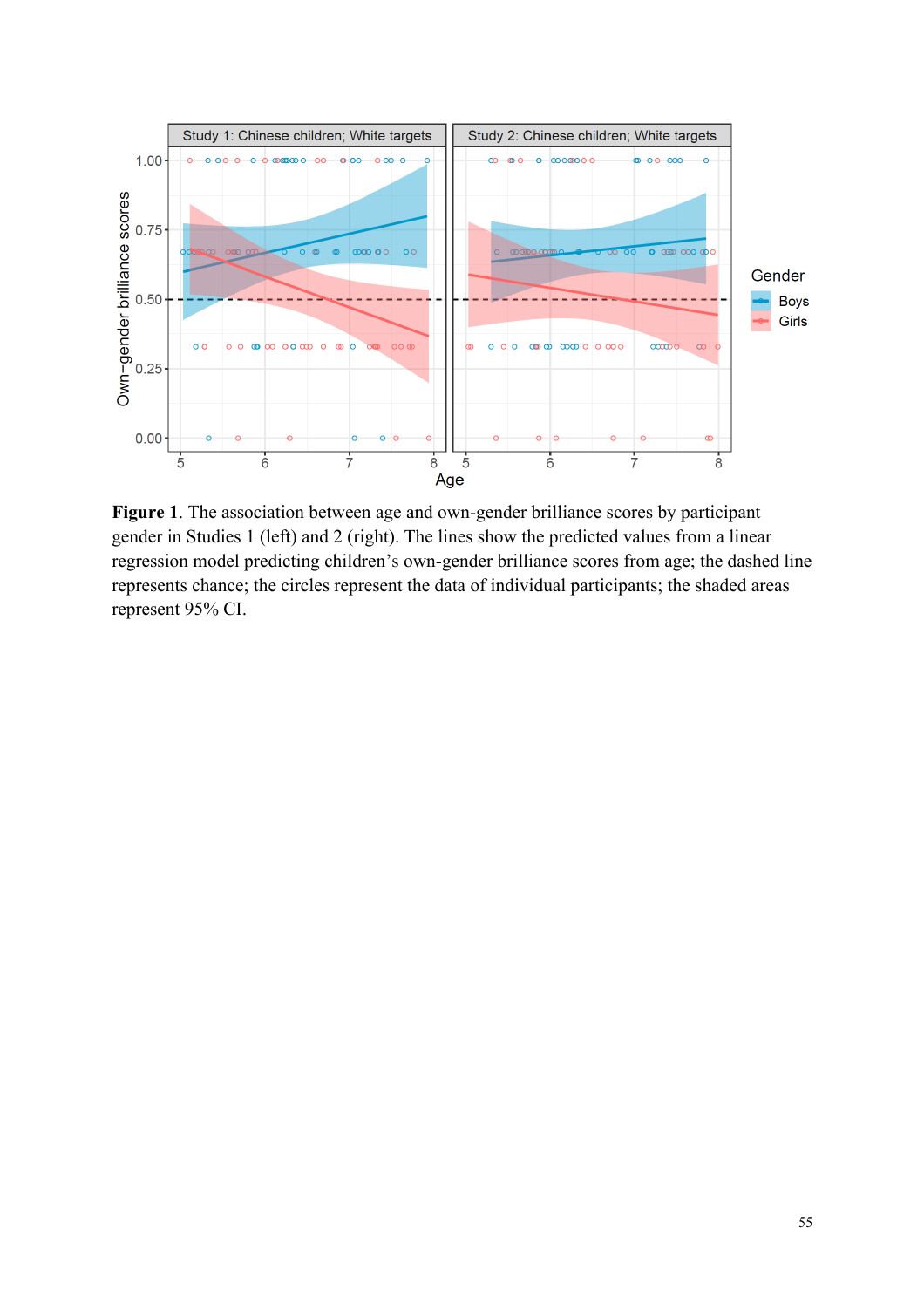

**Figure 2**. The association between age and own-gender brilliance scores by participant gender in Studies 3 (left) and 4 (right). The lines show the predicted values from a linear regression model predicting children's own-gender brilliance scores from age; the dashed line represents chance; the circles represent the data of individual participants; the shaded areas represent 95% CI.